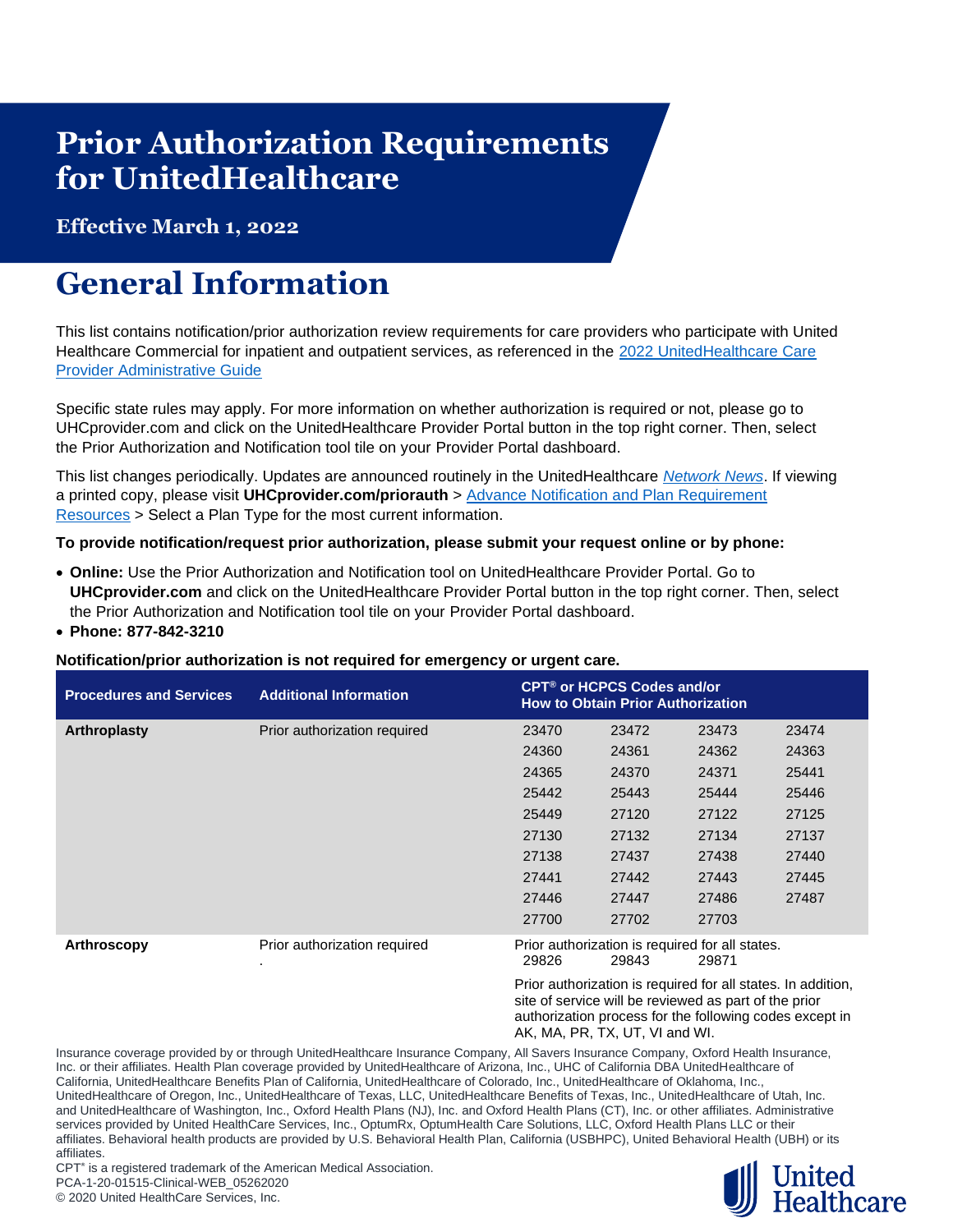| <b>Procedures and Services</b>                                                             | <b>Additional Information</b>                                                                                                                                                                                                                                                      | CPT <sup>®</sup> or HCPCS Codes and/or<br><b>How to Obtain Prior Authorization</b>                                                                                                      |                            |         |                                                                                                                                                                             |  |
|--------------------------------------------------------------------------------------------|------------------------------------------------------------------------------------------------------------------------------------------------------------------------------------------------------------------------------------------------------------------------------------|-----------------------------------------------------------------------------------------------------------------------------------------------------------------------------------------|----------------------------|---------|-----------------------------------------------------------------------------------------------------------------------------------------------------------------------------|--|
| Arthroscopy (continued)                                                                    |                                                                                                                                                                                                                                                                                    | 29805                                                                                                                                                                                   | 29806                      | 29807   | 29819                                                                                                                                                                       |  |
|                                                                                            |                                                                                                                                                                                                                                                                                    | 29820                                                                                                                                                                                   | 29821                      | 29822   | 29823                                                                                                                                                                       |  |
|                                                                                            |                                                                                                                                                                                                                                                                                    | 29824                                                                                                                                                                                   | 29825                      | 29827   | 29828                                                                                                                                                                       |  |
|                                                                                            |                                                                                                                                                                                                                                                                                    | 29830                                                                                                                                                                                   | 29834                      | 29835   | 29836                                                                                                                                                                       |  |
|                                                                                            |                                                                                                                                                                                                                                                                                    | 29837                                                                                                                                                                                   | 29838                      | 29840   | 29844                                                                                                                                                                       |  |
|                                                                                            |                                                                                                                                                                                                                                                                                    | 29845                                                                                                                                                                                   | 29846                      | 29847   | 29848                                                                                                                                                                       |  |
|                                                                                            |                                                                                                                                                                                                                                                                                    | 29860                                                                                                                                                                                   | 29861                      | 29862   | 29863                                                                                                                                                                       |  |
|                                                                                            |                                                                                                                                                                                                                                                                                    | 29870                                                                                                                                                                                   | 29873                      | 29874   | 29875                                                                                                                                                                       |  |
|                                                                                            |                                                                                                                                                                                                                                                                                    | 29876                                                                                                                                                                                   | 29877                      | 29879   | 29880                                                                                                                                                                       |  |
|                                                                                            |                                                                                                                                                                                                                                                                                    | 29881                                                                                                                                                                                   | 29882                      | 29883   | 29884                                                                                                                                                                       |  |
|                                                                                            |                                                                                                                                                                                                                                                                                    | 29885                                                                                                                                                                                   | 29886                      | 29887   | 29888                                                                                                                                                                       |  |
|                                                                                            |                                                                                                                                                                                                                                                                                    | 29889                                                                                                                                                                                   | 29891                      | 29892   | 29893                                                                                                                                                                       |  |
|                                                                                            |                                                                                                                                                                                                                                                                                    | 29894                                                                                                                                                                                   | 29895                      | 29897   | 29898                                                                                                                                                                       |  |
|                                                                                            |                                                                                                                                                                                                                                                                                    | 29899                                                                                                                                                                                   | 29914                      | 29915   | 29916                                                                                                                                                                       |  |
| <b>Bariatric surgery</b>                                                                   | Notification/prior authorization required                                                                                                                                                                                                                                          | 43644                                                                                                                                                                                   | 43645                      | 43659   | 43770                                                                                                                                                                       |  |
| Bariatric surgery and specific<br>obesity-related services                                 | There is a Center of Excellence<br>requirement for coverage of bariatric<br>surgery and services.<br>In certain situations, bariatric surgery<br>and other obesity-related services<br>aren't covered by some benefit plans.<br>For more information, please call<br>877-842-3210. | 43771                                                                                                                                                                                   | 43772                      | 43773   | 43774                                                                                                                                                                       |  |
|                                                                                            |                                                                                                                                                                                                                                                                                    | 43775                                                                                                                                                                                   | 43842                      | 43843   | 43845                                                                                                                                                                       |  |
|                                                                                            |                                                                                                                                                                                                                                                                                    | 43846                                                                                                                                                                                   | 43847                      | 43848   | 43860*                                                                                                                                                                      |  |
|                                                                                            |                                                                                                                                                                                                                                                                                    | 43865*                                                                                                                                                                                  | 43886                      | 43887   | 43888                                                                                                                                                                       |  |
|                                                                                            |                                                                                                                                                                                                                                                                                    | *Notification/prior authorization required for the following<br>diagnosis codes: E66.01, E66.09, E66.1-E66.3, E66.8,<br>E66.9, Z68.1, Z68.20 - Z68.22, Z68.30-Z68.39, Z68.41-<br>Z68.45 |                            |         |                                                                                                                                                                             |  |
| <b>Behavioral health services</b>                                                          | Many of our benefit plans only provide<br>coverage for behavioral health services<br>through a designated behavioral health<br>network.                                                                                                                                            | services.                                                                                                                                                                               |                            |         | For specific codes requiring prior authorization, please<br>call the number on the member's health plan ID card to<br>refer for mental health and substance abuse/substance |  |
| <b>Bone growth stimulator</b><br>Electronic stimulation or<br>ultrasound to heal fractures | Prior authorization required                                                                                                                                                                                                                                                       | 20974                                                                                                                                                                                   | 20975                      | 20979   |                                                                                                                                                                             |  |
| <b>Breast reconstruction</b>                                                               | Prior authorization required                                                                                                                                                                                                                                                       | 19300                                                                                                                                                                                   | 19316                      | 19318   | 19325                                                                                                                                                                       |  |
| (non-mastectomy)<br>Reconstruction of the breast                                           |                                                                                                                                                                                                                                                                                    | 19328                                                                                                                                                                                   | 19330                      | 19340   | 19342                                                                                                                                                                       |  |
| except when following                                                                      |                                                                                                                                                                                                                                                                                    | 19350                                                                                                                                                                                   | 19357                      | 19361   | 19364                                                                                                                                                                       |  |
| mastectomy                                                                                 |                                                                                                                                                                                                                                                                                    | 19367                                                                                                                                                                                   | 19368                      | 19369   | 19370                                                                                                                                                                       |  |
|                                                                                            |                                                                                                                                                                                                                                                                                    | 19371                                                                                                                                                                                   | 19380                      | 19396   | L8600                                                                                                                                                                       |  |
|                                                                                            |                                                                                                                                                                                                                                                                                    |                                                                                                                                                                                         | following diagnosis codes: |         | Notification/prior authorization not required for the                                                                                                                       |  |
|                                                                                            |                                                                                                                                                                                                                                                                                    | C50.019                                                                                                                                                                                 | C50.011                    | C50.012 | C50.111                                                                                                                                                                     |  |
|                                                                                            |                                                                                                                                                                                                                                                                                    | C50.112                                                                                                                                                                                 | C50.119                    | C50.211 | C50.212                                                                                                                                                                     |  |
|                                                                                            |                                                                                                                                                                                                                                                                                    | C50.219                                                                                                                                                                                 | C50.311                    | C50.312 | C50.319                                                                                                                                                                     |  |
|                                                                                            |                                                                                                                                                                                                                                                                                    | C50.411                                                                                                                                                                                 | C50.412                    | C50.419 | C50.511                                                                                                                                                                     |  |
|                                                                                            |                                                                                                                                                                                                                                                                                    | C50.512                                                                                                                                                                                 | C50.519                    | C50.611 | C50.612                                                                                                                                                                     |  |
|                                                                                            |                                                                                                                                                                                                                                                                                    | C50.619                                                                                                                                                                                 | C50.811                    | C50.812 | C50.819                                                                                                                                                                     |  |
|                                                                                            |                                                                                                                                                                                                                                                                                    | C50.911                                                                                                                                                                                 | C50.912                    | C50.919 | C50.029                                                                                                                                                                     |  |

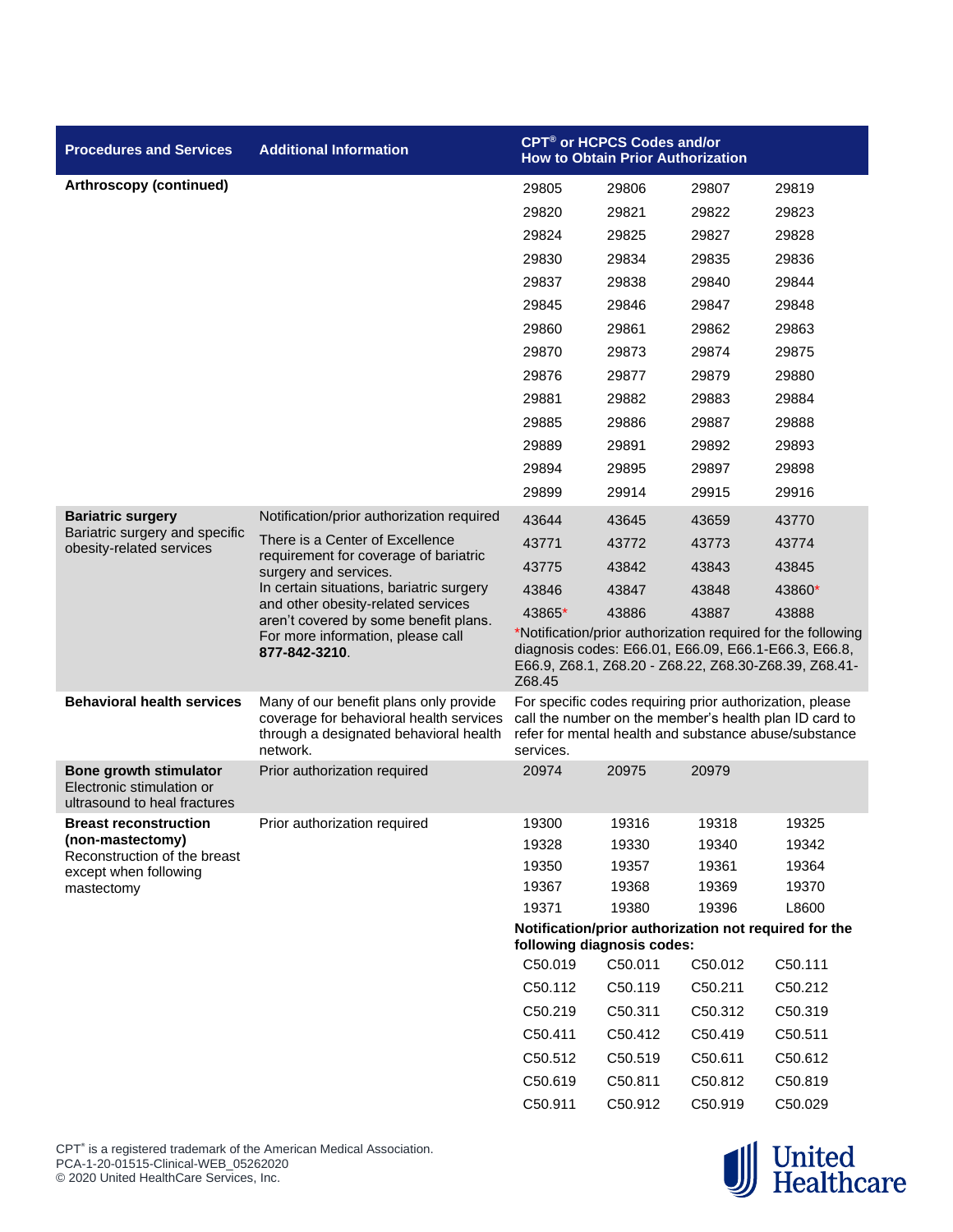| <b>Breast reconstruction</b><br>C50.021<br>C50.022<br>C50.121<br>C50.122<br>(non-mastectomy)<br>C50.221<br>C50.129<br>C50.222<br>C50.229<br>(continued)<br>C50.321<br>C50.322<br>C50.329<br>C50.421<br>C50.422<br>C50.429<br>C50.521<br>C50.522<br>C50.621<br>C50.529<br>C50.622<br>C50.629<br>C50.821<br>C50.822<br>C50.829<br>C50.921<br>C50.922<br>C50.929<br>C79.81<br>D05.90<br>D05.00<br>D05.01<br>D05.02<br>D05.10<br>D05.11<br>D05.12<br>D05.80<br>D05.81<br>D05.82<br>D05.91<br>Z85.3<br>D05.92<br>Z90.10<br>Z90.11<br>Z90.12<br>Z90.13<br>Z42.1<br><b>Cancer supportive care</b><br>Prior authorization required for colony-<br>Anti-Emetics that require prior authorization:<br>stimulating factor drugs and bone-<br>Akynzeo® (palonosetron/fosnetupitant)<br>modifying agent administered in an<br>outpatient setting for a cancer diagnosis<br>J1454<br>*Codes J0897, J1442, J1447, J2506,<br>Cinvanti™ (aprepitant)<br>Q5101, Q5108, Q5110, Q5111, Q5120<br>and Q5122 also require prior<br>J0185<br>authorization for non-oncology DX. See<br>Emend® (fosaprepitant)<br>Injectable medications section below.<br>J1453<br>Sustol <sup>®</sup> (granisetron extended release)<br>J1627<br>Bone-modifying agent that requires prior<br>authorization:<br>Denosumab (Prolia®, Xgeva®)<br>J0897*<br>Injectable colony-stimulating factor drugs that<br>require prior authorization:<br>Filgrastim (Neupogen <sup>®</sup> )<br>$J1442*$<br>Filgrastim-aafi (Nivestym™)<br>Q5110*<br>Filgrastim-sndz (Zarxio <sup>®</sup> )<br>Q5101*<br>Pegfilgrastim (Neulasta®)<br>J2506*<br>Pegfilgrastim-apgf (Nyvepria™)<br>Q5122*<br>Pegfilgrastim-bmez (Ziextenzo®)<br>Q5120* | <b>Procedures and Services</b> | <b>Additional Information</b> | CPT <sup>®</sup> or HCPCS Codes and/or<br><b>How to Obtain Prior Authorization</b> |  |  |  |  |
|----------------------------------------------------------------------------------------------------------------------------------------------------------------------------------------------------------------------------------------------------------------------------------------------------------------------------------------------------------------------------------------------------------------------------------------------------------------------------------------------------------------------------------------------------------------------------------------------------------------------------------------------------------------------------------------------------------------------------------------------------------------------------------------------------------------------------------------------------------------------------------------------------------------------------------------------------------------------------------------------------------------------------------------------------------------------------------------------------------------------------------------------------------------------------------------------------------------------------------------------------------------------------------------------------------------------------------------------------------------------------------------------------------------------------------------------------------------------------------------------------------------------------------------------------------------------------------------------------------------------------------------------------------------------------------|--------------------------------|-------------------------------|------------------------------------------------------------------------------------|--|--|--|--|
|                                                                                                                                                                                                                                                                                                                                                                                                                                                                                                                                                                                                                                                                                                                                                                                                                                                                                                                                                                                                                                                                                                                                                                                                                                                                                                                                                                                                                                                                                                                                                                                                                                                                                  |                                |                               |                                                                                    |  |  |  |  |
|                                                                                                                                                                                                                                                                                                                                                                                                                                                                                                                                                                                                                                                                                                                                                                                                                                                                                                                                                                                                                                                                                                                                                                                                                                                                                                                                                                                                                                                                                                                                                                                                                                                                                  |                                |                               |                                                                                    |  |  |  |  |
|                                                                                                                                                                                                                                                                                                                                                                                                                                                                                                                                                                                                                                                                                                                                                                                                                                                                                                                                                                                                                                                                                                                                                                                                                                                                                                                                                                                                                                                                                                                                                                                                                                                                                  |                                |                               |                                                                                    |  |  |  |  |
|                                                                                                                                                                                                                                                                                                                                                                                                                                                                                                                                                                                                                                                                                                                                                                                                                                                                                                                                                                                                                                                                                                                                                                                                                                                                                                                                                                                                                                                                                                                                                                                                                                                                                  |                                |                               |                                                                                    |  |  |  |  |
|                                                                                                                                                                                                                                                                                                                                                                                                                                                                                                                                                                                                                                                                                                                                                                                                                                                                                                                                                                                                                                                                                                                                                                                                                                                                                                                                                                                                                                                                                                                                                                                                                                                                                  |                                |                               |                                                                                    |  |  |  |  |
|                                                                                                                                                                                                                                                                                                                                                                                                                                                                                                                                                                                                                                                                                                                                                                                                                                                                                                                                                                                                                                                                                                                                                                                                                                                                                                                                                                                                                                                                                                                                                                                                                                                                                  |                                |                               |                                                                                    |  |  |  |  |
|                                                                                                                                                                                                                                                                                                                                                                                                                                                                                                                                                                                                                                                                                                                                                                                                                                                                                                                                                                                                                                                                                                                                                                                                                                                                                                                                                                                                                                                                                                                                                                                                                                                                                  |                                |                               |                                                                                    |  |  |  |  |
|                                                                                                                                                                                                                                                                                                                                                                                                                                                                                                                                                                                                                                                                                                                                                                                                                                                                                                                                                                                                                                                                                                                                                                                                                                                                                                                                                                                                                                                                                                                                                                                                                                                                                  |                                |                               |                                                                                    |  |  |  |  |
|                                                                                                                                                                                                                                                                                                                                                                                                                                                                                                                                                                                                                                                                                                                                                                                                                                                                                                                                                                                                                                                                                                                                                                                                                                                                                                                                                                                                                                                                                                                                                                                                                                                                                  |                                |                               |                                                                                    |  |  |  |  |
|                                                                                                                                                                                                                                                                                                                                                                                                                                                                                                                                                                                                                                                                                                                                                                                                                                                                                                                                                                                                                                                                                                                                                                                                                                                                                                                                                                                                                                                                                                                                                                                                                                                                                  |                                |                               |                                                                                    |  |  |  |  |
|                                                                                                                                                                                                                                                                                                                                                                                                                                                                                                                                                                                                                                                                                                                                                                                                                                                                                                                                                                                                                                                                                                                                                                                                                                                                                                                                                                                                                                                                                                                                                                                                                                                                                  |                                |                               |                                                                                    |  |  |  |  |
|                                                                                                                                                                                                                                                                                                                                                                                                                                                                                                                                                                                                                                                                                                                                                                                                                                                                                                                                                                                                                                                                                                                                                                                                                                                                                                                                                                                                                                                                                                                                                                                                                                                                                  |                                |                               |                                                                                    |  |  |  |  |
|                                                                                                                                                                                                                                                                                                                                                                                                                                                                                                                                                                                                                                                                                                                                                                                                                                                                                                                                                                                                                                                                                                                                                                                                                                                                                                                                                                                                                                                                                                                                                                                                                                                                                  |                                |                               |                                                                                    |  |  |  |  |
|                                                                                                                                                                                                                                                                                                                                                                                                                                                                                                                                                                                                                                                                                                                                                                                                                                                                                                                                                                                                                                                                                                                                                                                                                                                                                                                                                                                                                                                                                                                                                                                                                                                                                  |                                |                               |                                                                                    |  |  |  |  |
|                                                                                                                                                                                                                                                                                                                                                                                                                                                                                                                                                                                                                                                                                                                                                                                                                                                                                                                                                                                                                                                                                                                                                                                                                                                                                                                                                                                                                                                                                                                                                                                                                                                                                  |                                |                               |                                                                                    |  |  |  |  |
|                                                                                                                                                                                                                                                                                                                                                                                                                                                                                                                                                                                                                                                                                                                                                                                                                                                                                                                                                                                                                                                                                                                                                                                                                                                                                                                                                                                                                                                                                                                                                                                                                                                                                  |                                |                               |                                                                                    |  |  |  |  |
|                                                                                                                                                                                                                                                                                                                                                                                                                                                                                                                                                                                                                                                                                                                                                                                                                                                                                                                                                                                                                                                                                                                                                                                                                                                                                                                                                                                                                                                                                                                                                                                                                                                                                  |                                |                               |                                                                                    |  |  |  |  |
|                                                                                                                                                                                                                                                                                                                                                                                                                                                                                                                                                                                                                                                                                                                                                                                                                                                                                                                                                                                                                                                                                                                                                                                                                                                                                                                                                                                                                                                                                                                                                                                                                                                                                  |                                |                               |                                                                                    |  |  |  |  |
|                                                                                                                                                                                                                                                                                                                                                                                                                                                                                                                                                                                                                                                                                                                                                                                                                                                                                                                                                                                                                                                                                                                                                                                                                                                                                                                                                                                                                                                                                                                                                                                                                                                                                  |                                |                               |                                                                                    |  |  |  |  |
|                                                                                                                                                                                                                                                                                                                                                                                                                                                                                                                                                                                                                                                                                                                                                                                                                                                                                                                                                                                                                                                                                                                                                                                                                                                                                                                                                                                                                                                                                                                                                                                                                                                                                  |                                |                               |                                                                                    |  |  |  |  |
|                                                                                                                                                                                                                                                                                                                                                                                                                                                                                                                                                                                                                                                                                                                                                                                                                                                                                                                                                                                                                                                                                                                                                                                                                                                                                                                                                                                                                                                                                                                                                                                                                                                                                  |                                |                               |                                                                                    |  |  |  |  |
|                                                                                                                                                                                                                                                                                                                                                                                                                                                                                                                                                                                                                                                                                                                                                                                                                                                                                                                                                                                                                                                                                                                                                                                                                                                                                                                                                                                                                                                                                                                                                                                                                                                                                  |                                |                               |                                                                                    |  |  |  |  |
|                                                                                                                                                                                                                                                                                                                                                                                                                                                                                                                                                                                                                                                                                                                                                                                                                                                                                                                                                                                                                                                                                                                                                                                                                                                                                                                                                                                                                                                                                                                                                                                                                                                                                  |                                |                               |                                                                                    |  |  |  |  |
|                                                                                                                                                                                                                                                                                                                                                                                                                                                                                                                                                                                                                                                                                                                                                                                                                                                                                                                                                                                                                                                                                                                                                                                                                                                                                                                                                                                                                                                                                                                                                                                                                                                                                  |                                |                               |                                                                                    |  |  |  |  |
|                                                                                                                                                                                                                                                                                                                                                                                                                                                                                                                                                                                                                                                                                                                                                                                                                                                                                                                                                                                                                                                                                                                                                                                                                                                                                                                                                                                                                                                                                                                                                                                                                                                                                  |                                |                               |                                                                                    |  |  |  |  |
|                                                                                                                                                                                                                                                                                                                                                                                                                                                                                                                                                                                                                                                                                                                                                                                                                                                                                                                                                                                                                                                                                                                                                                                                                                                                                                                                                                                                                                                                                                                                                                                                                                                                                  |                                |                               |                                                                                    |  |  |  |  |
|                                                                                                                                                                                                                                                                                                                                                                                                                                                                                                                                                                                                                                                                                                                                                                                                                                                                                                                                                                                                                                                                                                                                                                                                                                                                                                                                                                                                                                                                                                                                                                                                                                                                                  |                                |                               |                                                                                    |  |  |  |  |
|                                                                                                                                                                                                                                                                                                                                                                                                                                                                                                                                                                                                                                                                                                                                                                                                                                                                                                                                                                                                                                                                                                                                                                                                                                                                                                                                                                                                                                                                                                                                                                                                                                                                                  |                                |                               |                                                                                    |  |  |  |  |
|                                                                                                                                                                                                                                                                                                                                                                                                                                                                                                                                                                                                                                                                                                                                                                                                                                                                                                                                                                                                                                                                                                                                                                                                                                                                                                                                                                                                                                                                                                                                                                                                                                                                                  |                                |                               |                                                                                    |  |  |  |  |
|                                                                                                                                                                                                                                                                                                                                                                                                                                                                                                                                                                                                                                                                                                                                                                                                                                                                                                                                                                                                                                                                                                                                                                                                                                                                                                                                                                                                                                                                                                                                                                                                                                                                                  |                                |                               |                                                                                    |  |  |  |  |
|                                                                                                                                                                                                                                                                                                                                                                                                                                                                                                                                                                                                                                                                                                                                                                                                                                                                                                                                                                                                                                                                                                                                                                                                                                                                                                                                                                                                                                                                                                                                                                                                                                                                                  |                                |                               |                                                                                    |  |  |  |  |
|                                                                                                                                                                                                                                                                                                                                                                                                                                                                                                                                                                                                                                                                                                                                                                                                                                                                                                                                                                                                                                                                                                                                                                                                                                                                                                                                                                                                                                                                                                                                                                                                                                                                                  |                                |                               |                                                                                    |  |  |  |  |
|                                                                                                                                                                                                                                                                                                                                                                                                                                                                                                                                                                                                                                                                                                                                                                                                                                                                                                                                                                                                                                                                                                                                                                                                                                                                                                                                                                                                                                                                                                                                                                                                                                                                                  |                                |                               |                                                                                    |  |  |  |  |
|                                                                                                                                                                                                                                                                                                                                                                                                                                                                                                                                                                                                                                                                                                                                                                                                                                                                                                                                                                                                                                                                                                                                                                                                                                                                                                                                                                                                                                                                                                                                                                                                                                                                                  |                                |                               |                                                                                    |  |  |  |  |
|                                                                                                                                                                                                                                                                                                                                                                                                                                                                                                                                                                                                                                                                                                                                                                                                                                                                                                                                                                                                                                                                                                                                                                                                                                                                                                                                                                                                                                                                                                                                                                                                                                                                                  |                                |                               |                                                                                    |  |  |  |  |
|                                                                                                                                                                                                                                                                                                                                                                                                                                                                                                                                                                                                                                                                                                                                                                                                                                                                                                                                                                                                                                                                                                                                                                                                                                                                                                                                                                                                                                                                                                                                                                                                                                                                                  |                                |                               |                                                                                    |  |  |  |  |
|                                                                                                                                                                                                                                                                                                                                                                                                                                                                                                                                                                                                                                                                                                                                                                                                                                                                                                                                                                                                                                                                                                                                                                                                                                                                                                                                                                                                                                                                                                                                                                                                                                                                                  |                                |                               |                                                                                    |  |  |  |  |
|                                                                                                                                                                                                                                                                                                                                                                                                                                                                                                                                                                                                                                                                                                                                                                                                                                                                                                                                                                                                                                                                                                                                                                                                                                                                                                                                                                                                                                                                                                                                                                                                                                                                                  |                                |                               |                                                                                    |  |  |  |  |

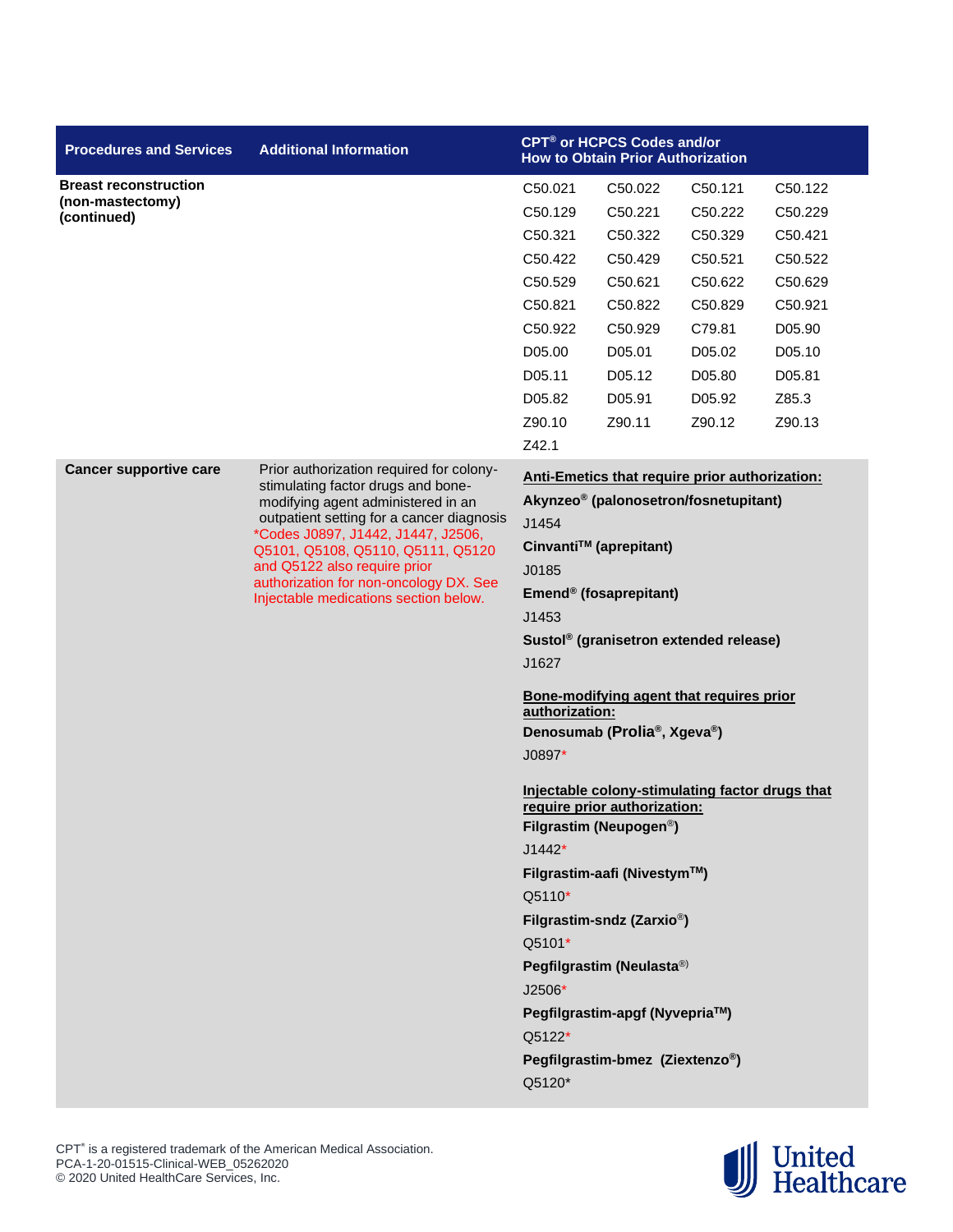| <b>Procedures and Services</b> | <b>Additional Information</b>                                                                                                                                                                                                                   | <b>CPT<sup>®</sup> or HCPCS Codes and/or</b><br><b>How to Obtain Prior Authorization</b>                                                                                                                                                                                                                                                                                                                                                                                                                                                                             |         |         |       |                                                                                                                                                                                                                                                |
|--------------------------------|-------------------------------------------------------------------------------------------------------------------------------------------------------------------------------------------------------------------------------------------------|----------------------------------------------------------------------------------------------------------------------------------------------------------------------------------------------------------------------------------------------------------------------------------------------------------------------------------------------------------------------------------------------------------------------------------------------------------------------------------------------------------------------------------------------------------------------|---------|---------|-------|------------------------------------------------------------------------------------------------------------------------------------------------------------------------------------------------------------------------------------------------|
| <b>Cancer supportive care</b>  |                                                                                                                                                                                                                                                 | Pegfilgrastim-cbqv (UDENYCA™)                                                                                                                                                                                                                                                                                                                                                                                                                                                                                                                                        |         |         |       |                                                                                                                                                                                                                                                |
| (continued)                    |                                                                                                                                                                                                                                                 | Q5111*                                                                                                                                                                                                                                                                                                                                                                                                                                                                                                                                                               |         |         |       |                                                                                                                                                                                                                                                |
|                                |                                                                                                                                                                                                                                                 | Pegfilgrastim-jmdb (Fulphila™)                                                                                                                                                                                                                                                                                                                                                                                                                                                                                                                                       |         |         |       |                                                                                                                                                                                                                                                |
|                                |                                                                                                                                                                                                                                                 | Q5108*                                                                                                                                                                                                                                                                                                                                                                                                                                                                                                                                                               |         |         |       |                                                                                                                                                                                                                                                |
|                                |                                                                                                                                                                                                                                                 | Sargramostim (Leukine <sup>®</sup> )                                                                                                                                                                                                                                                                                                                                                                                                                                                                                                                                 |         |         |       |                                                                                                                                                                                                                                                |
|                                |                                                                                                                                                                                                                                                 | J2820                                                                                                                                                                                                                                                                                                                                                                                                                                                                                                                                                                |         |         |       |                                                                                                                                                                                                                                                |
|                                |                                                                                                                                                                                                                                                 | Tbo-filgrastim (Granix <sup>®</sup> )                                                                                                                                                                                                                                                                                                                                                                                                                                                                                                                                |         |         |       |                                                                                                                                                                                                                                                |
|                                |                                                                                                                                                                                                                                                 | $J1447*$                                                                                                                                                                                                                                                                                                                                                                                                                                                                                                                                                             |         |         |       |                                                                                                                                                                                                                                                |
|                                |                                                                                                                                                                                                                                                 | Trilaciclib (Cosela™)                                                                                                                                                                                                                                                                                                                                                                                                                                                                                                                                                |         |         |       |                                                                                                                                                                                                                                                |
|                                |                                                                                                                                                                                                                                                 | J1448                                                                                                                                                                                                                                                                                                                                                                                                                                                                                                                                                                |         |         |       |                                                                                                                                                                                                                                                |
|                                |                                                                                                                                                                                                                                                 | tool on UnitedHealthcare Provider Portal. Go to<br><b>UHCprovider.com</b> and click on the UnitedHealthcare<br>Provider Portal button in the top right corner. Then,                                                                                                                                                                                                                                                                                                                                                                                                 |         |         |       | For prior authorization requests, please submit requests<br>online by using the Prior Authorization and Notification<br>select the Prior Authorization and Notification tool tile on<br>your Provider Portal dashboard. Or, call 888-397-8129. |
| Cardiology                     | Notification/prior authorization required<br>for participating physicians for<br>outpatient and office-based diagnostic<br>catheterizations, echocardiograms,<br>electrophysiology implants, and stress<br>echocardiograms prior to performance | For notification/prior authorization, please submit<br>requests online by using the Prior Authorization and<br>Notification tool on UnitedHealthcare Provider Portal. Go<br>to UHCprovider.com and click on the UnitedHealthcare<br>Provider Portal button in the top right corner. Then,<br>select the Prior Authorization and Notification tool tile on<br>your Provider Portal dashboard. Or, call 866-889-8054.<br>For more details and the CPT codes that require<br>notification/prior authorization, please visit<br>UHCprovider.com/priorauth > Cardiology > |         |         |       |                                                                                                                                                                                                                                                |
| <b>Cardiovascular</b>          | Prior authorization required                                                                                                                                                                                                                    | Commercial.<br>Cardiology                                                                                                                                                                                                                                                                                                                                                                                                                                                                                                                                            |         |         |       |                                                                                                                                                                                                                                                |
|                                |                                                                                                                                                                                                                                                 | 33285                                                                                                                                                                                                                                                                                                                                                                                                                                                                                                                                                                | 37220   | 37221   | 37224 |                                                                                                                                                                                                                                                |
|                                |                                                                                                                                                                                                                                                 | 37225                                                                                                                                                                                                                                                                                                                                                                                                                                                                                                                                                                | 37226   | 37227   | 37228 |                                                                                                                                                                                                                                                |
|                                |                                                                                                                                                                                                                                                 | 37229                                                                                                                                                                                                                                                                                                                                                                                                                                                                                                                                                                | 93580** | 93653   | 93656 |                                                                                                                                                                                                                                                |
|                                |                                                                                                                                                                                                                                                 | E0616                                                                                                                                                                                                                                                                                                                                                                                                                                                                                                                                                                |         |         |       |                                                                                                                                                                                                                                                |
|                                |                                                                                                                                                                                                                                                 | <b>Vascular</b><br>75710*                                                                                                                                                                                                                                                                                                                                                                                                                                                                                                                                            | 75716*  |         |       |                                                                                                                                                                                                                                                |
|                                |                                                                                                                                                                                                                                                 | ** Prior authorization is required for patients ages 18 and<br>older. See the Congenital Heart Disease section in this<br>document for patients under age 18<br>*Prior authorization required for the following diagnosis<br>codes:                                                                                                                                                                                                                                                                                                                                  |         |         |       |                                                                                                                                                                                                                                                |
|                                |                                                                                                                                                                                                                                                 | E08.51                                                                                                                                                                                                                                                                                                                                                                                                                                                                                                                                                               | E08.52  | E08.59  |       | E08.621                                                                                                                                                                                                                                        |
|                                |                                                                                                                                                                                                                                                 | E09.51                                                                                                                                                                                                                                                                                                                                                                                                                                                                                                                                                               | E09.52  | E09.59  |       | E09.621                                                                                                                                                                                                                                        |
|                                |                                                                                                                                                                                                                                                 | E10.51                                                                                                                                                                                                                                                                                                                                                                                                                                                                                                                                                               | E10.52  | E10.59  |       | E10.621                                                                                                                                                                                                                                        |
|                                |                                                                                                                                                                                                                                                 | E11.51                                                                                                                                                                                                                                                                                                                                                                                                                                                                                                                                                               | E11.52  | E11.59  |       | E11.621                                                                                                                                                                                                                                        |
|                                |                                                                                                                                                                                                                                                 | E13.51                                                                                                                                                                                                                                                                                                                                                                                                                                                                                                                                                               | E13.52  | E13.59  |       | E13.621                                                                                                                                                                                                                                        |
|                                |                                                                                                                                                                                                                                                 | 170.201                                                                                                                                                                                                                                                                                                                                                                                                                                                                                                                                                              | 170.202 | 170.203 |       | 170.208                                                                                                                                                                                                                                        |
|                                |                                                                                                                                                                                                                                                 | 170.209                                                                                                                                                                                                                                                                                                                                                                                                                                                                                                                                                              | 170.211 | 170.212 |       | 170.213                                                                                                                                                                                                                                        |



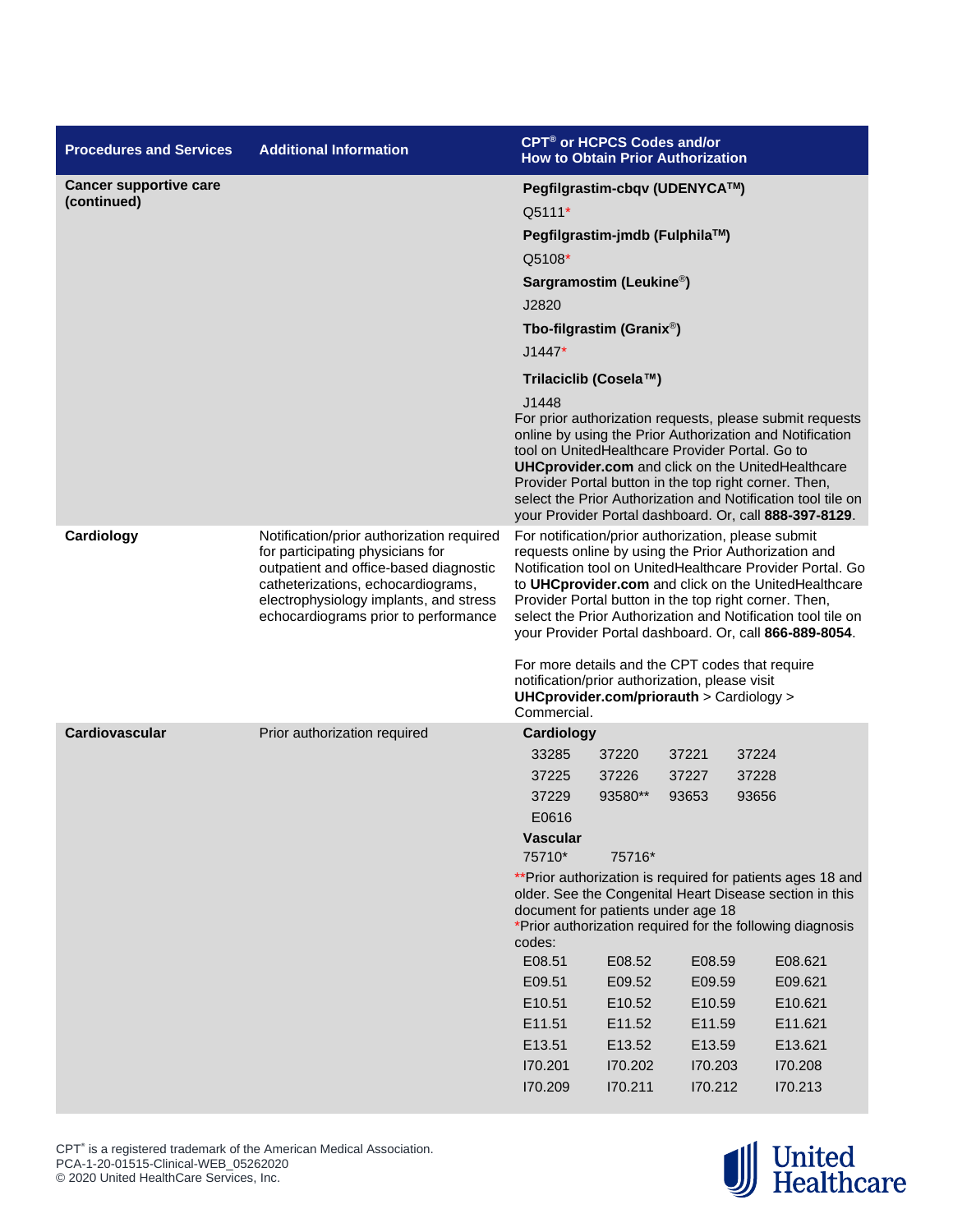| <b>Procedures and Services</b>    | <b>Additional Information</b> |         | CPT® or HCPCS Codes and/or<br><b>How to Obtain Prior Authorization</b> |         |         |
|-----------------------------------|-------------------------------|---------|------------------------------------------------------------------------|---------|---------|
| <b>Cardiovascular (continued)</b> |                               | 170.218 | 170.219                                                                | 170.221 | 170.222 |
|                                   |                               | 170.223 | 170.228                                                                | 170.229 | 170.231 |
|                                   |                               | 170.232 | 170.233                                                                | 170.234 | 170.235 |
|                                   |                               | 170.238 | 170.239                                                                | 170.241 | 170.242 |
|                                   |                               | 170.243 | 170.244                                                                | 170.245 | 170.248 |
|                                   |                               | 170.249 | 170.25                                                                 | 170.261 | 170.262 |
|                                   |                               | 170.263 | 170.268                                                                | 170.269 | 170.291 |
|                                   |                               | 170.292 | 170.293                                                                | 170.298 | 170.299 |
|                                   |                               | 170.301 | 170.302                                                                | 170.303 | 170.308 |
|                                   |                               | 170.309 | 170.311                                                                | 170.312 | 170.313 |
|                                   |                               | 170.318 | 170.319                                                                | 170.321 | 170.322 |
|                                   |                               | 170.323 | 170.329                                                                | 170.331 | 170.332 |
|                                   |                               | 170.333 | 170.334                                                                | 170.335 | 170.338 |
|                                   |                               | 170.339 | 170.341                                                                | 170.342 | 170.343 |
|                                   |                               | 170.344 | 170.345                                                                | 170.348 | 170.349 |
|                                   |                               | 170.35  | 170.361                                                                | 170.362 | 170.363 |
|                                   |                               | 170.369 | 170.391                                                                | 170.392 | 170.393 |
|                                   |                               | 170.399 | 170.401                                                                | 170.402 | 170.403 |
|                                   |                               | 170.408 | 170.409                                                                | 170.411 | 170.412 |
|                                   |                               | 170.413 | 170.418                                                                | 170.421 | 170.422 |
|                                   |                               | 170.423 | 170.428                                                                | 170.429 | 170.431 |
|                                   |                               | 170.432 | 170.433                                                                | 170.434 | 170.435 |
|                                   |                               | 170.438 | 170.439                                                                | 170.441 | 170.442 |
|                                   |                               | 170.443 | 170.444                                                                | 170.445 | 170.448 |
|                                   |                               | 170.449 | 170.461                                                                | 170.462 | 170.463 |
|                                   |                               | 170.468 | 170.469                                                                | 170.491 | 170.492 |
|                                   |                               | 170.493 | 170.498                                                                | 170.499 | 170.501 |
|                                   |                               | 170.502 | 170.503                                                                | 170.508 | 170.509 |
|                                   |                               | 170.511 | 170.512                                                                | 170.513 | 170.518 |
|                                   |                               | 170.519 | 170.521                                                                | 170.522 | 170.523 |
|                                   |                               | 170.528 | I70.529                                                                | 170.531 | 170.532 |
|                                   |                               | 170.533 | 170.534                                                                | 170.535 | I70.538 |
|                                   |                               | 170.539 | 170.541                                                                | 170.542 | 170.543 |
|                                   |                               | 170.544 | 170.545                                                                | 170.548 | 170.549 |
|                                   |                               | 170.561 | 170.562                                                                | 170.563 | 170.568 |
|                                   |                               | 170.569 | 170.591                                                                | 170.592 | I70.593 |
|                                   |                               | 170.598 | 170.599                                                                | 170.601 | 170.602 |
|                                   |                               | 170.603 | 170.608                                                                | 170.609 | 170.611 |
|                                   |                               | 170.612 | 170.613                                                                | 170.618 | 170.619 |
|                                   |                               | 170.621 | 170.622                                                                | 170.623 | 170.628 |
|                                   |                               | 170.629 | 170.631                                                                | 170.632 | 170.633 |
|                                   |                               | 170.634 | 170.635                                                                | 170.638 | 170.639 |
|                                   |                               | 170.641 | 170.642                                                                | 170.643 | 170.644 |
|                                   |                               | 170.645 | 170.648                                                                | 170.649 | 170.661 |

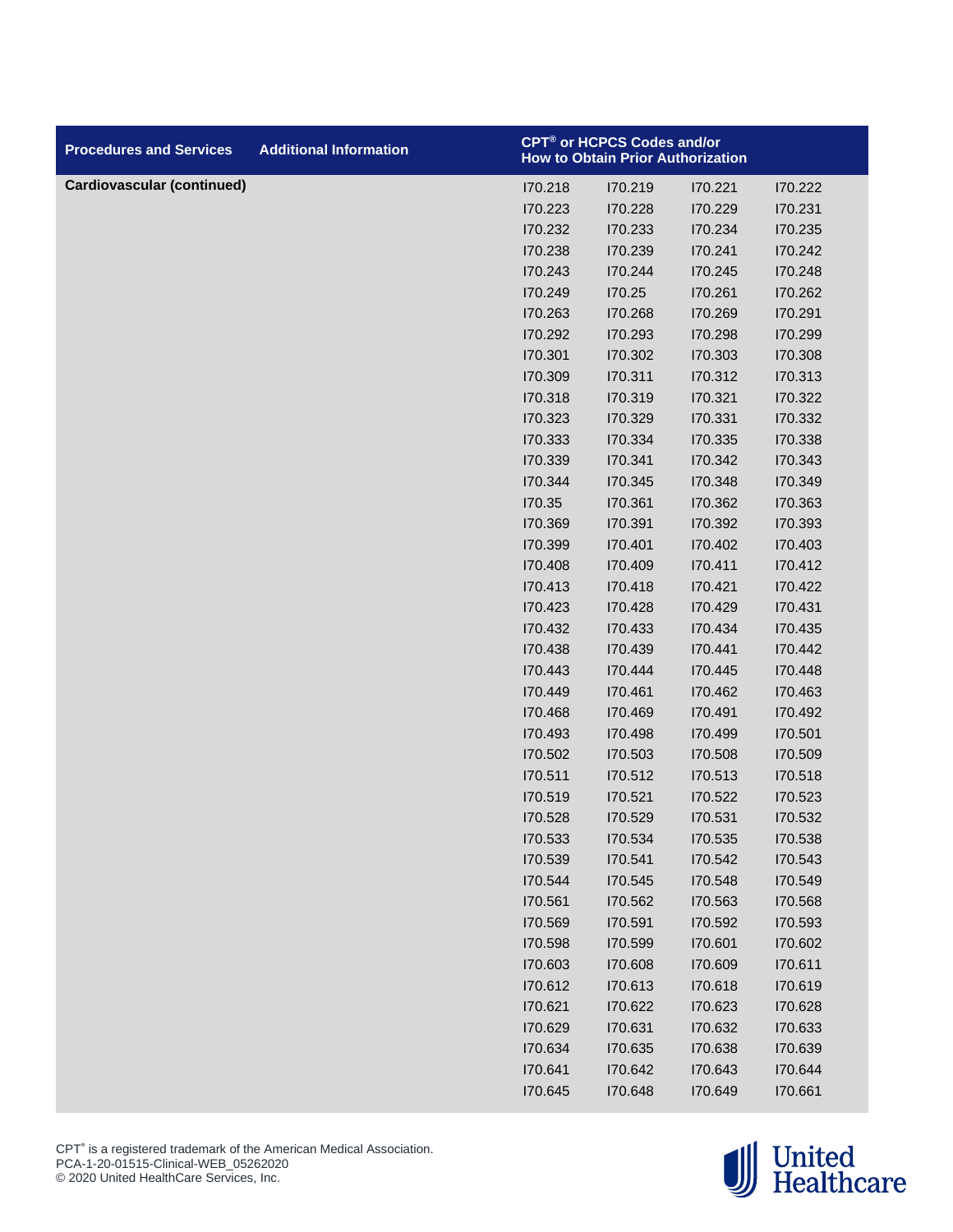| <b>Procedures and Services</b>                                                                    | <b>Additional Information</b>                                                                                                                             |                                                                                                                                                                                                                                                                                                                                                             | CPT <sup>®</sup> or HCPCS Codes and/or<br><b>How to Obtain Prior Authorization</b>                                                                                                                                                                                                                                                                          |                                                                                                                                                                                                                                                                                                                                                             |                                                                                                                                                                                                                                                                                                                                                                 |
|---------------------------------------------------------------------------------------------------|-----------------------------------------------------------------------------------------------------------------------------------------------------------|-------------------------------------------------------------------------------------------------------------------------------------------------------------------------------------------------------------------------------------------------------------------------------------------------------------------------------------------------------------|-------------------------------------------------------------------------------------------------------------------------------------------------------------------------------------------------------------------------------------------------------------------------------------------------------------------------------------------------------------|-------------------------------------------------------------------------------------------------------------------------------------------------------------------------------------------------------------------------------------------------------------------------------------------------------------------------------------------------------------|-----------------------------------------------------------------------------------------------------------------------------------------------------------------------------------------------------------------------------------------------------------------------------------------------------------------------------------------------------------------|
| Cardiovascular (continued)                                                                        |                                                                                                                                                           | 170.662<br>170.691<br>170.699<br>170.708<br>170.713<br>170.722<br>170.731<br>170.735<br>170.742<br>170.748<br>170.763<br>170.792<br>170.8<br>I72.3<br>173.89<br>I74.5<br>175.022<br>177.1<br>177.77<br>L03.116<br>L97.429<br>L97.519<br>L97.819<br>L97.919<br>M79.604<br>M79.651<br>M79.662<br>M79.673<br>M86.661<br>M86.672<br>Q27.32<br>Q87.2<br>S81.801A | 170.663<br>170.692<br>170.701<br>170.709<br>170.718<br>170.723<br>170.732<br>170.738<br>170.743<br>170.749<br>170.768<br>170.793<br>170.90<br>172.4<br>173.9<br>174.8<br>175.023<br>177.2<br>177.79<br>L97.319<br>L97.511<br>L97.521<br>L97.828<br>L97.929<br>M79.605<br>M79.652<br>M79.669<br>M79.674<br>M86.662<br>M86.679<br>Q27.39<br>R93.6<br>S81.802A | 170.668<br>170.693<br>170.702<br>170.711<br>170.719<br>170.728<br>170.733<br>170.739<br>170.744<br>170.761<br>170.769<br>170.798<br>170.91<br>172.8<br>I74.3<br>174.9<br>175.029<br>177.70<br>196<br>L97.329<br>L97.512<br>L97.522<br>L97.829<br>L98.491<br>M79.606<br>M79.659<br>M79.671<br>M79.675<br>M86.669<br>M86.8X7<br>Q27.8<br>S35.511A<br>S81.809A | 170.669<br>170.698<br>170.703<br>170.712<br>170.721<br>170.729<br>170.734<br>170.741<br>170.745<br>170.762<br>170.791<br>170.799<br>170.92<br>172.9<br>174.4<br>175.021<br>175.89<br>177.72<br>L03.115<br>L97.419<br>L97.513<br>L97.529<br>L97.909<br>L98.499<br>M79.609<br>M79.661<br>M79.672<br>M79.676<br>M86.671<br>Q27.30<br>Q27.9<br>S35.512A<br>S91.301A |
|                                                                                                   |                                                                                                                                                           | S91.302A<br>T82.319A<br>T82.399A<br>T82.868A                                                                                                                                                                                                                                                                                                                | S91.309A<br>T82.338A<br>T82.818A<br>T82.898A                                                                                                                                                                                                                                                                                                                | T82.312A<br>T82.392A<br>T82.856A<br>Z95.820                                                                                                                                                                                                                                                                                                                 | T82.318A<br>T82.398A<br>T82.858A<br>Z98.62                                                                                                                                                                                                                                                                                                                      |
| <b>Cartilage implants</b>                                                                         | Prior authorization required                                                                                                                              | 27412<br>29867                                                                                                                                                                                                                                                                                                                                              | 27415<br>29868                                                                                                                                                                                                                                                                                                                                              | 27416<br>J7330                                                                                                                                                                                                                                                                                                                                              | 29866<br>S2112                                                                                                                                                                                                                                                                                                                                                  |
| <b>Cerebral seizure</b><br>monitoring-<br><b>Inpatient video</b><br>Electroencephalogram<br>(EEG) | Prior authorization required for inpatient<br>services<br>Prior authorization is not required for<br>outpatient hospital or ambulatory<br>surgical center | 95700<br>95714<br>95720                                                                                                                                                                                                                                                                                                                                     | 95711<br>95715<br>95722                                                                                                                                                                                                                                                                                                                                     | 95712<br>95716<br>95724                                                                                                                                                                                                                                                                                                                                     | 95713<br>95718<br>95726                                                                                                                                                                                                                                                                                                                                         |

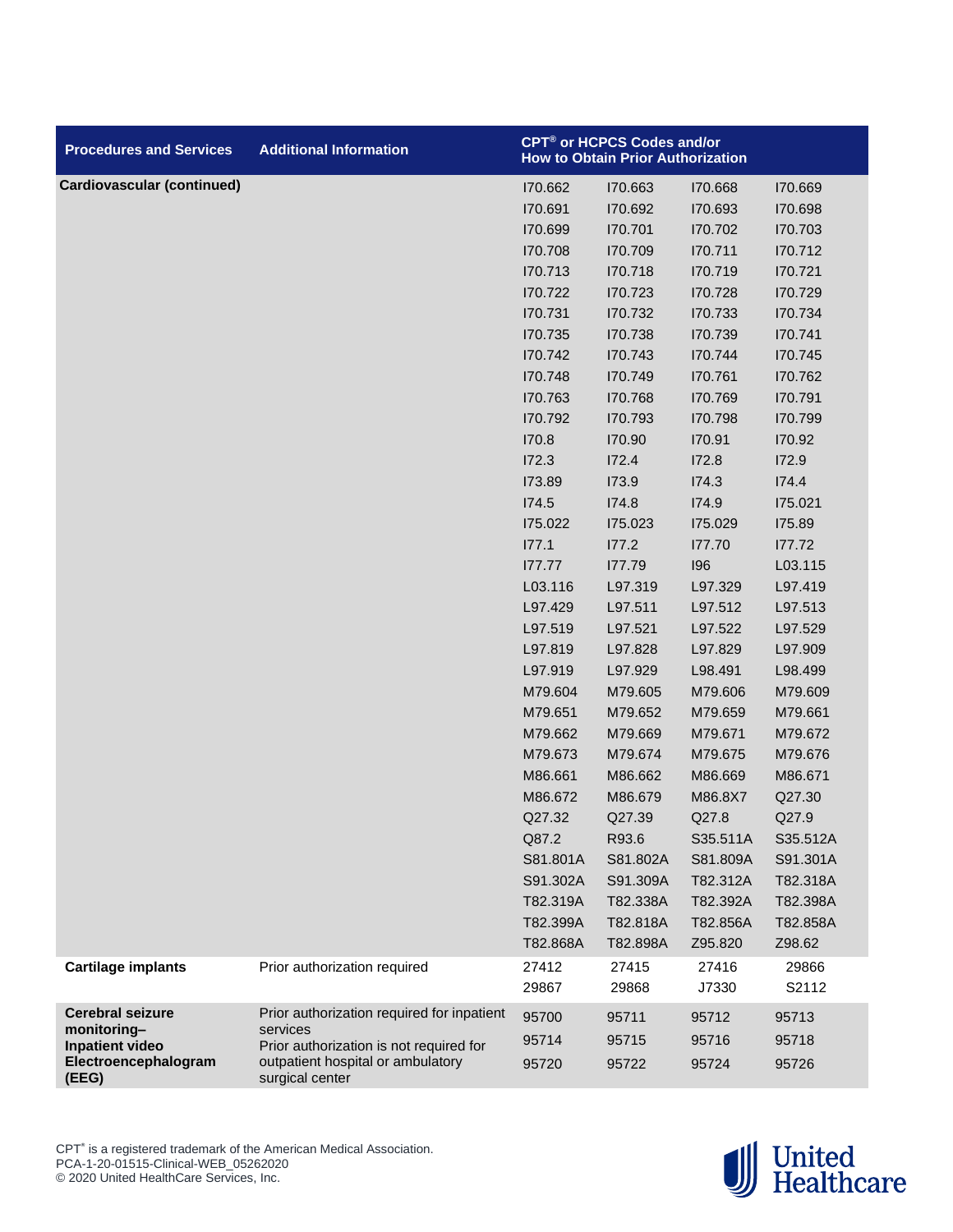| <b>Procedures and Services</b>                                                                                                                                                                                           | <b>Additional Information</b>                                                                                                                                                                              | CPT <sup>®</sup> or HCPCS Codes and/or<br><b>How to Obtain Prior Authorization</b>                                                                                                                                                                                                                                                                                                                                                                                                                                                                                                                                                                                                                                                                                                                                                                                               |                |                |                                                                                                                    |  |
|--------------------------------------------------------------------------------------------------------------------------------------------------------------------------------------------------------------------------|------------------------------------------------------------------------------------------------------------------------------------------------------------------------------------------------------------|----------------------------------------------------------------------------------------------------------------------------------------------------------------------------------------------------------------------------------------------------------------------------------------------------------------------------------------------------------------------------------------------------------------------------------------------------------------------------------------------------------------------------------------------------------------------------------------------------------------------------------------------------------------------------------------------------------------------------------------------------------------------------------------------------------------------------------------------------------------------------------|----------------|----------------|--------------------------------------------------------------------------------------------------------------------|--|
| <b>Chemotherapy services</b>                                                                                                                                                                                             | Notification/prior authorization required<br>for injectable chemotherapy drugs<br>administered in an outpatient setting,<br>including intravenous, intravesical and<br>intrathecal, for a cancer diagnosis | Injectable chemotherapy drugs that require prior<br>authorization:<br>• Chemotherapy injectable drugs (J9000-J9999),<br>Leucovorin (J0640), Levoleucovorin (J0641, J0642),<br>Leuprolide acetate (J1950)<br>• Chemotherapy injectable drugs that have a Q code<br>• Chemotherapy injectable drugs that have not yet<br>received an assigned code and will be billed under a<br>miscellaneous Healthcare Common Procedure<br>Coding System (HCPCS) code<br>For prior authorization requests, please submit requests<br>online by using the Prior Authorization and Notification<br>tool on UnitedHealthcare Provider Portal. Go to<br><b>UHCprovider.com</b> and click on the UnitedHealthcare<br>Provider Portal button in the top right corner. Then,<br>select the Prior Authorization and Notification tool tile on<br>your Provider Portal dashboard. Or, call 888-397-8129. |                |                |                                                                                                                    |  |
| <b>Clinical trials</b><br>A rigorously controlled study<br>of a new drug, medical<br>device or other treatment on<br>eligible human subjects<br>subject to oversight by an<br><b>Institutional Review Board</b><br>(IRB) | Prior authorization required                                                                                                                                                                               | S9988                                                                                                                                                                                                                                                                                                                                                                                                                                                                                                                                                                                                                                                                                                                                                                                                                                                                            | S9990          | S9991          |                                                                                                                    |  |
| <b>Cochlear and other</b><br>auditory implants<br>A medical device within the<br>inner ear and an external<br>portion to help persons with<br>profound sensorineural<br>deafness achieve<br>conversational speech        | Prior authorization required                                                                                                                                                                               | 69710<br>L8619                                                                                                                                                                                                                                                                                                                                                                                                                                                                                                                                                                                                                                                                                                                                                                                                                                                                   | 69714<br>L8690 | 69930<br>L8691 | L8614<br>L8692                                                                                                     |  |
| <b>Congenital heart disease</b><br>Congenital heart disease-<br>related services, including                                                                                                                              | Prior authorization required                                                                                                                                                                               | plan ID card.                                                                                                                                                                                                                                                                                                                                                                                                                                                                                                                                                                                                                                                                                                                                                                                                                                                                    |                |                | For prior authorization, please call 888-936-7246 or the<br>notification number on the back of the member's health |  |
| pre-treatment evaluation                                                                                                                                                                                                 |                                                                                                                                                                                                            | <b>Congenital heart disease codes:</b><br>33251                                                                                                                                                                                                                                                                                                                                                                                                                                                                                                                                                                                                                                                                                                                                                                                                                                  | 33254          | 33255          | 33256                                                                                                              |  |
|                                                                                                                                                                                                                          |                                                                                                                                                                                                            | 33257                                                                                                                                                                                                                                                                                                                                                                                                                                                                                                                                                                                                                                                                                                                                                                                                                                                                            | 33258          | 33259          | 33261                                                                                                              |  |
|                                                                                                                                                                                                                          |                                                                                                                                                                                                            | 33404                                                                                                                                                                                                                                                                                                                                                                                                                                                                                                                                                                                                                                                                                                                                                                                                                                                                            | 33414          | 33415          | 33416                                                                                                              |  |
|                                                                                                                                                                                                                          |                                                                                                                                                                                                            | 33417                                                                                                                                                                                                                                                                                                                                                                                                                                                                                                                                                                                                                                                                                                                                                                                                                                                                            | 33476          | 33478          | 33500                                                                                                              |  |
|                                                                                                                                                                                                                          |                                                                                                                                                                                                            | 33501                                                                                                                                                                                                                                                                                                                                                                                                                                                                                                                                                                                                                                                                                                                                                                                                                                                                            | 33502          | 33503          | 33504                                                                                                              |  |
|                                                                                                                                                                                                                          |                                                                                                                                                                                                            | 33505                                                                                                                                                                                                                                                                                                                                                                                                                                                                                                                                                                                                                                                                                                                                                                                                                                                                            | 33506          | 33507          | 33600                                                                                                              |  |
|                                                                                                                                                                                                                          |                                                                                                                                                                                                            | 33602                                                                                                                                                                                                                                                                                                                                                                                                                                                                                                                                                                                                                                                                                                                                                                                                                                                                            | 33606          | 33608          | 33610                                                                                                              |  |
|                                                                                                                                                                                                                          |                                                                                                                                                                                                            | 33611                                                                                                                                                                                                                                                                                                                                                                                                                                                                                                                                                                                                                                                                                                                                                                                                                                                                            | 33612          | 33615          | 33617                                                                                                              |  |
|                                                                                                                                                                                                                          |                                                                                                                                                                                                            | 33619                                                                                                                                                                                                                                                                                                                                                                                                                                                                                                                                                                                                                                                                                                                                                                                                                                                                            | 33641          | 33645          | 33647                                                                                                              |  |
|                                                                                                                                                                                                                          |                                                                                                                                                                                                            | 33660                                                                                                                                                                                                                                                                                                                                                                                                                                                                                                                                                                                                                                                                                                                                                                                                                                                                            | 33665          | 33670          | 33675                                                                                                              |  |
|                                                                                                                                                                                                                          |                                                                                                                                                                                                            | 33676                                                                                                                                                                                                                                                                                                                                                                                                                                                                                                                                                                                                                                                                                                                                                                                                                                                                            | 33677          | 33681          | 33684                                                                                                              |  |
|                                                                                                                                                                                                                          |                                                                                                                                                                                                            | 33688                                                                                                                                                                                                                                                                                                                                                                                                                                                                                                                                                                                                                                                                                                                                                                                                                                                                            | 33690          | 33692          | 33694                                                                                                              |  |
|                                                                                                                                                                                                                          |                                                                                                                                                                                                            | 33697                                                                                                                                                                                                                                                                                                                                                                                                                                                                                                                                                                                                                                                                                                                                                                                                                                                                            | 33702          | 33710          | 33720                                                                                                              |  |
|                                                                                                                                                                                                                          |                                                                                                                                                                                                            | 33724                                                                                                                                                                                                                                                                                                                                                                                                                                                                                                                                                                                                                                                                                                                                                                                                                                                                            | 33726          | 33730          | 33732                                                                                                              |  |
|                                                                                                                                                                                                                          |                                                                                                                                                                                                            | 33735                                                                                                                                                                                                                                                                                                                                                                                                                                                                                                                                                                                                                                                                                                                                                                                                                                                                            | 33736          | 33737          | 33750                                                                                                              |  |



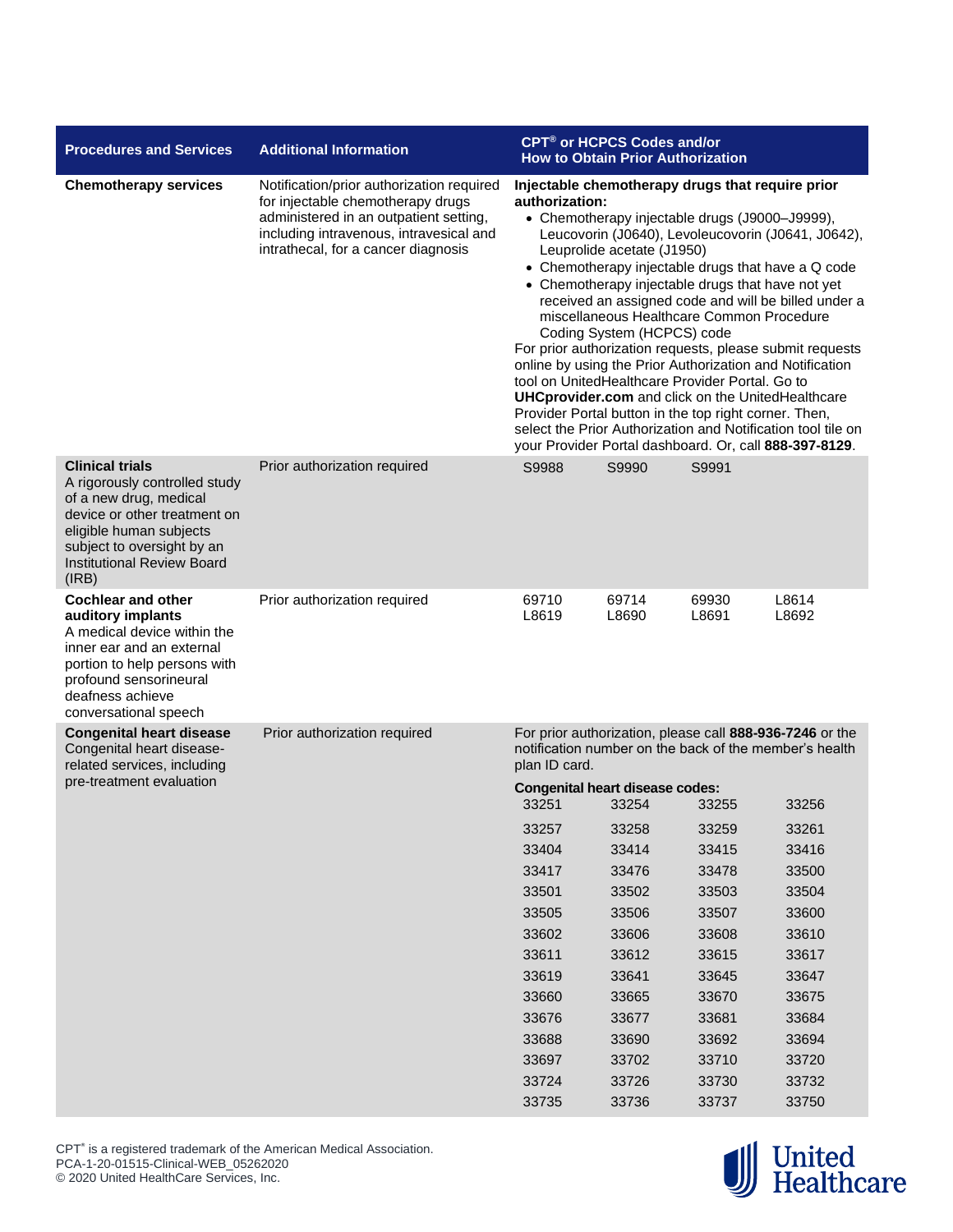| <b>Procedures and Services</b>                   | <b>Additional Information</b>             |                            | CPT <sup>®</sup> or HCPCS Codes and/or<br><b>How to Obtain Prior Authorization</b>                                                                 |       |       |
|--------------------------------------------------|-------------------------------------------|----------------------------|----------------------------------------------------------------------------------------------------------------------------------------------------|-------|-------|
| <b>Congenital heart</b>                          |                                           | 33755                      | 33762                                                                                                                                              | 33764 | 33766 |
| disease(continued)                               |                                           | 33767                      | 33768                                                                                                                                              | 33770 | 33771 |
|                                                  |                                           | 33774                      | 33775                                                                                                                                              | 33776 | 33777 |
|                                                  |                                           | 33778                      | 33779                                                                                                                                              | 33780 | 33781 |
|                                                  |                                           | 33786                      | 33788                                                                                                                                              | 33802 | 33803 |
|                                                  |                                           | 33820                      | 33822                                                                                                                                              | 33840 | 33845 |
|                                                  |                                           | 33851                      | 33852                                                                                                                                              | 33853 | 33917 |
|                                                  |                                           | 33920                      | 33924                                                                                                                                              | 93580 | 93581 |
|                                                  |                                           | patients ages 18 and older | *See the Cardiovascular section of this document for                                                                                               |       |       |
| <b>Continuous Glucose</b>                        | Prior authorization required with Type 2  | A4226                      | A9276                                                                                                                                              | A9277 | A9278 |
| <b>Monitor</b>                                   | Diabetes Diagnosis                        | E0787                      | K0553                                                                                                                                              | K0554 |       |
| <b>Cosmetic and</b><br>reconstructive procedures | Prior authorization required              | 11960                      | Prior authorization is required for all states.<br>11970                                                                                           | 11971 | 14020 |
| Cosmetic procedures that                         |                                           | 14021                      | 14061                                                                                                                                              | 14302 | 15570 |
| change or improve physical                       |                                           | 15572                      | 15574                                                                                                                                              | 15730 | 15733 |
| appearance without                               |                                           | 15740                      | 15756                                                                                                                                              | 15820 | 15821 |
| significantly improving or                       |                                           | 15822                      | 15823                                                                                                                                              | 15830 | 15847 |
| restoring physiological<br>function.             |                                           | 15877                      | 15878                                                                                                                                              | 15879 | 17999 |
| Reconstructive procedures                        |                                           | 21137                      | 21138                                                                                                                                              | 21139 | 21172 |
| that treat a medical condition                   |                                           | 21175                      | 21179                                                                                                                                              | 21180 | 21181 |
| or improve or restore                            |                                           | 21182                      | 21183                                                                                                                                              | 21184 | 21230 |
| physiologic function                             |                                           | 21235                      | 21256                                                                                                                                              | 21260 | 21261 |
|                                                  |                                           | 21263                      | 21267                                                                                                                                              | 21268 | 21275 |
|                                                  |                                           | 21280                      | 21282                                                                                                                                              | 21295 | 21740 |
|                                                  |                                           | 21742                      | 21743                                                                                                                                              | 28344 | 30540 |
|                                                  |                                           | 30545                      | 30560                                                                                                                                              | 30620 | 54400 |
|                                                  |                                           | 54401                      | 54405                                                                                                                                              | 67900 | 67901 |
|                                                  |                                           | 67902                      | 67903                                                                                                                                              | 67904 | 67906 |
|                                                  |                                           | 67908                      | 67909                                                                                                                                              | 67911 | 67912 |
|                                                  |                                           | 67914                      | 67915                                                                                                                                              | 67916 | 67917 |
|                                                  |                                           | 67921                      | 67922                                                                                                                                              | 67923 | 67924 |
|                                                  |                                           | 67950                      | 67961                                                                                                                                              | 67966 | Q2026 |
|                                                  |                                           |                            | Prior authorization is required for all states. In addition,                                                                                       |       |       |
|                                                  |                                           |                            | site of service will be reviewed as part of the prior<br>authorization process for the following codes except in<br>AK, MA, PR, TX, UT, VI and WI. |       |       |
|                                                  |                                           | 17106                      | 17107                                                                                                                                              | 17108 |       |
| <b>Durable medical</b>                           | Notification/prior authorization required | A7025                      | A7026                                                                                                                                              | E0194 | E0265 |
| equipment (DME)                                  | only for DME codes listed with a retail   | E0266                      | E0277                                                                                                                                              | E0296 | E0297 |
|                                                  | purchase or cumulative rental cost of     | E0300                      | E0302                                                                                                                                              | E0304 | E0328 |
|                                                  | more than $$1,000$                        | E0329                      | E0466                                                                                                                                              | E0471 | E0483 |
|                                                  | Prosthetics are not DME - see             | E0620                      | E0745                                                                                                                                              | E0764 | E0766 |
|                                                  | Orthotics and prosthetics.                | E0770                      | E0784                                                                                                                                              | E0984 | E0986 |
|                                                  | Some home health care services may        |                            |                                                                                                                                                    |       |       |
|                                                  | qualify under the durable medical         | E1002                      | E1003                                                                                                                                              | E1004 | E1005 |



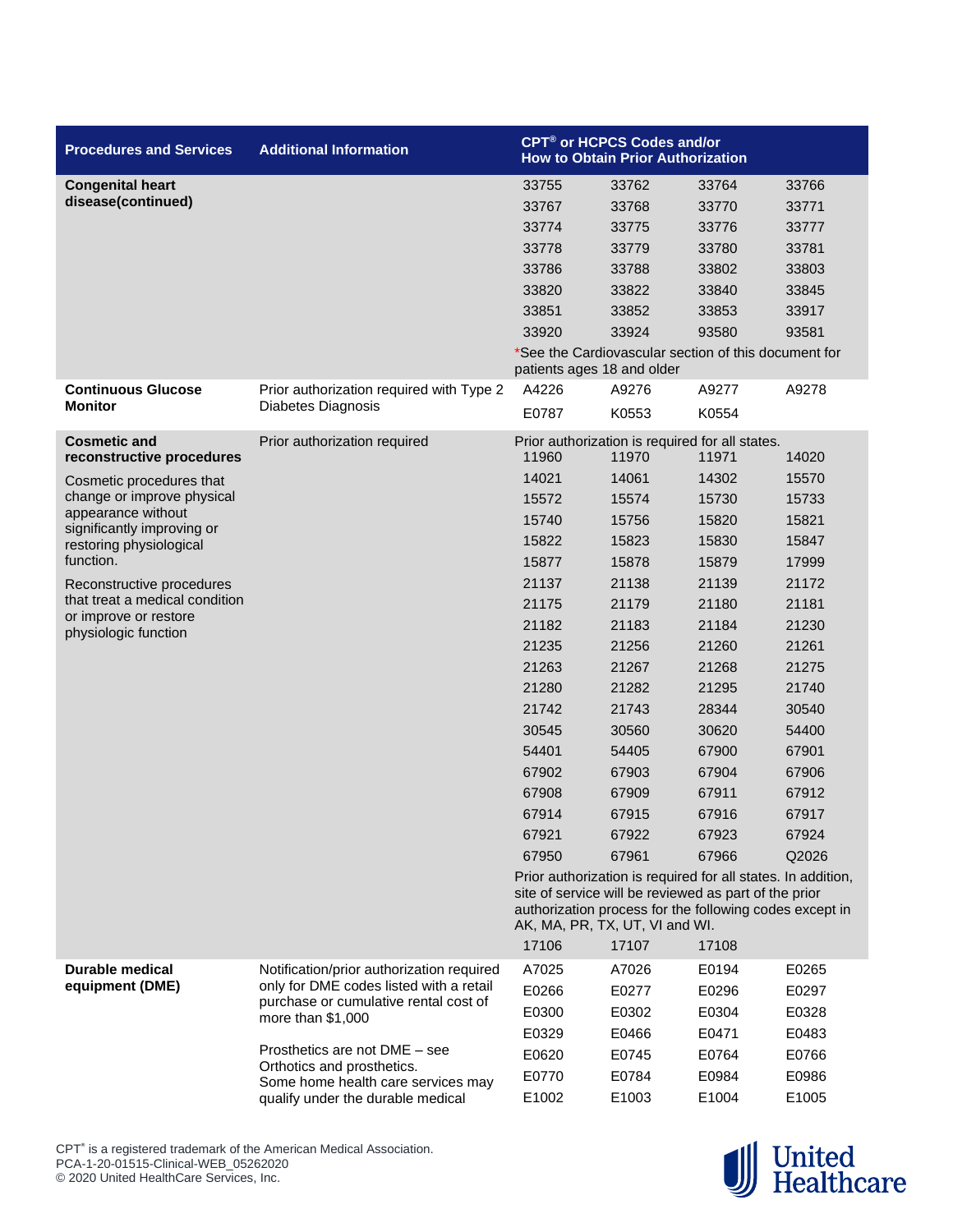| <b>Procedures and Services</b>                                                                                                                         | <b>Additional Information</b>                                                                                                       |                                                                                                                                                                           | CPT <sup>®</sup> or HCPCS Codes and/or<br><b>How to Obtain Prior Authorization</b>                                                                                                                                                   |                |                |  |
|--------------------------------------------------------------------------------------------------------------------------------------------------------|-------------------------------------------------------------------------------------------------------------------------------------|---------------------------------------------------------------------------------------------------------------------------------------------------------------------------|--------------------------------------------------------------------------------------------------------------------------------------------------------------------------------------------------------------------------------------|----------------|----------------|--|
| Durable medical                                                                                                                                        | equipment requirement but are not                                                                                                   | E1006                                                                                                                                                                     | E1007                                                                                                                                                                                                                                | E1008          | E1010          |  |
| equipment (DME)                                                                                                                                        | subject to the \$1,000 retail purchase or                                                                                           | E1016                                                                                                                                                                     | E1018                                                                                                                                                                                                                                | E1236          | E1238          |  |
| (continued)                                                                                                                                            | cumulative retail rental cost threshold -<br>see Home health services.                                                              | E1399                                                                                                                                                                     | E1802                                                                                                                                                                                                                                | E1805          | E1825          |  |
|                                                                                                                                                        | Power mobility devices and                                                                                                          | E1830                                                                                                                                                                     | E1840                                                                                                                                                                                                                                | E2402          | E2502          |  |
|                                                                                                                                                        | accessories, lymphedema pumps and                                                                                                   | E2504                                                                                                                                                                     | E2506                                                                                                                                                                                                                                | E2508          | E2510          |  |
|                                                                                                                                                        | pneumatic compressors require<br>notification/prior authorization                                                                   | E2511                                                                                                                                                                     | E2512                                                                                                                                                                                                                                | E2599          | K0005          |  |
|                                                                                                                                                        | regardless of the cost.                                                                                                             | K0012                                                                                                                                                                     | K0014                                                                                                                                                                                                                                | K0812          | K0848          |  |
|                                                                                                                                                        |                                                                                                                                     | K0849                                                                                                                                                                     | K0850                                                                                                                                                                                                                                | K0851          | K0852          |  |
|                                                                                                                                                        |                                                                                                                                     | K0853                                                                                                                                                                     | K0854                                                                                                                                                                                                                                | K0855          | K0856          |  |
|                                                                                                                                                        |                                                                                                                                     | K0857                                                                                                                                                                     | K0858                                                                                                                                                                                                                                | K0859          | K0860          |  |
|                                                                                                                                                        |                                                                                                                                     | K0861                                                                                                                                                                     | K0862                                                                                                                                                                                                                                | K0863          | K0864          |  |
|                                                                                                                                                        |                                                                                                                                     | K0868                                                                                                                                                                     | K0869                                                                                                                                                                                                                                | K0870          | K0871          |  |
|                                                                                                                                                        |                                                                                                                                     | K0877                                                                                                                                                                     | K0878                                                                                                                                                                                                                                | K0879          | K0880          |  |
|                                                                                                                                                        |                                                                                                                                     | K0884                                                                                                                                                                     | K0885                                                                                                                                                                                                                                | K0886          | K0890          |  |
|                                                                                                                                                        |                                                                                                                                     | K0891                                                                                                                                                                     | S1040                                                                                                                                                                                                                                |                |                |  |
| End-stage renal disease<br>(ESRD) dialysis services<br>Services for treating end-<br>stage renal disease,<br>including outpatient dialysis<br>services | Prior authorization required when<br>members are referred to an out-of-<br>network care provider for dialysis<br>services           | 877-842-3210.                                                                                                                                                             | For notification/prior authorization, please call<br>To enroll or refer a member to the UnitedHealthcare                                                                                                                             |                |                |  |
|                                                                                                                                                        | Prior authorization not required for<br>ESRD when a member travels outside<br>of the service area                                   | ESRD Disease Management Program, please contact<br>the Kidney Resource Service at 866-561-7518.                                                                           |                                                                                                                                                                                                                                      |                |                |  |
|                                                                                                                                                        | Please note: Your agreement with us<br>may include restrictions on referring<br>members outside of the<br>UnitedHealthcare network. |                                                                                                                                                                           |                                                                                                                                                                                                                                      |                |                |  |
| <b>Foot surgery</b>                                                                                                                                    | Prior authorization required                                                                                                        | 28285<br>28296                                                                                                                                                            | Prior authorization is required for all states. In addition,<br>site of service will be reviewed as part of the prior<br>authorization process for the following codes except in<br>AK, MA, PR, TX, UT, VI and WI.<br>28289<br>28297 | 28291<br>28298 | 28292<br>28299 |  |
|                                                                                                                                                        |                                                                                                                                     |                                                                                                                                                                           |                                                                                                                                                                                                                                      |                |                |  |
| <b>Functional endoscopic</b><br>sinus surgery (FESS)                                                                                                   | Prior authorization required                                                                                                        | 31240                                                                                                                                                                     | 31253                                                                                                                                                                                                                                | 31254          | 31255          |  |
|                                                                                                                                                        |                                                                                                                                     | 31256                                                                                                                                                                     | 31257                                                                                                                                                                                                                                | 31259          | 31267          |  |
|                                                                                                                                                        |                                                                                                                                     | 31276                                                                                                                                                                     | 31287                                                                                                                                                                                                                                | 31288          |                |  |
| Gender dysphoria<br>treatment                                                                                                                          | Prior authorization required                                                                                                        |                                                                                                                                                                           | Notification or prior authorization required for the<br>following regardless of diagnosis code:                                                                                                                                      |                |                |  |
|                                                                                                                                                        |                                                                                                                                     | 55970<br>55980<br>Notification or prior authorization required for the<br>following when submitted with a diagnosis code<br>F64.0, F64.1, F64.2, F64.8, F64.9 or Z87.890: |                                                                                                                                                                                                                                      |                |                |  |
|                                                                                                                                                        |                                                                                                                                     | 14000                                                                                                                                                                     | 14001                                                                                                                                                                                                                                | 14041          | 15734          |  |
|                                                                                                                                                        |                                                                                                                                     | 15738                                                                                                                                                                     | 15750                                                                                                                                                                                                                                | 15757          | 15758          |  |
|                                                                                                                                                        |                                                                                                                                     | 19303                                                                                                                                                                     | 53410                                                                                                                                                                                                                                | 53430          | 54125          |  |
|                                                                                                                                                        |                                                                                                                                     | 54520                                                                                                                                                                     | 54660                                                                                                                                                                                                                                | 54690          | 55175          |  |
|                                                                                                                                                        |                                                                                                                                     | 55180                                                                                                                                                                     | 56625                                                                                                                                                                                                                                | 56800          | 56805          |  |
|                                                                                                                                                        |                                                                                                                                     | 57110                                                                                                                                                                     | 57335                                                                                                                                                                                                                                | 58260          | 58262          |  |

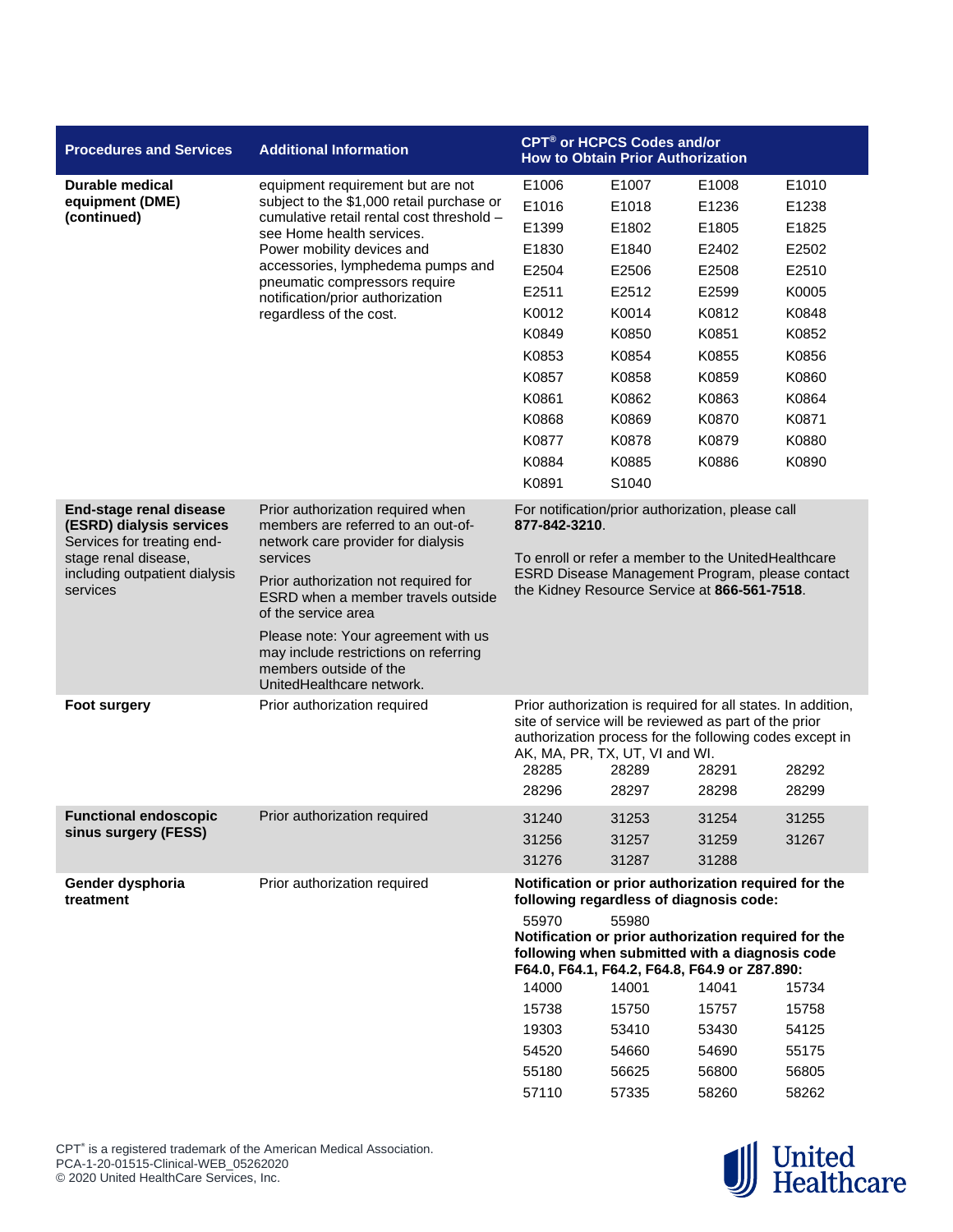| <b>Procedures and Services</b>                                          | <b>Additional Information</b>                                                                                                                                                                                                                                                                                                                                                                                                                                                                                                                                                                                                                                                                                                                       | <b>CPT<sup>®</sup> or HCPCS Codes and/or</b><br><b>How to Obtain Prior Authorization</b>                                                                                                                                                                                                                                                                                                                                   |                                                                                                                                                                                                                                                                                                                                                                                                                   |                                                                                                                                                                                                                                                                                                                                                                                                                   |                                                                                                                                                                                                                                                                                                                                                                                                                   |
|-------------------------------------------------------------------------|-----------------------------------------------------------------------------------------------------------------------------------------------------------------------------------------------------------------------------------------------------------------------------------------------------------------------------------------------------------------------------------------------------------------------------------------------------------------------------------------------------------------------------------------------------------------------------------------------------------------------------------------------------------------------------------------------------------------------------------------------------|----------------------------------------------------------------------------------------------------------------------------------------------------------------------------------------------------------------------------------------------------------------------------------------------------------------------------------------------------------------------------------------------------------------------------|-------------------------------------------------------------------------------------------------------------------------------------------------------------------------------------------------------------------------------------------------------------------------------------------------------------------------------------------------------------------------------------------------------------------|-------------------------------------------------------------------------------------------------------------------------------------------------------------------------------------------------------------------------------------------------------------------------------------------------------------------------------------------------------------------------------------------------------------------|-------------------------------------------------------------------------------------------------------------------------------------------------------------------------------------------------------------------------------------------------------------------------------------------------------------------------------------------------------------------------------------------------------------------|
| Gender dysphoria treatment<br>(continued)                               |                                                                                                                                                                                                                                                                                                                                                                                                                                                                                                                                                                                                                                                                                                                                                     | 58290<br>58720                                                                                                                                                                                                                                                                                                                                                                                                             | 58291<br>58940                                                                                                                                                                                                                                                                                                                                                                                                    | 58292<br>64856                                                                                                                                                                                                                                                                                                                                                                                                    | 58661<br>64892                                                                                                                                                                                                                                                                                                                                                                                                    |
| <b>Genetic and molecular</b><br>testing to include BRCA<br>gene testing | Prior authorization required for genetic<br>and molecular testing performed in an<br>outpatient setting<br>Care providers requesting laboratory<br>testing will be required to complete the<br>prior authorization/notification process,<br>which includes indicating the laboratory<br>and test name. Payment will be<br>authorized for those CPT codes<br>registered with the Genetic and<br><b>Molecular Testing Prior</b><br>Authorization/Notification Program for<br>each specified genetic test.<br>Notification/prior authorization required<br>for BRCA testing before DNA<br>sequencing is performed. The ordering<br>care provider must notify the laboratory<br>conducting the test and the laboratory<br>will notify UnitedHealthcare. | 64896<br>81105<br>81109<br>81121<br>81164<br>81168<br>81173<br>81177<br>81181<br>81185<br>81189<br>81193<br>81203<br>81209<br>81220<br>81225<br>81229<br>81233<br>81238<br>81242<br>81246<br>81250<br>81254<br>81258<br>81262<br>81266<br>81271<br>81276<br>81283<br>81287<br>81291<br>81297<br>81303<br>81307<br>81313<br>81317<br>81321<br>81325<br>81329<br>81333<br>81337<br>81341<br>81345<br>81350<br>81355<br>81362 | 81106<br>81110<br>81161<br>81165<br>81170<br>81174<br>81178<br>81182<br>81186<br>81190<br>81194<br>81204<br>81212<br>81222<br>81226<br>81230<br>81234<br>81239<br>81243<br>81247<br>81251<br>81255<br>81259<br>81263<br>81267<br>81272<br>81277<br>81284<br>81288<br>81292<br>81298<br>81304<br>81309<br>81314<br>81318<br>81322<br>81326<br>81330<br>81334<br>81338<br>81342<br>81346<br>81351<br>81357<br>81363 | 81107<br>81111<br>81162<br>81166<br>81171<br>81175<br>81179<br>81183<br>81187<br>81191<br>81200<br>81205<br>81216<br>81223<br>81227<br>81231<br>81236<br>81240<br>81244<br>81248<br>81252<br>81256<br>81260<br>81264<br>81268<br>81273<br>81278<br>81285<br>81289<br>81294<br>81300<br>81305<br>81310<br>81315<br>81319<br>81323<br>81327<br>81331<br>81335<br>81339<br>81343<br>81347<br>81352<br>81360<br>81364 | 81108<br>81120<br>81163<br>81167<br>81172<br>81176<br>81180<br>81184<br>81188<br>81192<br>81201<br>81208<br>81218<br>81224<br>81228<br>81232<br>81237<br>81241<br>81245<br>81249<br>81253<br>81257<br>81261<br>81265<br>81269<br>81274<br>81279<br>81286<br>81290<br>81295<br>81302<br>81306<br>81312<br>81316<br>81320<br>81324<br>81328<br>81332<br>81336<br>81340<br>81344<br>81348<br>81353<br>81361<br>81370 |
|                                                                         |                                                                                                                                                                                                                                                                                                                                                                                                                                                                                                                                                                                                                                                                                                                                                     | 81371                                                                                                                                                                                                                                                                                                                                                                                                                      | 81372                                                                                                                                                                                                                                                                                                                                                                                                             | 81373                                                                                                                                                                                                                                                                                                                                                                                                             | 81375                                                                                                                                                                                                                                                                                                                                                                                                             |

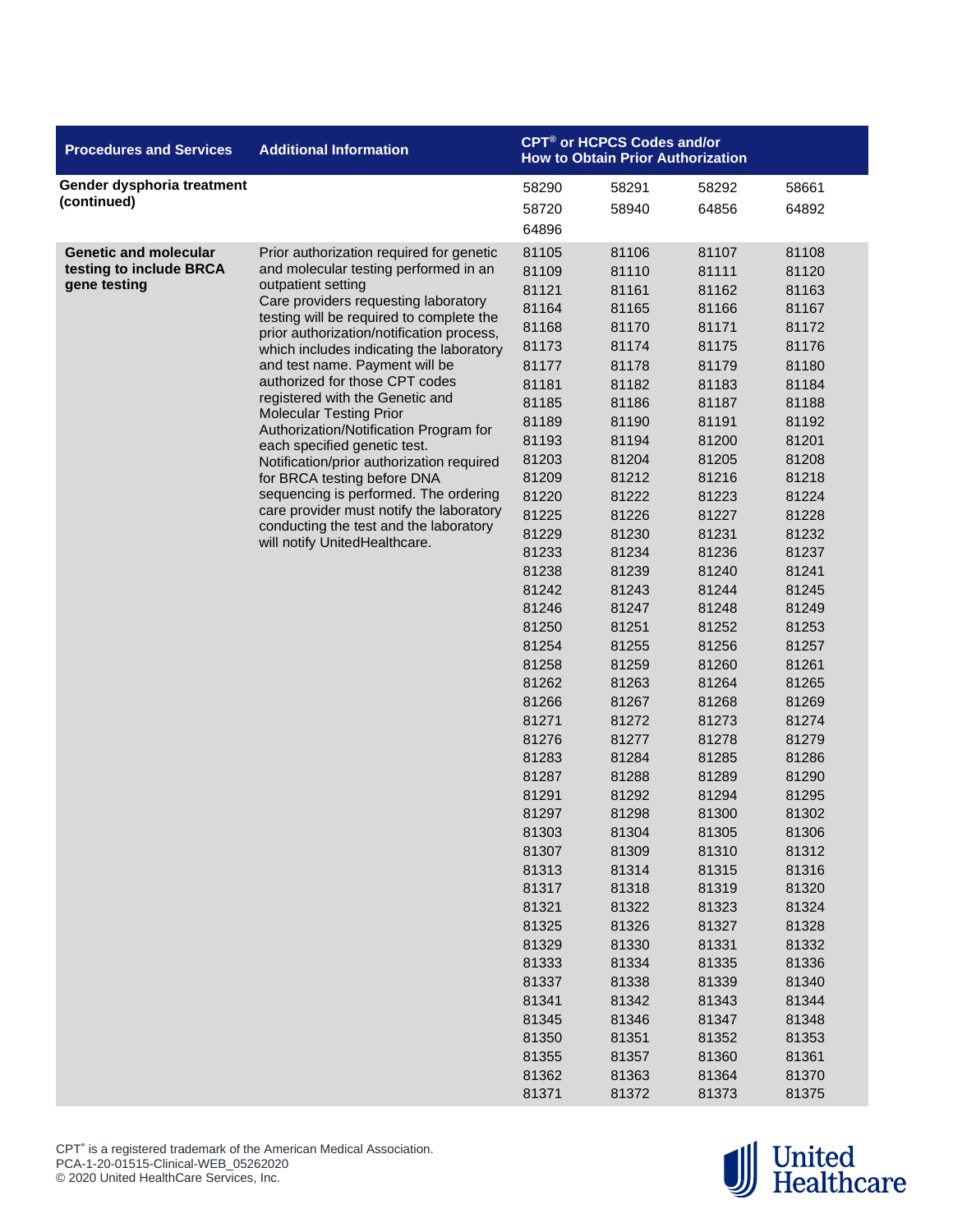| <b>Procedures and Services</b>         | <b>Additional Information</b>                                                                         |       | <b>CPT<sup>®</sup> or HCPCS Codes and/or</b><br><b>How to Obtain Prior Authorization</b> |       |       |
|----------------------------------------|-------------------------------------------------------------------------------------------------------|-------|------------------------------------------------------------------------------------------|-------|-------|
| <b>Genetic and molecular</b>           |                                                                                                       | 81376 | 81377                                                                                    | 81378 | 81379 |
| testing to include BRCA                |                                                                                                       | 81380 | 81381                                                                                    | 81382 | 81383 |
| gene testing                           |                                                                                                       | 81400 | 81401                                                                                    | 81402 | 81403 |
| (continued)                            |                                                                                                       | 81404 | 81405                                                                                    | 81406 | 81407 |
|                                        |                                                                                                       | 81408 | 81410                                                                                    | 81411 | 81412 |
|                                        |                                                                                                       | 81413 | 81414                                                                                    | 81415 | 81416 |
|                                        |                                                                                                       | 81417 | 81419                                                                                    | 81420 | 81430 |
|                                        |                                                                                                       | 81431 | 81432                                                                                    | 81433 | 81434 |
|                                        |                                                                                                       | 81435 | 81436                                                                                    | 81437 | 81438 |
|                                        |                                                                                                       | 81439 | 81440                                                                                    | 81442 | 81443 |
|                                        |                                                                                                       | 81445 | 81448                                                                                    | 81460 | 81465 |
|                                        |                                                                                                       | 81470 | 81471                                                                                    | 81479 | 81507 |
|                                        |                                                                                                       | 81518 | 81519                                                                                    | 81520 | 81521 |
|                                        |                                                                                                       | 81522 | 81546                                                                                    | 81554 | 81595 |
|                                        |                                                                                                       | 81599 | 87481                                                                                    | 87482 | 87505 |
|                                        |                                                                                                       | 87506 | 87507                                                                                    | 87510 | 87511 |
|                                        |                                                                                                       | 87512 | 87623                                                                                    | 87797 | 87798 |
|                                        |                                                                                                       | 87799 | 87800                                                                                    | 87801 | 0001U |
|                                        |                                                                                                       | 0004M | 0006M                                                                                    | 0007M | 0012U |
|                                        |                                                                                                       | 0013U | 0014U                                                                                    | 0016U | 0017U |
|                                        |                                                                                                       | 0018U | 0022U                                                                                    | 0023U | 0026U |
|                                        |                                                                                                       | 0027U | 0030U                                                                                    | 0031U | 0032U |
|                                        |                                                                                                       | 0033U | 0034U                                                                                    | 0040U | 0046U |
|                                        |                                                                                                       | 0049U | 0055U                                                                                    | 0060U | 0068U |
|                                        |                                                                                                       | 0070U | 0071U                                                                                    | 0072U | 0073U |
|                                        |                                                                                                       | 0074U | 0075U                                                                                    | 0076U | 0084U |
|                                        |                                                                                                       | 0087U | 0088U                                                                                    | 0097U | 0111U |
|                                        |                                                                                                       | 0129U | 0136U                                                                                    | 0137U | 0154U |
|                                        |                                                                                                       | 0155U | 0157U                                                                                    | 0158U | 0159U |
|                                        |                                                                                                       | 0160U | 0161U                                                                                    | 0168U | 0169U |
|                                        |                                                                                                       | 0170U | 0171U                                                                                    | 0172U | 0173U |
|                                        |                                                                                                       | 0175U | 0177U                                                                                    | 0179U | 0180U |
|                                        |                                                                                                       | 0181U | 0182U                                                                                    | 0183U | 0184U |
|                                        |                                                                                                       | 0185U | 0186U                                                                                    | 0187U | 0188U |
|                                        |                                                                                                       | 0189U | 0190U                                                                                    | 0191U | 0192U |
|                                        |                                                                                                       | 0193U | 0194U                                                                                    | 0195U | 0196U |
|                                        |                                                                                                       | 0197U | 0198U                                                                                    | 0199U | 0200U |
|                                        |                                                                                                       | 0201U | 0203U                                                                                    | 0205U | 0209U |
|                                        |                                                                                                       | 0214U | 0215U                                                                                    | 0216U | 0217U |
|                                        |                                                                                                       | 0218U | 0221U                                                                                    | 0222U | 0229U |
|                                        |                                                                                                       | 0230U | 0231U                                                                                    | 0232U | 0234U |
|                                        |                                                                                                       | 0235U | 0236U                                                                                    | 0237U | 0238U |
|                                        |                                                                                                       | 0245U | 0246U                                                                                    | S3870 |       |
|                                        |                                                                                                       |       |                                                                                          |       |       |
| Home health care - Non-<br>nutritional | Notification/prior authorization required<br>only in outpatient settings, to include<br>member's home | T1000 | T1002                                                                                    | T1003 |       |

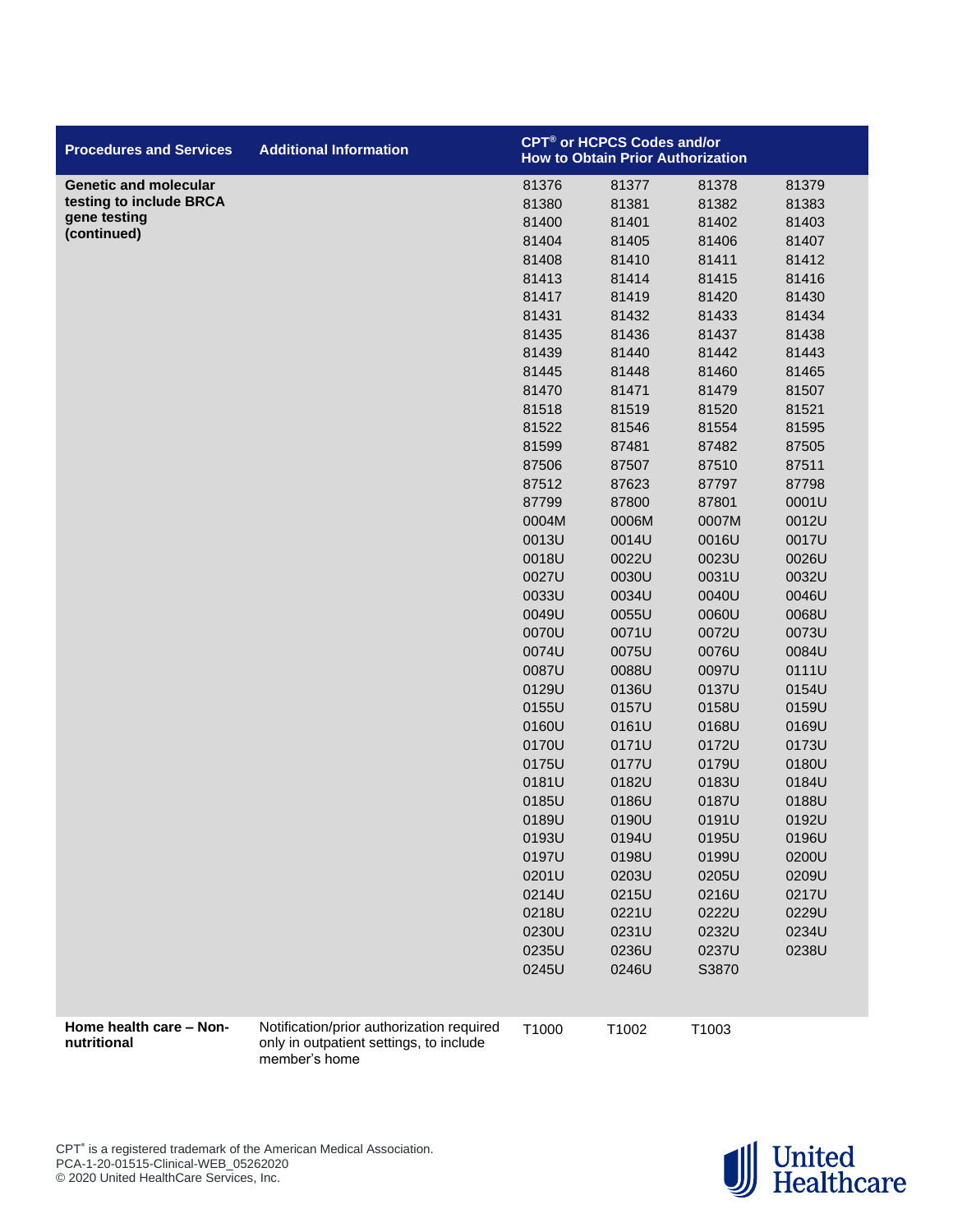| <b>Procedures and Services</b>                          | <b>Additional Information</b>                                                  | <b>CPT<sup>®</sup> or HCPCS Codes and/or</b><br><b>How to Obtain Prior Authorization</b> |                               |                                                                                               |         |
|---------------------------------------------------------|--------------------------------------------------------------------------------|------------------------------------------------------------------------------------------|-------------------------------|-----------------------------------------------------------------------------------------------|---------|
| <b>Hysterectomy - Inpatient</b><br>only                 | Prior authorization required for inpatient<br>vaginal hysterectomies           | 58267<br>58270<br>58294                                                                  |                               | 58275                                                                                         | 58280   |
| Vaginal hysterectomies                                  | Prior authorization not required for<br>outpatient vaginal hysterectomies      |                                                                                          |                               |                                                                                               |         |
| Hysterectomy - Inpatient                                | Prior authorization required                                                   | 58150                                                                                    | 58152                         | 58180                                                                                         | 58541   |
| and outpatient procedures<br>Abdominal and laparoscopic |                                                                                | 58542                                                                                    | 58543                         | 58544                                                                                         | 58550   |
| surgeries                                               |                                                                                | 58552                                                                                    | 58553                         | 58554                                                                                         | 58570   |
|                                                         |                                                                                | 58571                                                                                    | 58572                         | 58573                                                                                         |         |
| <b>Infertility</b>                                      | Prior authorization required                                                   | 55870                                                                                    | 58321                         | 58322                                                                                         | 58323   |
| Diagnostic and treatment                                |                                                                                | 58345                                                                                    | 58752                         | 58760                                                                                         | 58970   |
| services related to the<br>inability to achieve         |                                                                                | 58974                                                                                    | 58976                         | 76948                                                                                         | 89250   |
| pregnancy                                               |                                                                                | 89251                                                                                    | 89253                         | 89254                                                                                         | 89255   |
|                                                         |                                                                                | 89257                                                                                    | 89258                         | 89259                                                                                         | 89260   |
|                                                         |                                                                                | 89261                                                                                    | 89264                         | 89268                                                                                         | 89272   |
|                                                         |                                                                                | 89280                                                                                    | 89281                         | 89290                                                                                         | 89291   |
|                                                         |                                                                                | 89335                                                                                    | 89337                         | 89342                                                                                         | 89343   |
|                                                         |                                                                                | 89344                                                                                    | 89346                         | 89352                                                                                         | 89353   |
|                                                         |                                                                                | 89354                                                                                    | 89356                         | S4011                                                                                         | S4013   |
|                                                         |                                                                                | S4014                                                                                    | S4015                         | S4016                                                                                         | S4022   |
|                                                         |                                                                                | S4023                                                                                    | S4025                         | S4026                                                                                         | S4028   |
|                                                         |                                                                                | S4030                                                                                    | S4031                         | S4035                                                                                         | S4037   |
|                                                         |                                                                                | The following codes only require prior authorization<br>if the DX code is also listed:   |                               |                                                                                               |         |
|                                                         |                                                                                | 52402                                                                                    | 54500                         | 54505                                                                                         | 55550   |
|                                                         |                                                                                | 58140                                                                                    | 58145                         | 58146                                                                                         | 58545   |
|                                                         |                                                                                | 58546                                                                                    | 58660                         | 58662                                                                                         | 58670   |
|                                                         |                                                                                | 58672                                                                                    | 58673                         | 58740                                                                                         | 58770   |
|                                                         |                                                                                | 89398                                                                                    |                               |                                                                                               |         |
|                                                         |                                                                                | DX codes:                                                                                |                               |                                                                                               |         |
|                                                         |                                                                                | E23.0                                                                                    | N46.01                        | N46.021                                                                                       | N46.022 |
|                                                         |                                                                                | N46.023                                                                                  | N46.024                       | N46.025                                                                                       | N46.029 |
|                                                         |                                                                                | N46.11                                                                                   | N46.121                       | N46.122                                                                                       | N46.123 |
|                                                         |                                                                                | N46.124                                                                                  | N46.125                       | N46.129                                                                                       | N46.8   |
|                                                         |                                                                                | N46.9                                                                                    | N97.0                         | N97.1                                                                                         | N97.2   |
|                                                         |                                                                                | N97.8                                                                                    | N97.8                         | N97.9                                                                                         | N98.1   |
| Injectable medications                                  | Prior authorization required                                                   | Alpha <sub>1</sub> -Proteinase                                                           |                               |                                                                                               |         |
| A drug capable of being                                 | Specific state rules may apply. For more                                       | J0256                                                                                    | J0257                         |                                                                                               |         |
| injected intravenously<br>through an intravenous        | information on whether authorization is                                        | Anemia                                                                                   |                               |                                                                                               |         |
| infusion, subcutaneously or                             | required or not, and to submit a prior                                         | J0896                                                                                    | J1437                         | J1439                                                                                         | Q0138   |
| intra-muscularly                                        | authorization request and, for UHC<br>Commercial Non-PAR providers, to         |                                                                                          |                               | Asthma - Nucala <sup>®</sup> /Xolair <sup>®</sup> /Cinqair <sup>®</sup> /Fasenra <sup>®</sup> |         |
|                                                         | submit a Pre- Determination request, the                                       | J0517                                                                                    | J2182                         | J2357                                                                                         | J2786   |
|                                                         | provider must log into UHCProvider.com                                         |                                                                                          | <b>Blood modifying agents</b> |                                                                                               |         |
|                                                         | and click on the UnitedHealthcare<br>Provider Portal button in the upper right | J1300                                                                                    | J1303                         | J0223                                                                                         |         |



CPT<sup>®</sup> is a registered trademark of the American Medical Association. PCA-1-20-01515-Clinical-WEB\_05262020 © 2020 United HealthCare Services, Inc.

corner.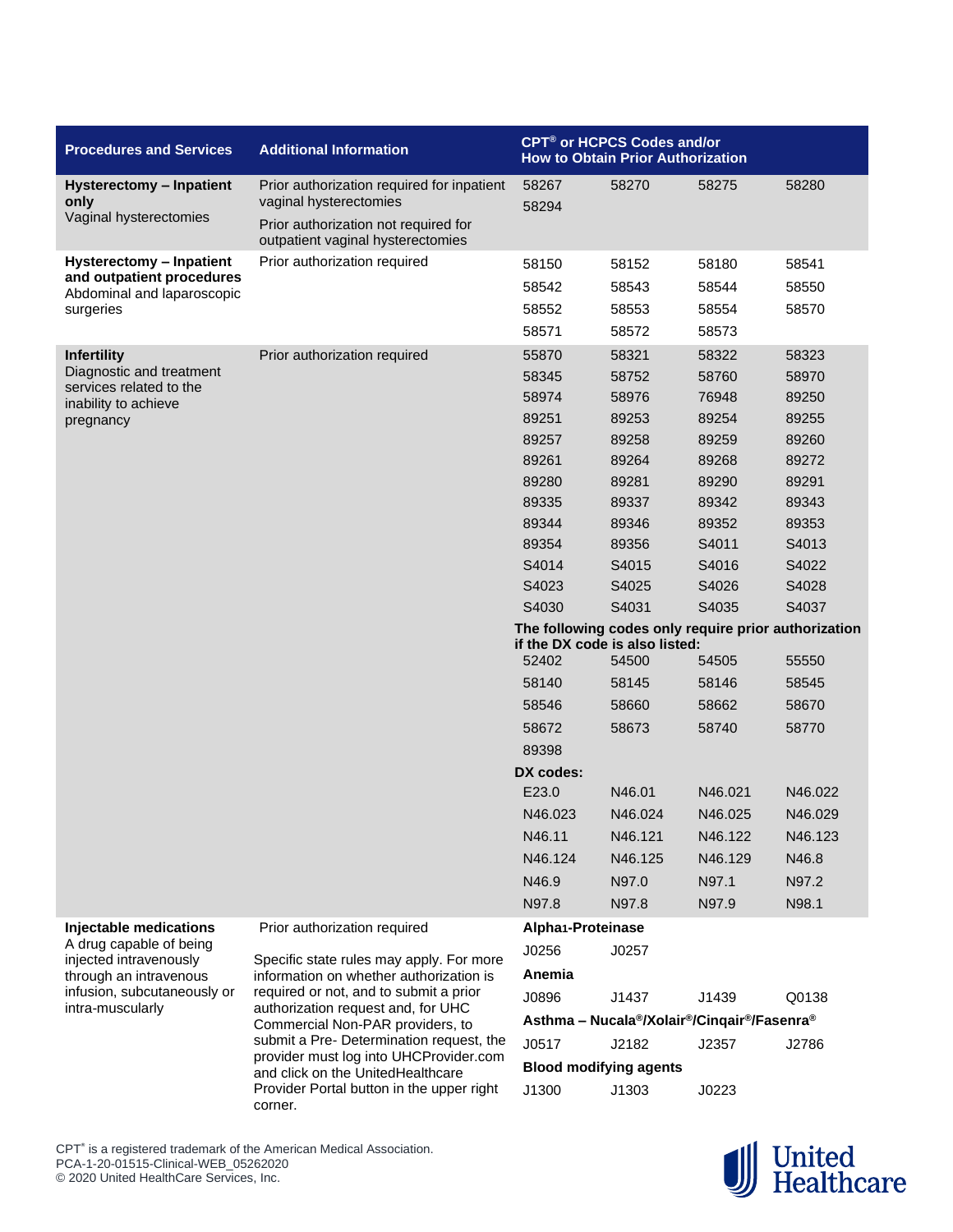| <b>Procedures and Services</b> | <b>Additional Information</b>                                                                                                                                                                                                                     |                                        | CPT® or HCPCS Codes and/or<br><b>How to Obtain Prior Authorization</b> |                                              |       |  |
|--------------------------------|---------------------------------------------------------------------------------------------------------------------------------------------------------------------------------------------------------------------------------------------------|----------------------------------------|------------------------------------------------------------------------|----------------------------------------------|-------|--|
| Injectable medications         | Submit the request using the Specialty                                                                                                                                                                                                            | <b>Central Nervous System Agents</b>   |                                                                        |                                              |       |  |
| (continued)                    | Pharmacy Transactions tile on the<br>Provider Portal Dashboard.                                                                                                                                                                                   | J0222                                  | J1426                                                                  | J1427                                        | J1429 |  |
|                                | For questions about this online                                                                                                                                                                                                                   | J2326                                  | J3032                                                                  |                                              |       |  |
|                                | authorization process, the provider may<br>call Optum: 888-397-8129                                                                                                                                                                               | Collagenase                            |                                                                        |                                              |       |  |
|                                | Hemophilia codes ONLY:                                                                                                                                                                                                                            | J0775                                  |                                                                        |                                              |       |  |
|                                | To submit a prior authorization request                                                                                                                                                                                                           | Dermatology                            |                                                                        |                                              |       |  |
|                                | and, for UHC Commercial Non-PAR<br>providers to submit a Pre-Determination                                                                                                                                                                        | J7352                                  |                                                                        |                                              |       |  |
|                                | request, the provider must Log into                                                                                                                                                                                                               | <b>Endocrine</b>                       |                                                                        |                                              |       |  |
|                                | UHCProvider.com and click on the<br>UnitedHealthcare Provider Portal button                                                                                                                                                                       | J0224                                  | J0800                                                                  | J3241                                        |       |  |
|                                | in the upper right corner.<br>Submit the request using the Specialty<br>Pharmacy Transactions tile on the<br>Provider Portal Dashboard.<br>For questions about this online<br>authorization process, the provider may<br>call Optum: 888-397-8129 |                                        |                                                                        | Enzyme deficiency - POS 19 and 22 only       |       |  |
|                                |                                                                                                                                                                                                                                                   | J0180                                  | J0221                                                                  | J1322                                        | J1458 |  |
|                                |                                                                                                                                                                                                                                                   | J1743                                  | J1931                                                                  | J2504                                        | J2840 |  |
|                                |                                                                                                                                                                                                                                                   | J3397                                  |                                                                        |                                              |       |  |
|                                |                                                                                                                                                                                                                                                   |                                        | <b>Enzyme replacement therapy</b>                                      |                                              |       |  |
|                                |                                                                                                                                                                                                                                                   | C9085                                  | J0567                                                                  | J1786                                        | J3060 |  |
|                                |                                                                                                                                                                                                                                                   |                                        |                                                                        | <b>Erythropoiesis Stimulating Agents****</b> |       |  |
|                                |                                                                                                                                                                                                                                                   | J0885                                  |                                                                        |                                              |       |  |
|                                |                                                                                                                                                                                                                                                   | Gaucher's disease - POS 19 and 22 only |                                                                        |                                              |       |  |
|                                |                                                                                                                                                                                                                                                   | J3385                                  |                                                                        |                                              |       |  |
|                                |                                                                                                                                                                                                                                                   | <b>Gene therapy</b>                    |                                                                        |                                              |       |  |
|                                |                                                                                                                                                                                                                                                   | J3398                                  | J3399                                                                  |                                              |       |  |
|                                |                                                                                                                                                                                                                                                   | Hemophilia                             |                                                                        |                                              |       |  |
|                                |                                                                                                                                                                                                                                                   | J7170                                  | J7175                                                                  | J7177                                        | J7178 |  |
|                                |                                                                                                                                                                                                                                                   | J7179                                  | J7180                                                                  | J7181                                        | J7182 |  |
|                                |                                                                                                                                                                                                                                                   | J7183                                  | J7185                                                                  | J7186                                        | J7187 |  |
|                                |                                                                                                                                                                                                                                                   | J7188                                  | J7189                                                                  | J7190                                        | J7191 |  |
|                                |                                                                                                                                                                                                                                                   | J7192                                  | J7193                                                                  | J7194                                        | J7195 |  |
|                                |                                                                                                                                                                                                                                                   | J7198                                  | J7199                                                                  | J7200                                        | J7201 |  |
|                                |                                                                                                                                                                                                                                                   | J7202                                  | J7203                                                                  | J7204                                        | J7205 |  |
|                                |                                                                                                                                                                                                                                                   | J7207                                  | J7208                                                                  | J7209                                        | J7210 |  |
|                                |                                                                                                                                                                                                                                                   | J7211                                  | J7212                                                                  |                                              |       |  |
|                                |                                                                                                                                                                                                                                                   |                                        | <b>Hereditary Angioedema (HAE)</b>                                     |                                              |       |  |
|                                |                                                                                                                                                                                                                                                   | J0596                                  | J0597                                                                  | J0598                                        | J1290 |  |
|                                |                                                                                                                                                                                                                                                   | Immune globulin                        |                                                                        |                                              |       |  |
|                                |                                                                                                                                                                                                                                                   | 90283                                  | 90284                                                                  | J1459                                        | J1554 |  |
|                                |                                                                                                                                                                                                                                                   | J1555                                  | J1556                                                                  | J1557                                        | J1558 |  |
|                                |                                                                                                                                                                                                                                                   | J1559                                  | J1561                                                                  | J1566                                        | J1568 |  |
|                                |                                                                                                                                                                                                                                                   | J1569                                  | J1572                                                                  | J1575                                        | J1599 |  |
|                                |                                                                                                                                                                                                                                                   | Immuno modulator                       |                                                                        |                                              |       |  |
|                                |                                                                                                                                                                                                                                                   | C9086                                  | J0638                                                                  | J0490                                        | J1823 |  |
|                                |                                                                                                                                                                                                                                                   |                                        |                                                                        |                                              |       |  |

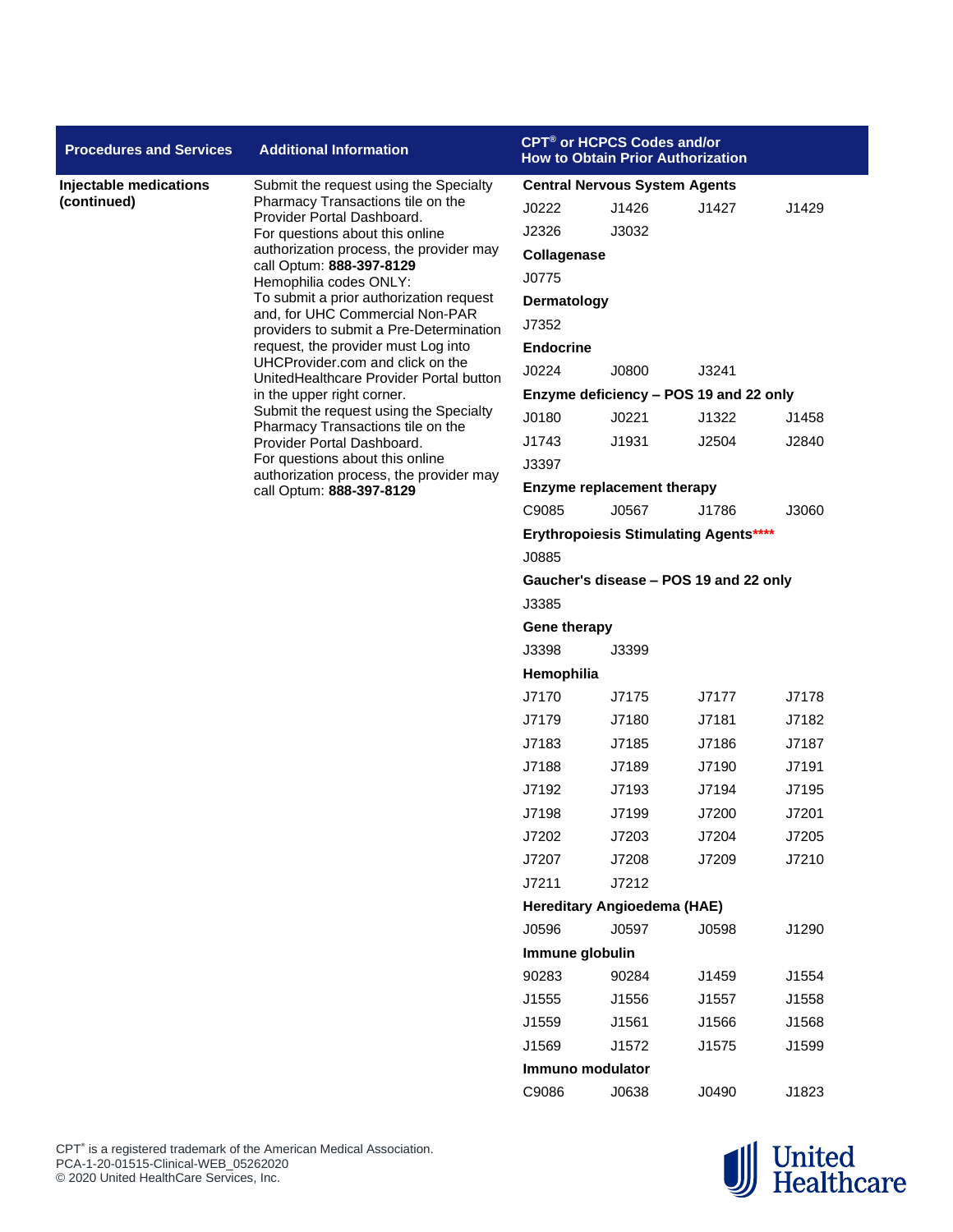| <b>Procedures and Services</b> | <b>Additional Information</b> |                               | CPT <sup>®</sup> or HCPCS Codes and/or<br><b>How to Obtain Prior Authorization</b> |                                                                                                                                                                                                                                                                     |                                                                                                             |  |  |
|--------------------------------|-------------------------------|-------------------------------|------------------------------------------------------------------------------------|---------------------------------------------------------------------------------------------------------------------------------------------------------------------------------------------------------------------------------------------------------------------|-------------------------------------------------------------------------------------------------------------|--|--|
| Injectable medications         |                               | J9210                         |                                                                                    |                                                                                                                                                                                                                                                                     |                                                                                                             |  |  |
| (continued)                    |                               | <b>Inflammatory - All POS</b> |                                                                                    |                                                                                                                                                                                                                                                                     |                                                                                                             |  |  |
|                                |                               | J0129                         | J0717                                                                              | J1602                                                                                                                                                                                                                                                               | J1745                                                                                                       |  |  |
|                                |                               | J3262                         | J3358                                                                              | J3380                                                                                                                                                                                                                                                               | Q5103                                                                                                       |  |  |
|                                |                               | Q5104                         | Q5121                                                                              |                                                                                                                                                                                                                                                                     |                                                                                                             |  |  |
|                                |                               | <b>Multiple sclerosis</b>     |                                                                                    |                                                                                                                                                                                                                                                                     |                                                                                                             |  |  |
|                                |                               | J0202                         | J2323                                                                              | J2350                                                                                                                                                                                                                                                               |                                                                                                             |  |  |
|                                |                               | <b>Osteoperosis</b>           |                                                                                    |                                                                                                                                                                                                                                                                     |                                                                                                             |  |  |
|                                |                               | J0897***                      |                                                                                    |                                                                                                                                                                                                                                                                     |                                                                                                             |  |  |
|                                |                               | Other codes                   |                                                                                    |                                                                                                                                                                                                                                                                     |                                                                                                             |  |  |
|                                |                               | J0584                         | J1301                                                                              | J1746                                                                                                                                                                                                                                                               | J2507                                                                                                       |  |  |
|                                |                               | J3111                         | J3245                                                                              | J0741                                                                                                                                                                                                                                                               |                                                                                                             |  |  |
|                                |                               | <b>Rare Conditions</b>        |                                                                                    |                                                                                                                                                                                                                                                                     |                                                                                                             |  |  |
|                                |                               | J1305                         |                                                                                    |                                                                                                                                                                                                                                                                     |                                                                                                             |  |  |
|                                |                               | Rituximab                     |                                                                                    |                                                                                                                                                                                                                                                                     |                                                                                                             |  |  |
|                                |                               | J9311                         | J9312                                                                              | Q5115                                                                                                                                                                                                                                                               | Q5119                                                                                                       |  |  |
|                                |                               | Q5123                         |                                                                                    |                                                                                                                                                                                                                                                                     |                                                                                                             |  |  |
|                                |                               | <b>RSV Prophylaxis</b>        |                                                                                    |                                                                                                                                                                                                                                                                     |                                                                                                             |  |  |
|                                |                               | 90378                         |                                                                                    |                                                                                                                                                                                                                                                                     |                                                                                                             |  |  |
|                                |                               | <b>Sickle Cell disease</b>    |                                                                                    |                                                                                                                                                                                                                                                                     |                                                                                                             |  |  |
|                                |                               | J0791                         |                                                                                    |                                                                                                                                                                                                                                                                     |                                                                                                             |  |  |
|                                |                               |                               | Sodium hyaluronate                                                                 |                                                                                                                                                                                                                                                                     |                                                                                                             |  |  |
|                                |                               | J7320                         | J7321                                                                              | J7322                                                                                                                                                                                                                                                               | J7324                                                                                                       |  |  |
|                                |                               | J7325                         | J7326                                                                              | J7327                                                                                                                                                                                                                                                               | J7329                                                                                                       |  |  |
|                                |                               | J7331                         | J7332                                                                              |                                                                                                                                                                                                                                                                     |                                                                                                             |  |  |
|                                |                               |                               |                                                                                    | Therapeutic Radiopharmaceuticals**                                                                                                                                                                                                                                  |                                                                                                             |  |  |
|                                |                               | A9513                         | A9590                                                                              | A9606                                                                                                                                                                                                                                                               | A9699                                                                                                       |  |  |
|                                |                               |                               | Unclassified and temporary codes                                                   |                                                                                                                                                                                                                                                                     |                                                                                                             |  |  |
|                                |                               | C9085*                        | C9086*                                                                             | C9399*                                                                                                                                                                                                                                                              | J3490*                                                                                                      |  |  |
|                                |                               | J3590*                        |                                                                                    |                                                                                                                                                                                                                                                                     |                                                                                                             |  |  |
|                                |                               |                               |                                                                                    | White blood cell colony stimulating factors***                                                                                                                                                                                                                      |                                                                                                             |  |  |
|                                |                               | J1442                         | J1447                                                                              | J2506                                                                                                                                                                                                                                                               | Q5101                                                                                                       |  |  |
|                                |                               | Q5108                         | Q5110                                                                              | Q5111                                                                                                                                                                                                                                                               | Q5120                                                                                                       |  |  |
|                                |                               | Q5122                         |                                                                                    |                                                                                                                                                                                                                                                                     |                                                                                                             |  |  |
|                                |                               |                               |                                                                                    | Medications policy for the most up-to-date information<br>on drugs newly approved by the Food & Drug<br>Administration (FDA) and included on our Review at<br>Launch Medication List. Pre-determination is highly<br>Launch for New to Market Medications policy is | Please check our Review at Launch for New to Market<br>recommended for the drugs on the list. The Review at |  |  |

Protocols > Commercial Policies > Medical & Drug United<br>
Healthcare

available at **UHCprovider.com >** Menu > Policies and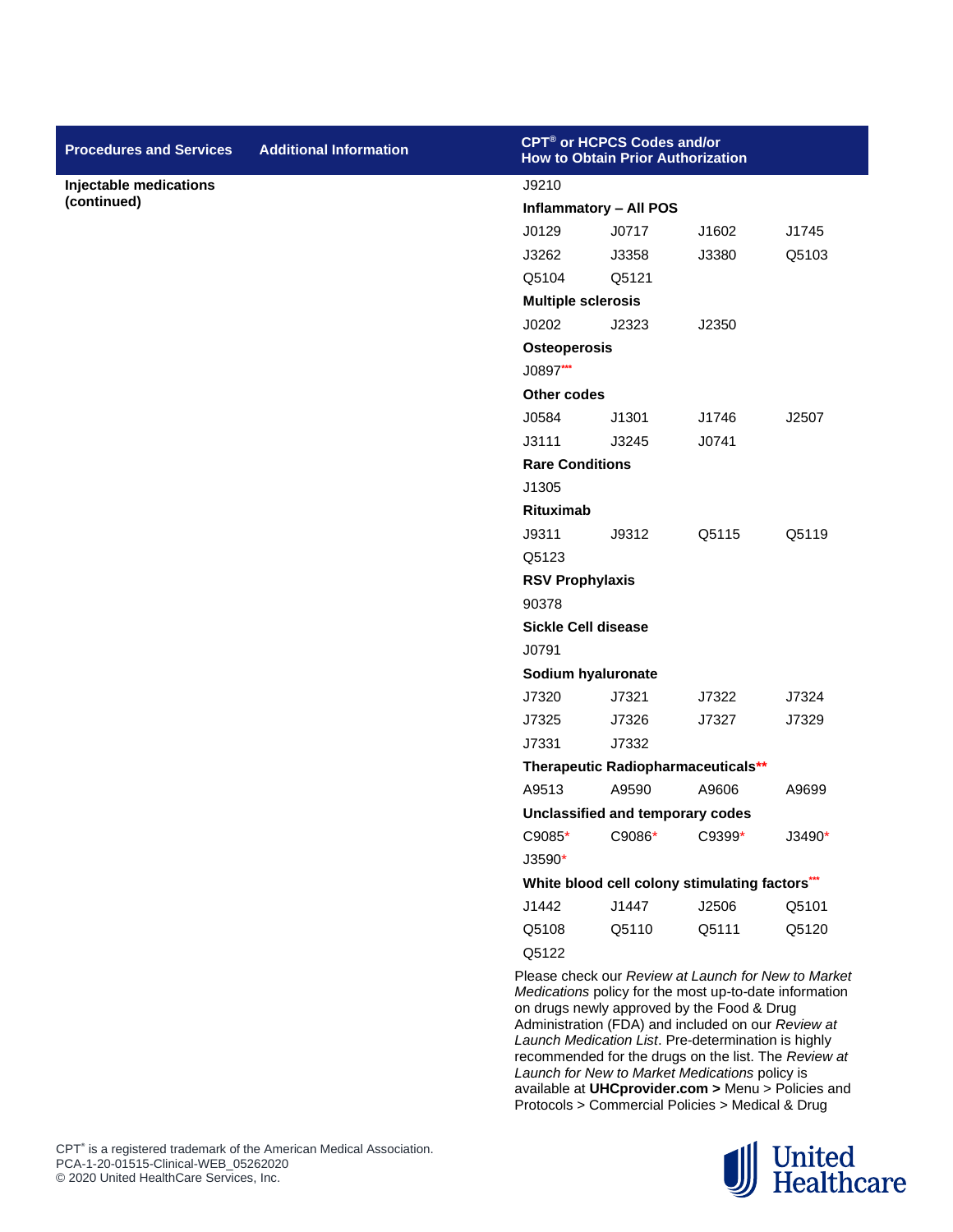| <b>Procedures and Services</b>                                                                                                              | <b>Additional Information</b>                                                                                                                                                                                                                                                                                                                                                                                                                                                                                                                                                                                                                                                                 | CPT <sup>®</sup> or HCPCS Codes and/or<br><b>How to Obtain Prior Authorization</b>                                                                                                                                                                                                                                                                                                                                                                                                                                                                                                                                                                                                                                                                                                                                                                                                                                                                                                                                                                                                                                                                                                                                                                                                                                                                 |
|---------------------------------------------------------------------------------------------------------------------------------------------|-----------------------------------------------------------------------------------------------------------------------------------------------------------------------------------------------------------------------------------------------------------------------------------------------------------------------------------------------------------------------------------------------------------------------------------------------------------------------------------------------------------------------------------------------------------------------------------------------------------------------------------------------------------------------------------------------|----------------------------------------------------------------------------------------------------------------------------------------------------------------------------------------------------------------------------------------------------------------------------------------------------------------------------------------------------------------------------------------------------------------------------------------------------------------------------------------------------------------------------------------------------------------------------------------------------------------------------------------------------------------------------------------------------------------------------------------------------------------------------------------------------------------------------------------------------------------------------------------------------------------------------------------------------------------------------------------------------------------------------------------------------------------------------------------------------------------------------------------------------------------------------------------------------------------------------------------------------------------------------------------------------------------------------------------------------|
| Injectable medications<br>(continued)                                                                                                       |                                                                                                                                                                                                                                                                                                                                                                                                                                                                                                                                                                                                                                                                                               | Policies and Determination Guidelines for<br>UnitedHealthcare Commercial Plans.<br>* For unclassifiedand temporary codes C9085, C9086,<br>C9399, J3490 and J3590, notification/prior<br>authorization is only required for Cutaquig <sup>®</sup> ,<br>Nexviazyme®, Nulibry™, Revcovi™ Ryplazm®, and<br>Saphnelo™<br>** For prior authorization, please submit requests online<br>by using the Prior Authorization and Notification tool on<br>UnitedHealthcare Provider Portal. Go to<br><b>UHCprovider.com</b> and click on the UnitedHealthcare<br>Provider Portal button in the top right corner. Then,<br>select the Specialty Pharmacy Transactions tile on your<br>Provider Portal dashboard. Or, call 888-397-8129<br>*** For codes J0897, J1442, J1447, J2506, Q5101,<br>Q5108, Q5110, Q5111 Q5120 and Q5122, prior<br>authorization is required for both oncology and non-<br>oncology DX.<br>For oncology DX please see Cancer supportive care<br>section above.<br>For non-oncology DX submit online at<br><b>UHCProvider.com</b> > UnitedHealthcare Provider Portal<br>> Specialty Pharmacy Transactions tile on your Provider<br>Portal dashboard or call<br>877-842-3210<br>**** For code J0885 prior authorization is required for<br>both oncology and non-oncology DX.<br>Prior authorization is not required for ESRD diagnosis. |
| Inpatient admissions- post-<br>acute services                                                                                               | Prior authorization and notification of<br>admission date required for these<br>facilities providing post-acute inpatient<br>services:<br>Acute care hospitals<br>$\bullet$<br>Acute inpatient rehabilitation<br>$\bullet$<br>Critical access hospitals<br>$\bullet$<br>Long-term acute care hospitals<br>Skilled nursing facilities                                                                                                                                                                                                                                                                                                                                                          |                                                                                                                                                                                                                                                                                                                                                                                                                                                                                                                                                                                                                                                                                                                                                                                                                                                                                                                                                                                                                                                                                                                                                                                                                                                                                                                                                    |
| <b>MR-guided focused</b><br>ultrasound (MRgFUS) to<br>treat uterine fibroid<br>MR-guided focused<br>ultrasound procedures and<br>treatments | Prior authorization required<br>MR-guided focused ultrasound is a<br>covered service for certain benefit<br>plans, subject to the terms and<br>conditions of those benefit plans, which<br>generally are as follows:<br>A physician and/or facility must<br>confirm coverage of the service for<br>the member.<br>A hospital and/or facility must be<br>$\bullet$<br>contracted with UnitedHealthcare.<br>Members have no out-of-network<br>benefits for MRgFUS.<br>A member must consent in writing<br>$\bullet$<br>to the procedure acknowledging<br>that UnitedHealthcare doesn't<br>believe sufficient clinical evidence<br>has been published in peer-<br>reviewed medical literature to | 0071T<br>0072T                                                                                                                                                                                                                                                                                                                                                                                                                                                                                                                                                                                                                                                                                                                                                                                                                                                                                                                                                                                                                                                                                                                                                                                                                                                                                                                                     |

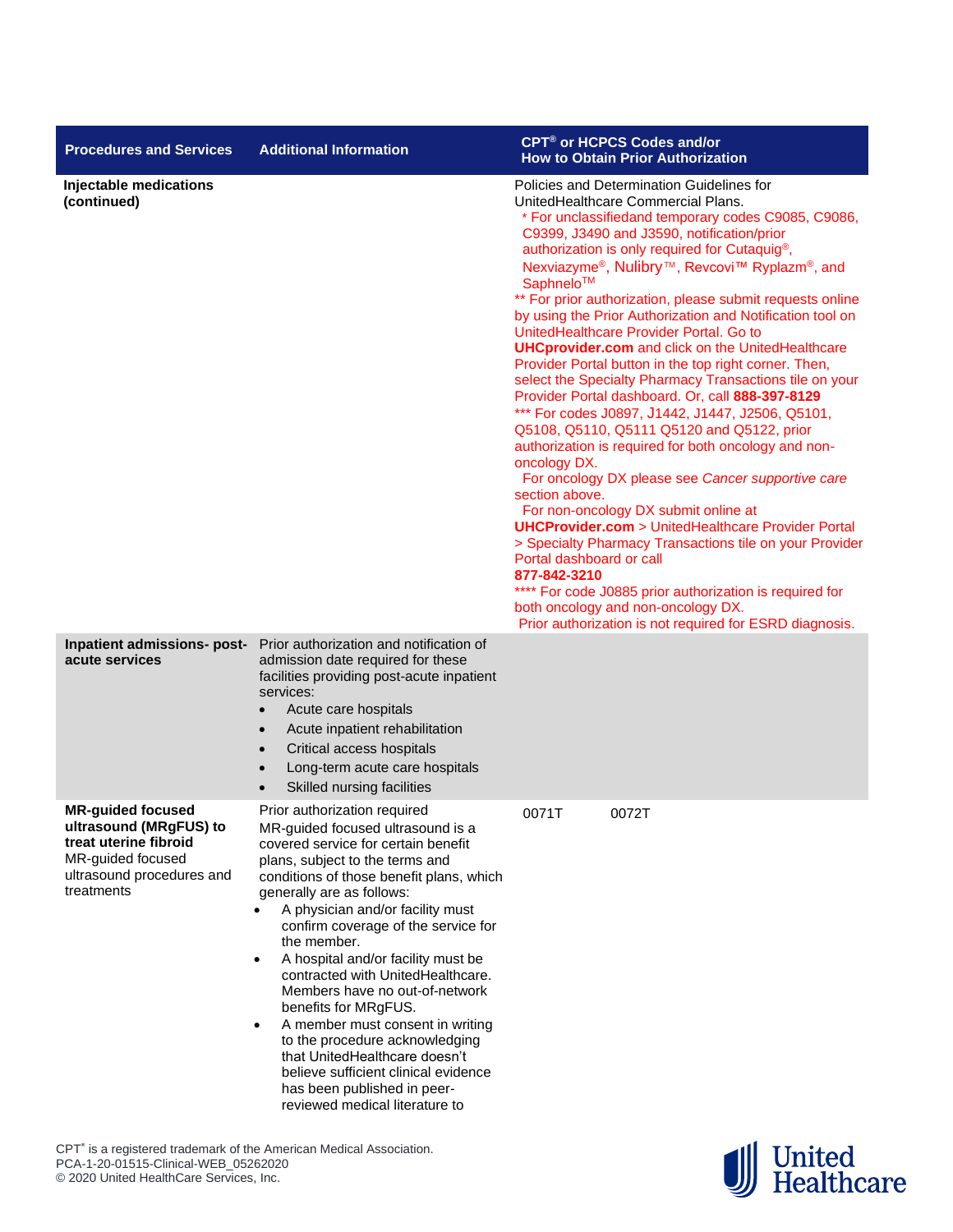| <b>Procedures and Services</b>                                                                                                                                                                                                 | <b>Additional Information</b>                                                                                                                                                                                                                                                                                                                                                                                                                                               | CPT <sup>®</sup> or HCPCS Codes and/or<br><b>How to Obtain Prior Authorization</b>              |                                                                                                 |                                                                                        |                                                                                        |
|--------------------------------------------------------------------------------------------------------------------------------------------------------------------------------------------------------------------------------|-----------------------------------------------------------------------------------------------------------------------------------------------------------------------------------------------------------------------------------------------------------------------------------------------------------------------------------------------------------------------------------------------------------------------------------------------------------------------------|-------------------------------------------------------------------------------------------------|-------------------------------------------------------------------------------------------------|----------------------------------------------------------------------------------------|----------------------------------------------------------------------------------------|
| <b>MR-guided focused</b><br>ultrasound (continued)                                                                                                                                                                             | conclude the service is safe and/or<br>effective.<br>A member must agree in writing to<br>$\bullet$<br>not hold UnitedHealthcare<br>responsible if they're not satisfied<br>with the results.<br>A physician and facility must have<br>$\bullet$<br>demonstrated experience and<br>expertise in MRgFUS, as<br>determined by UnitedHealthcare.<br>A physician and facility must follow<br>$\bullet$<br>U.S. Food & Drug Administration<br>(FDA)-labeled indications for use. |                                                                                                 |                                                                                                 |                                                                                        |                                                                                        |
| Non-emergency air<br>transport<br>Non-urgent ambulance<br>transportation by air between<br>specified locations                                                                                                                 | Prior authorization required                                                                                                                                                                                                                                                                                                                                                                                                                                                | A0430<br>S9960                                                                                  | A0431<br>S9961                                                                                  | A0435                                                                                  | A0436                                                                                  |
| <b>Orthognathic surgery</b><br>Treatment of maxillofacial<br>functional impairment                                                                                                                                             | Prior authorization required                                                                                                                                                                                                                                                                                                                                                                                                                                                | 21050<br>21125<br>21143<br>21150<br>21159<br>21194<br>21199<br>21210<br>21243<br>21247<br>21296 | 21060<br>21127<br>21145<br>21151<br>21160<br>21195<br>21206<br>21215<br>21244<br>21248<br>21299 | 21121<br>21141<br>21146<br>21154<br>21188<br>21196<br>21208<br>21240<br>21245<br>21249 | 21123<br>21142<br>21147<br>21155<br>21193<br>21198<br>21209<br>21242<br>21246<br>21255 |
| <b>Orthotics</b>                                                                                                                                                                                                               | Prior authorization required only for<br>orthotics codes listed with a retail<br>purchase or cumulative rental cost of<br>more than \$1,000                                                                                                                                                                                                                                                                                                                                 | L0220<br>L0486<br>L1680<br>L1720<br>L2005<br>L2037<br>L3253<br>L3901<br>L3975                   | L0480<br>L0636<br>L1685<br>L1755<br>L2020<br>L2038<br>L3485<br>L3904<br>L3976                   | L0482<br>L0638<br>L1700<br>L1844<br>L2034<br>L2330<br>L3766<br>L3961<br>L3977          | L0484<br>L1640<br>L1710<br>L1846<br>L2036<br>L3251<br>L3900<br>L3971                   |
| <b>Out-of-network services</b><br>A recommendation from a<br>network physician or other<br>health care provider to a<br>hospital, physician or other<br>health care provider who is<br>not contracted with<br>UnitedHealthcare | Prior authorization required<br>Your agreement with UnitedHealthcare<br>may include restrictions on directing<br>members outside the health plan<br>network. Your patients who use non-<br>network physicians, health care<br>professionals or facilities may have<br>increased out-of-pocket expenses or no<br>coverage.                                                                                                                                                   |                                                                                                 |                                                                                                 |                                                                                        |                                                                                        |
| <b>Pain Management and</b><br>Injection                                                                                                                                                                                        | Prior authorization required                                                                                                                                                                                                                                                                                                                                                                                                                                                | 62320<br>62326                                                                                  | 62322<br>62327                                                                                  | 62324<br>62350                                                                         | 62325<br>62351                                                                         |

CPT<sup>®</sup> is a registered trademark of the American Medical Association. PCA-1-20-01515-Clinical-WEB\_05262020 © 2020 United HealthCare Services, Inc.

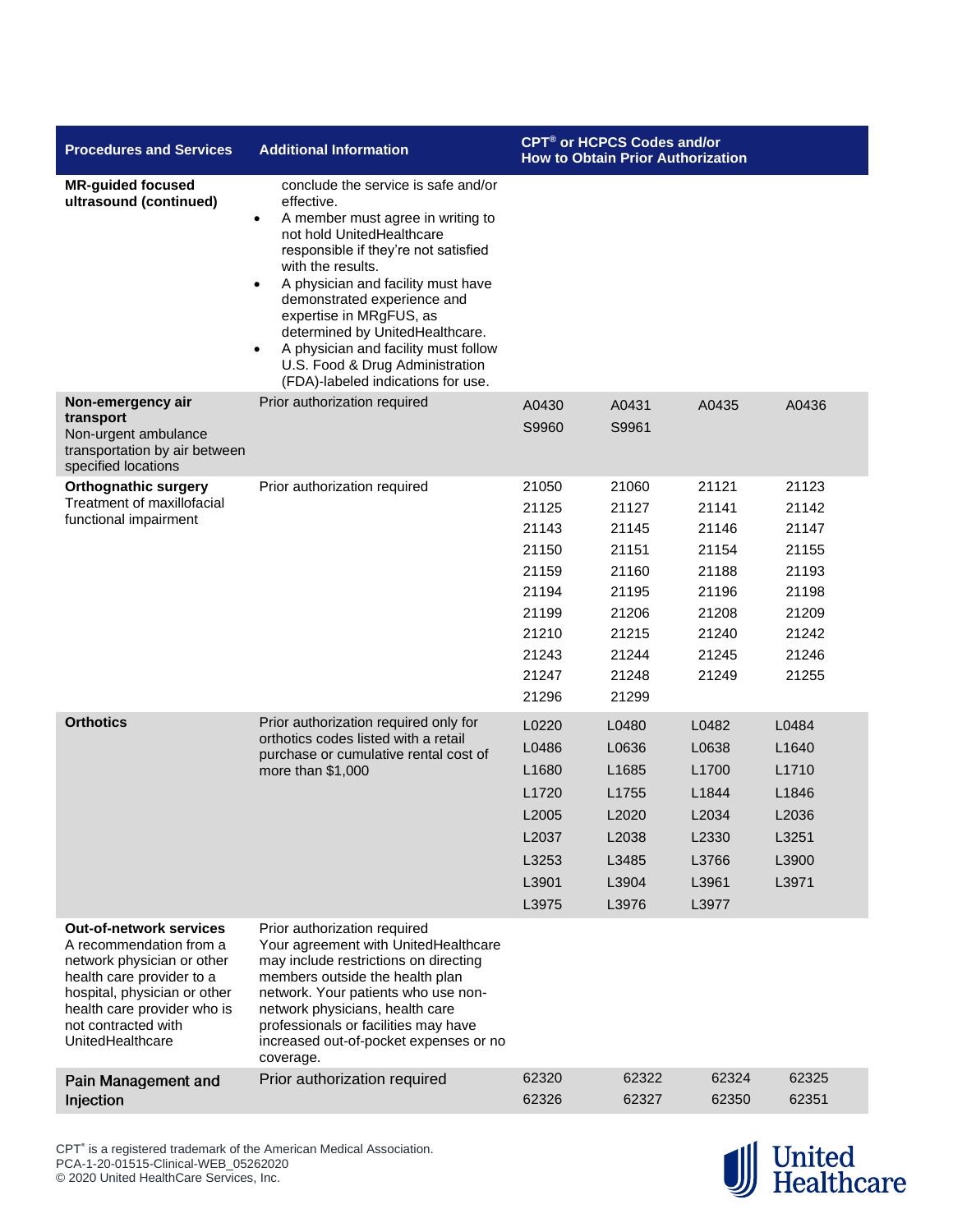| <b>Procedures and Services</b>                                                                                                                                                                                    | <b>Additional Information</b>                                                                                                                                                                                                                                                                                                                                                                                                                                                                                                                                                                     | CPT <sup>®</sup> or HCPCS Codes and/or<br><b>How to Obtain Prior Authorization</b>                                                                                                                                                                                                                  |         |         |         |  |
|-------------------------------------------------------------------------------------------------------------------------------------------------------------------------------------------------------------------|---------------------------------------------------------------------------------------------------------------------------------------------------------------------------------------------------------------------------------------------------------------------------------------------------------------------------------------------------------------------------------------------------------------------------------------------------------------------------------------------------------------------------------------------------------------------------------------------------|-----------------------------------------------------------------------------------------------------------------------------------------------------------------------------------------------------------------------------------------------------------------------------------------------------|---------|---------|---------|--|
|                                                                                                                                                                                                                   |                                                                                                                                                                                                                                                                                                                                                                                                                                                                                                                                                                                                   | 62360                                                                                                                                                                                                                                                                                               | 62361   | 64451   | 64484   |  |
|                                                                                                                                                                                                                   |                                                                                                                                                                                                                                                                                                                                                                                                                                                                                                                                                                                                   | 64520                                                                                                                                                                                                                                                                                               | 64620   | 64640   | E0782   |  |
|                                                                                                                                                                                                                   |                                                                                                                                                                                                                                                                                                                                                                                                                                                                                                                                                                                                   | E0783                                                                                                                                                                                                                                                                                               | E0785   | E0786   | G0260   |  |
| <b>Physical</b><br><b>Therapy/Occupational</b><br>Therapy (PT/OT)                                                                                                                                                 | Physical therapy and/or occupational<br>therapy visits performed by care<br>providers contracted by Optum Physical network status inquiries, please visit<br>includes the plan member's initial<br>evaluation. After the initial visit, care<br>providers must complete and submit a<br>Patient Summary Form (PSF) through<br>OptumHealth Physical Health's website<br>at: myoptumhealthphysicalhealth.com.<br>PSFs should be sent within three days<br>of initiating a plan member's treatment<br>and must be received within 10 days<br>from the initial date of service listed on<br>the form. | For specific information on prior authorization<br>requirements based upon Provider Specialty or for<br>Health require prior authorization, which myoptumhealthphysicalhealth.com > Tools and<br>Resources and use the UHC Quick Group Check. Or,<br>call OptumHealth Physical Health 888-329-5182. |         |         |         |  |
| <b>Potentially unproven</b>                                                                                                                                                                                       | Prior authorization required                                                                                                                                                                                                                                                                                                                                                                                                                                                                                                                                                                      | 26340                                                                                                                                                                                                                                                                                               | 33361   | 33362   | 33363   |  |
| services (including<br>experimental/                                                                                                                                                                              |                                                                                                                                                                                                                                                                                                                                                                                                                                                                                                                                                                                                   | 33364                                                                                                                                                                                                                                                                                               | 33365   | 33366   | 33369   |  |
| investigational and/or                                                                                                                                                                                            |                                                                                                                                                                                                                                                                                                                                                                                                                                                                                                                                                                                                   | 33477                                                                                                                                                                                                                                                                                               | 36514   | 64722   | 0376T   |  |
| linked services)                                                                                                                                                                                                  |                                                                                                                                                                                                                                                                                                                                                                                                                                                                                                                                                                                                   | A9274                                                                                                                                                                                                                                                                                               |         |         |         |  |
| Services, including medications,<br>determined to be ineffective in<br>treating a medical condition<br>and/or to have no beneficial<br>effect on health outcomes                                                  |                                                                                                                                                                                                                                                                                                                                                                                                                                                                                                                                                                                                   |                                                                                                                                                                                                                                                                                                     |         |         |         |  |
| Determination made when<br>there's insufficient clinical<br>evidence from well-conducted<br>randomized controlled trials or<br>cohort studies in the prevailing<br>published, peer-reviewed<br>medical literature |                                                                                                                                                                                                                                                                                                                                                                                                                                                                                                                                                                                                   |                                                                                                                                                                                                                                                                                                     |         |         |         |  |
| <b>Pregnancy</b>                                                                                                                                                                                                  | Voluntary notification for case and<br>disease management enrollment:                                                                                                                                                                                                                                                                                                                                                                                                                                                                                                                             | Upon confirmation of pregnancy, please notify us<br>for ICD-10-CM codes:                                                                                                                                                                                                                            |         |         |         |  |
|                                                                                                                                                                                                                   |                                                                                                                                                                                                                                                                                                                                                                                                                                                                                                                                                                                                   | O09.00                                                                                                                                                                                                                                                                                              | O09.01  | O09.02  | O09.03  |  |
|                                                                                                                                                                                                                   | Please provide us with voluntary<br>notification of a pregnancy diagnosis.                                                                                                                                                                                                                                                                                                                                                                                                                                                                                                                        | O09.10                                                                                                                                                                                                                                                                                              | O09.11  | O09.12  | O09.13  |  |
|                                                                                                                                                                                                                   | Notification allows UnitedHealthcare to                                                                                                                                                                                                                                                                                                                                                                                                                                                                                                                                                           | O09.211                                                                                                                                                                                                                                                                                             | O09.212 | O09.213 | O09.219 |  |
|                                                                                                                                                                                                                   | enroll a pregnant member in the<br>Healthy Pregnancy Program, our case                                                                                                                                                                                                                                                                                                                                                                                                                                                                                                                            | O09.291                                                                                                                                                                                                                                                                                             | O09.292 | O09.293 | O09.299 |  |
|                                                                                                                                                                                                                   | and disease management program,                                                                                                                                                                                                                                                                                                                                                                                                                                                                                                                                                                   | O09.30                                                                                                                                                                                                                                                                                              | O09.31  | O09.32  | O09.33  |  |
|                                                                                                                                                                                                                   | before their baby's arrival. As part of                                                                                                                                                                                                                                                                                                                                                                                                                                                                                                                                                           | O09.40                                                                                                                                                                                                                                                                                              | O09.41  | O09.42  | O09.43  |  |
|                                                                                                                                                                                                                   | these programs, members will have<br>access to the Healthy Pregnancy app                                                                                                                                                                                                                                                                                                                                                                                                                                                                                                                          | O09.511                                                                                                                                                                                                                                                                                             | O09.512 | O09.513 | O09.519 |  |
|                                                                                                                                                                                                                   | and other available resources.                                                                                                                                                                                                                                                                                                                                                                                                                                                                                                                                                                    | O09.521                                                                                                                                                                                                                                                                                             | O09.522 | O09.523 | O09.529 |  |
|                                                                                                                                                                                                                   | Voluntary notification doesn't indicate or                                                                                                                                                                                                                                                                                                                                                                                                                                                                                                                                                        | O09.611                                                                                                                                                                                                                                                                                             | O09.612 | O09.613 | O09.619 |  |
|                                                                                                                                                                                                                   | imply coverage, which is determined<br>according to the member's benefit plan.                                                                                                                                                                                                                                                                                                                                                                                                                                                                                                                    | O09.621                                                                                                                                                                                                                                                                                             | O09.622 | O09.623 | O09.629 |  |
|                                                                                                                                                                                                                   | Please notify us only once per                                                                                                                                                                                                                                                                                                                                                                                                                                                                                                                                                                    | O09.70                                                                                                                                                                                                                                                                                              | O09.71  | O09.72  | O09.73  |  |
|                                                                                                                                                                                                                   | pregnancy. We're not requesting<br>notification for ancillary services, such                                                                                                                                                                                                                                                                                                                                                                                                                                                                                                                      | O09.891                                                                                                                                                                                                                                                                                             | O09.892 | O09.893 | O09.899 |  |
|                                                                                                                                                                                                                   | as ultrasound and lab work.                                                                                                                                                                                                                                                                                                                                                                                                                                                                                                                                                                       | O09.90                                                                                                                                                                                                                                                                                              | O09.91  | O09.92  | O09.93  |  |
|                                                                                                                                                                                                                   |                                                                                                                                                                                                                                                                                                                                                                                                                                                                                                                                                                                                   | O12.00                                                                                                                                                                                                                                                                                              | 012.01  | O12.02  | O12.03  |  |

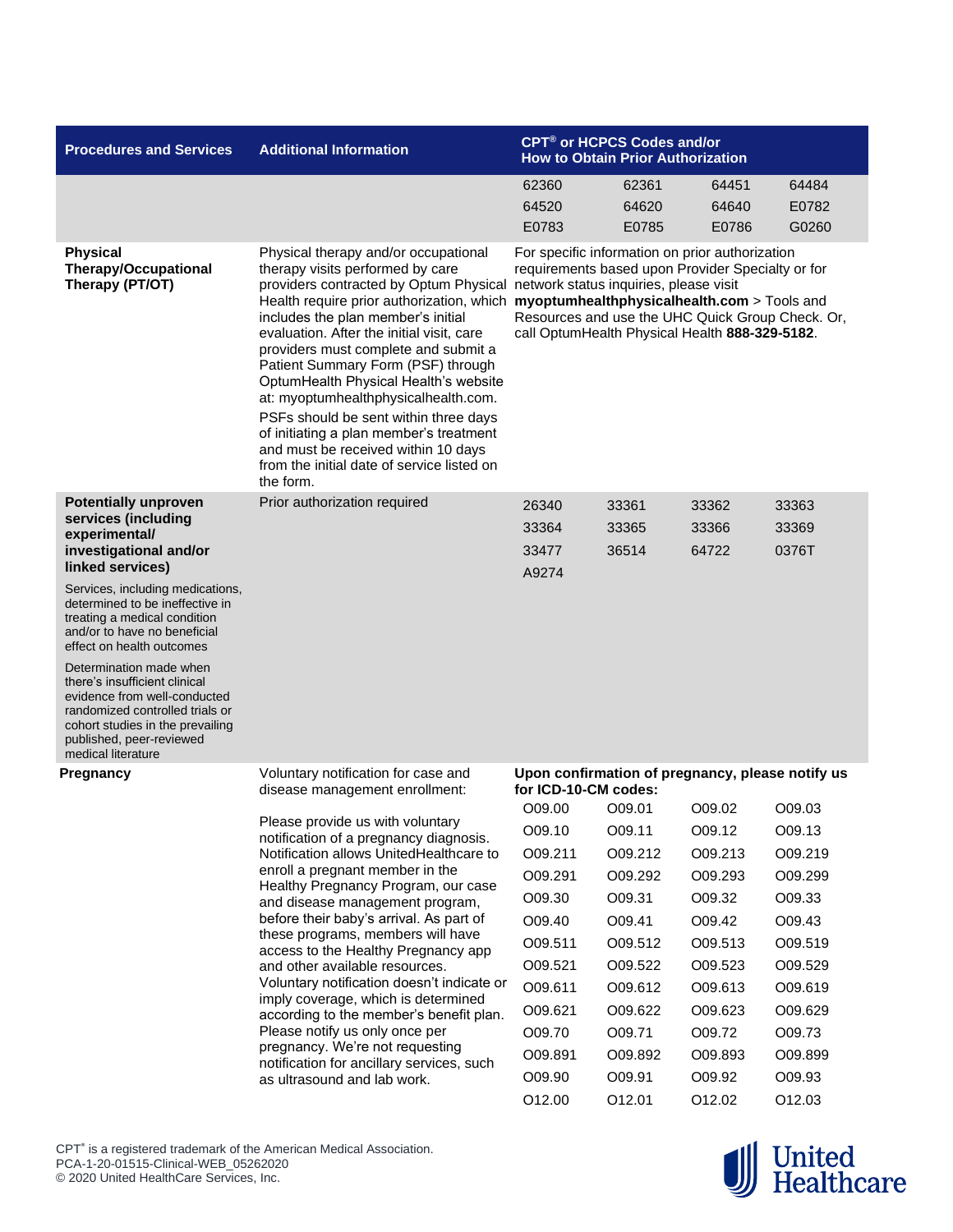| <b>Pregnancy (continued)</b><br>After notification, please contact us if<br>012.12<br>O12.10<br>012.11<br>O12.13<br>the member is no longer appropriate for<br>O12.20<br>012.21<br>012.22<br>O12.23<br>the Healthy Pregnancy Program - for<br>O21.1<br>O21.0<br>O21.8<br>O21.9<br>example, if a pregnancy is terminated.<br>O24.011<br>O24.111<br>O24.012<br>O24.013<br>O24.112<br>O24.113<br>O24.311<br>O24.312<br>O24.313<br>O24.811<br>O24.812<br>O24.813<br>O24.911<br>O24.912<br>O24.913<br>O26.00<br>O26.01<br>O26.02<br>O26.03<br>O26.831<br>O30.001<br>O <sub>26.832</sub><br>O <sub>26.833</sub><br>O26.839<br>O30.002<br>O30.003<br>O30.011<br>O30.012<br>O30.013<br>O30.031<br>O30.032<br>O30.033<br>O30.041<br>O30.042<br>O30.043<br>O30.091<br>O30.092<br>O30.093<br>O30.101<br>O30.102<br>O30.103<br>O30.111<br>O30.113<br>O30.112 | <b>Procedures and Services</b> | <b>Additional Information</b> |         | CPT® or HCPCS Codes and/or<br><b>How to Obtain Prior Authorization</b> |         |         |
|--------------------------------------------------------------------------------------------------------------------------------------------------------------------------------------------------------------------------------------------------------------------------------------------------------------------------------------------------------------------------------------------------------------------------------------------------------------------------------------------------------------------------------------------------------------------------------------------------------------------------------------------------------------------------------------------------------------------------------------------------------------------------------------------------------------------------------------------------|--------------------------------|-------------------------------|---------|------------------------------------------------------------------------|---------|---------|
|                                                                                                                                                                                                                                                                                                                                                                                                                                                                                                                                                                                                                                                                                                                                                                                                                                                  |                                |                               |         |                                                                        |         |         |
|                                                                                                                                                                                                                                                                                                                                                                                                                                                                                                                                                                                                                                                                                                                                                                                                                                                  |                                |                               |         |                                                                        |         |         |
|                                                                                                                                                                                                                                                                                                                                                                                                                                                                                                                                                                                                                                                                                                                                                                                                                                                  |                                |                               |         |                                                                        |         |         |
|                                                                                                                                                                                                                                                                                                                                                                                                                                                                                                                                                                                                                                                                                                                                                                                                                                                  |                                |                               |         |                                                                        |         |         |
|                                                                                                                                                                                                                                                                                                                                                                                                                                                                                                                                                                                                                                                                                                                                                                                                                                                  |                                |                               |         |                                                                        |         |         |
|                                                                                                                                                                                                                                                                                                                                                                                                                                                                                                                                                                                                                                                                                                                                                                                                                                                  |                                |                               |         |                                                                        |         |         |
|                                                                                                                                                                                                                                                                                                                                                                                                                                                                                                                                                                                                                                                                                                                                                                                                                                                  |                                |                               |         |                                                                        |         |         |
|                                                                                                                                                                                                                                                                                                                                                                                                                                                                                                                                                                                                                                                                                                                                                                                                                                                  |                                |                               |         |                                                                        |         |         |
|                                                                                                                                                                                                                                                                                                                                                                                                                                                                                                                                                                                                                                                                                                                                                                                                                                                  |                                |                               |         |                                                                        |         |         |
|                                                                                                                                                                                                                                                                                                                                                                                                                                                                                                                                                                                                                                                                                                                                                                                                                                                  |                                |                               |         |                                                                        |         |         |
|                                                                                                                                                                                                                                                                                                                                                                                                                                                                                                                                                                                                                                                                                                                                                                                                                                                  |                                |                               |         |                                                                        |         |         |
|                                                                                                                                                                                                                                                                                                                                                                                                                                                                                                                                                                                                                                                                                                                                                                                                                                                  |                                |                               |         |                                                                        |         |         |
|                                                                                                                                                                                                                                                                                                                                                                                                                                                                                                                                                                                                                                                                                                                                                                                                                                                  |                                |                               |         |                                                                        |         |         |
|                                                                                                                                                                                                                                                                                                                                                                                                                                                                                                                                                                                                                                                                                                                                                                                                                                                  |                                |                               |         |                                                                        |         |         |
|                                                                                                                                                                                                                                                                                                                                                                                                                                                                                                                                                                                                                                                                                                                                                                                                                                                  |                                |                               | O30.121 | O30.122                                                                | O30.123 | O30.191 |
| O30.192<br>O30.193<br>O30.201<br>O30.202                                                                                                                                                                                                                                                                                                                                                                                                                                                                                                                                                                                                                                                                                                                                                                                                         |                                |                               |         |                                                                        |         |         |
| O30.203<br>O30.211<br>O30.212<br>O30.213                                                                                                                                                                                                                                                                                                                                                                                                                                                                                                                                                                                                                                                                                                                                                                                                         |                                |                               |         |                                                                        |         |         |
| O30.221<br>O30.222<br>O30.223<br>O30.291                                                                                                                                                                                                                                                                                                                                                                                                                                                                                                                                                                                                                                                                                                                                                                                                         |                                |                               |         |                                                                        |         |         |
| O30.292<br>O30.91<br>O30.92<br>O30.293                                                                                                                                                                                                                                                                                                                                                                                                                                                                                                                                                                                                                                                                                                                                                                                                           |                                |                               |         |                                                                        |         |         |
| O30.93<br>O47.00<br>O47.02<br>O47.03                                                                                                                                                                                                                                                                                                                                                                                                                                                                                                                                                                                                                                                                                                                                                                                                             |                                |                               |         |                                                                        |         |         |
| O47.1<br>O47.9<br>O60.00<br>O60.02                                                                                                                                                                                                                                                                                                                                                                                                                                                                                                                                                                                                                                                                                                                                                                                                               |                                |                               |         |                                                                        |         |         |
| O60.03<br>O99.011<br>O99.012<br>O99.013                                                                                                                                                                                                                                                                                                                                                                                                                                                                                                                                                                                                                                                                                                                                                                                                          |                                |                               |         |                                                                        |         |         |
| O99.280<br>O99.89<br>Z32.01<br>Z33.1                                                                                                                                                                                                                                                                                                                                                                                                                                                                                                                                                                                                                                                                                                                                                                                                             |                                |                               |         |                                                                        |         |         |
| Z34.00<br>Z34.01<br>Z34.02<br>Z34.03                                                                                                                                                                                                                                                                                                                                                                                                                                                                                                                                                                                                                                                                                                                                                                                                             |                                |                               |         |                                                                        |         |         |
| Z34.80<br>Z34.81<br>Z34.82<br>Z34.83                                                                                                                                                                                                                                                                                                                                                                                                                                                                                                                                                                                                                                                                                                                                                                                                             |                                |                               |         |                                                                        |         |         |
| Z34.90<br>Z34.92<br>Z34.91<br>Z34.93                                                                                                                                                                                                                                                                                                                                                                                                                                                                                                                                                                                                                                                                                                                                                                                                             |                                |                               |         |                                                                        |         |         |
| Z36                                                                                                                                                                                                                                                                                                                                                                                                                                                                                                                                                                                                                                                                                                                                                                                                                                              |                                |                               |         |                                                                        |         |         |
| 52441<br>Prior authorization required<br>52442<br>53850<br>55866<br>55874                                                                                                                                                                                                                                                                                                                                                                                                                                                                                                                                                                                                                                                                                                                                                                        | <b>Prostate Procedures</b>     |                               |         |                                                                        |         |         |
| L5010<br>L5020<br>L5050<br>L5060<br>Prior authorization required only for                                                                                                                                                                                                                                                                                                                                                                                                                                                                                                                                                                                                                                                                                                                                                                        | <b>Prosthetics</b>             |                               |         |                                                                        |         |         |
| prosthetic codes listed with a retail<br>L5100<br>L5105<br>L5150<br>L5160<br>purchase or cumulative rental cost of                                                                                                                                                                                                                                                                                                                                                                                                                                                                                                                                                                                                                                                                                                                               |                                |                               |         |                                                                        |         |         |
| L5200<br>L5210<br>L5230<br>L5250<br>more than \$1,000                                                                                                                                                                                                                                                                                                                                                                                                                                                                                                                                                                                                                                                                                                                                                                                            |                                |                               |         |                                                                        |         |         |
| L5270<br>L5280<br>L5301<br>L5321                                                                                                                                                                                                                                                                                                                                                                                                                                                                                                                                                                                                                                                                                                                                                                                                                 |                                |                               |         |                                                                        |         |         |
| L5331<br>L5400<br>L5420<br>L5530                                                                                                                                                                                                                                                                                                                                                                                                                                                                                                                                                                                                                                                                                                                                                                                                                 |                                |                               |         |                                                                        |         |         |
| L5535<br>L5540<br>L5585<br>L5590                                                                                                                                                                                                                                                                                                                                                                                                                                                                                                                                                                                                                                                                                                                                                                                                                 |                                |                               |         |                                                                        |         |         |
| L5616<br>L5639<br>L5643<br>L5649                                                                                                                                                                                                                                                                                                                                                                                                                                                                                                                                                                                                                                                                                                                                                                                                                 |                                |                               |         |                                                                        |         |         |
| L5651<br>L5681<br>L5683<br>L5703                                                                                                                                                                                                                                                                                                                                                                                                                                                                                                                                                                                                                                                                                                                                                                                                                 |                                |                               |         |                                                                        |         |         |
| L5707<br>L5728<br>L5724<br>L5726                                                                                                                                                                                                                                                                                                                                                                                                                                                                                                                                                                                                                                                                                                                                                                                                                 |                                |                               |         |                                                                        |         |         |
| L5780<br>L5795<br>L5814<br>L5818                                                                                                                                                                                                                                                                                                                                                                                                                                                                                                                                                                                                                                                                                                                                                                                                                 |                                |                               |         |                                                                        |         |         |
| L5822<br>L5824<br>L5826<br>L5828<br>L5830<br>L5840<br>L5845<br>L5848                                                                                                                                                                                                                                                                                                                                                                                                                                                                                                                                                                                                                                                                                                                                                                             |                                |                               |         |                                                                        |         |         |
| L5856<br>L5858<br>L5930<br>L5960                                                                                                                                                                                                                                                                                                                                                                                                                                                                                                                                                                                                                                                                                                                                                                                                                 |                                |                               |         |                                                                        |         |         |



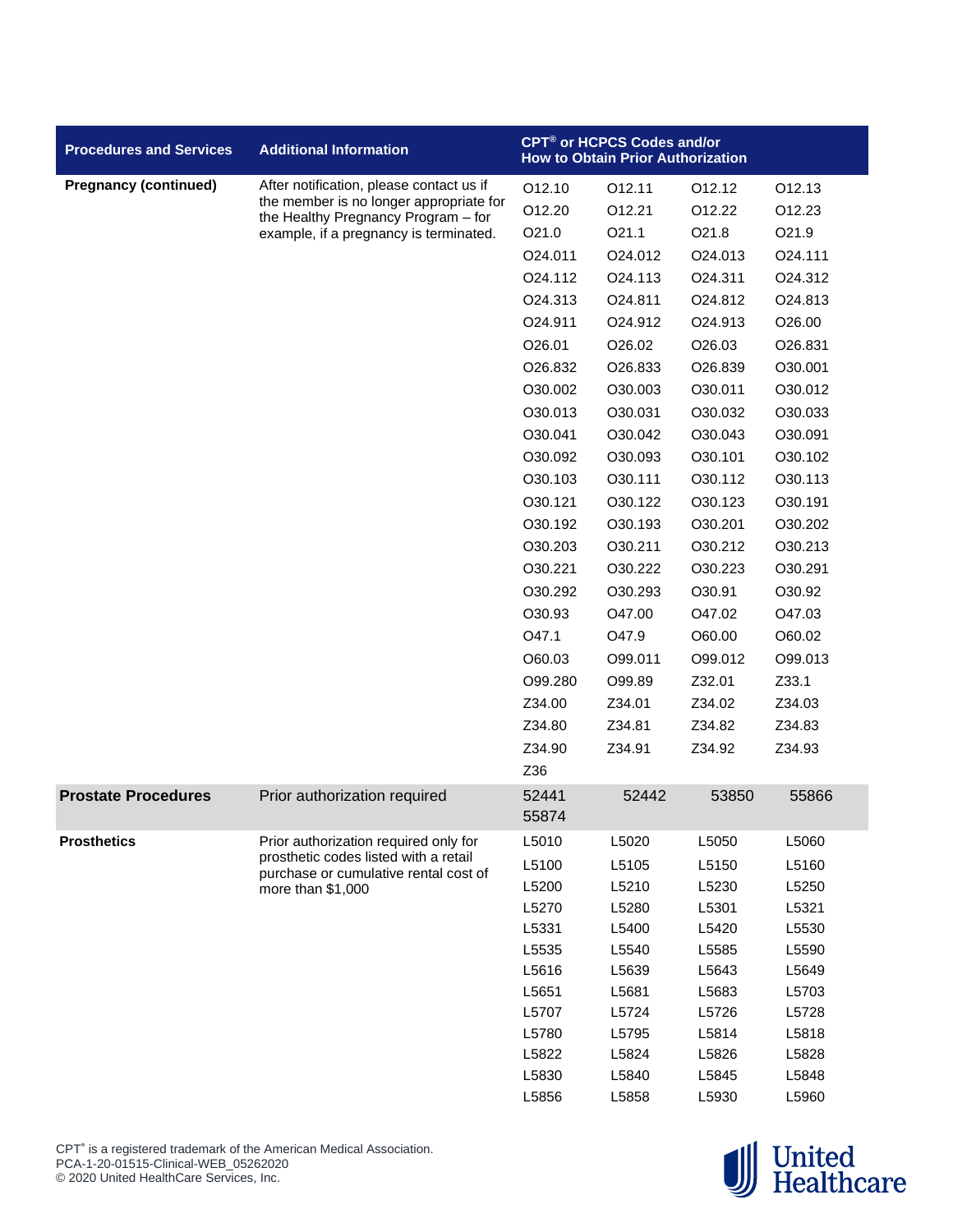| <b>Procedures and Services</b> | <b>Additional Information</b> |                    | CPT <sup>®</sup> or HCPCS Codes and/or<br><b>How to Obtain Prior Authorization</b> |                                                                                                 |                |
|--------------------------------|-------------------------------|--------------------|------------------------------------------------------------------------------------|-------------------------------------------------------------------------------------------------|----------------|
| <b>Prosthetics (continued)</b> |                               | L5966              | L5968                                                                              | L5973                                                                                           | L5979          |
|                                |                               | L5980              | L5981                                                                              | L5987                                                                                           | L5988          |
|                                |                               | L6000              | L6010                                                                              | L6020                                                                                           | L6026          |
|                                |                               | L6050              | L6055                                                                              | L6120                                                                                           | L6130          |
|                                |                               | L6200              | L6205                                                                              | L6310                                                                                           | L6320          |
|                                |                               | L6350              | L6360                                                                              | L6370                                                                                           | L6400          |
|                                |                               | L6450              | L6570                                                                              | L6580                                                                                           | L6582          |
|                                |                               | L6584              | L6586                                                                              | L6588                                                                                           | L6590          |
|                                |                               | L6621              | L6624                                                                              | L6638                                                                                           | L6648          |
|                                |                               | L6693              | L6696                                                                              | L6697                                                                                           | L6707          |
|                                |                               | L6881              | L6882                                                                              | L6884                                                                                           | L6885          |
|                                |                               | L6900              | L6905                                                                              | L6910                                                                                           | L6920          |
|                                |                               | L6925              | L6930                                                                              | L6935                                                                                           | L6940          |
|                                |                               | L6945              | L6950                                                                              | L6955                                                                                           | L6960          |
|                                |                               | L6965              | L6970                                                                              | L6975                                                                                           | L7007          |
|                                |                               | L7008              | L7009                                                                              | L7040                                                                                           | L7045          |
|                                |                               | L7170              | L7180                                                                              | L7181                                                                                           | L7185          |
|                                |                               | L7186              | L7190                                                                              | L7191                                                                                           | L7499          |
|                                |                               | L8042              | L8043                                                                              | L8044                                                                                           | L8049          |
|                                |                               | V2629              |                                                                                    |                                                                                                 |                |
|                                |                               |                    |                                                                                    |                                                                                                 |                |
| <b>Radiation Therapy</b>       | Prior authorization required  | <b>IGRT</b>        |                                                                                    |                                                                                                 |                |
|                                |                               | 77014<br>G6017     | 77387                                                                              | G6001                                                                                           | G6002          |
|                                |                               | <b>IMRT</b>        |                                                                                    |                                                                                                 |                |
|                                |                               |                    | Intensity-Modulated Radiation Therapy                                              |                                                                                                 |                |
|                                |                               | 77385              | 77386                                                                              | G6015                                                                                           | G6016          |
|                                |                               | <b>Proton Beam</b> |                                                                                    |                                                                                                 |                |
|                                |                               |                    |                                                                                    | Focused radiation therapy that uses beams of<br>protons (tiny particles with a positive charge) |                |
|                                |                               | 77520              | 77522                                                                              | 77523                                                                                           | 77525          |
|                                |                               |                    | <b>Special/Associated Services</b>                                                 |                                                                                                 |                |
|                                |                               | 77331              | 77370                                                                              | 77399                                                                                           | 77470          |
|                                |                               | <b>SRS/SBRT</b>    |                                                                                    |                                                                                                 |                |
|                                |                               | 77371              | 77372                                                                              | 77373                                                                                           | G0339          |
|                                |                               | G0340              |                                                                                    |                                                                                                 |                |
|                                |                               |                    | <b>Standard Radiation Therapy (2D/3D)</b>                                          | Prior Auth required only when obtained with                                                     |                |
|                                |                               |                    |                                                                                    | diagnosis codes in the following ranges:                                                        |                |
|                                |                               |                    |                                                                                    | C34.00 - C34.92, C50.011 - C50.929, C61, C79.51                                                 |                |
|                                |                               |                    | - C79.52, C84.7A, D05.00 - D05.92                                                  |                                                                                                 |                |
|                                |                               | 77401              | 77402                                                                              | 77407                                                                                           | 77412          |
|                                |                               | G6003<br>G6007     | G6004<br>G6008                                                                     | G6005<br>G6009                                                                                  | G6006<br>G6010 |
|                                |                               | G6011              | G6012                                                                              | G6013                                                                                           | G6014          |
|                                |                               | <b>Y90</b>         |                                                                                    |                                                                                                 |                |
|                                |                               |                    |                                                                                    | Implantable Beta-Emitting Microspheres for                                                      |                |
|                                |                               |                    | treatment of malignant tumors                                                      |                                                                                                 |                |
|                                |                               | S2095              | 79445                                                                              |                                                                                                 |                |

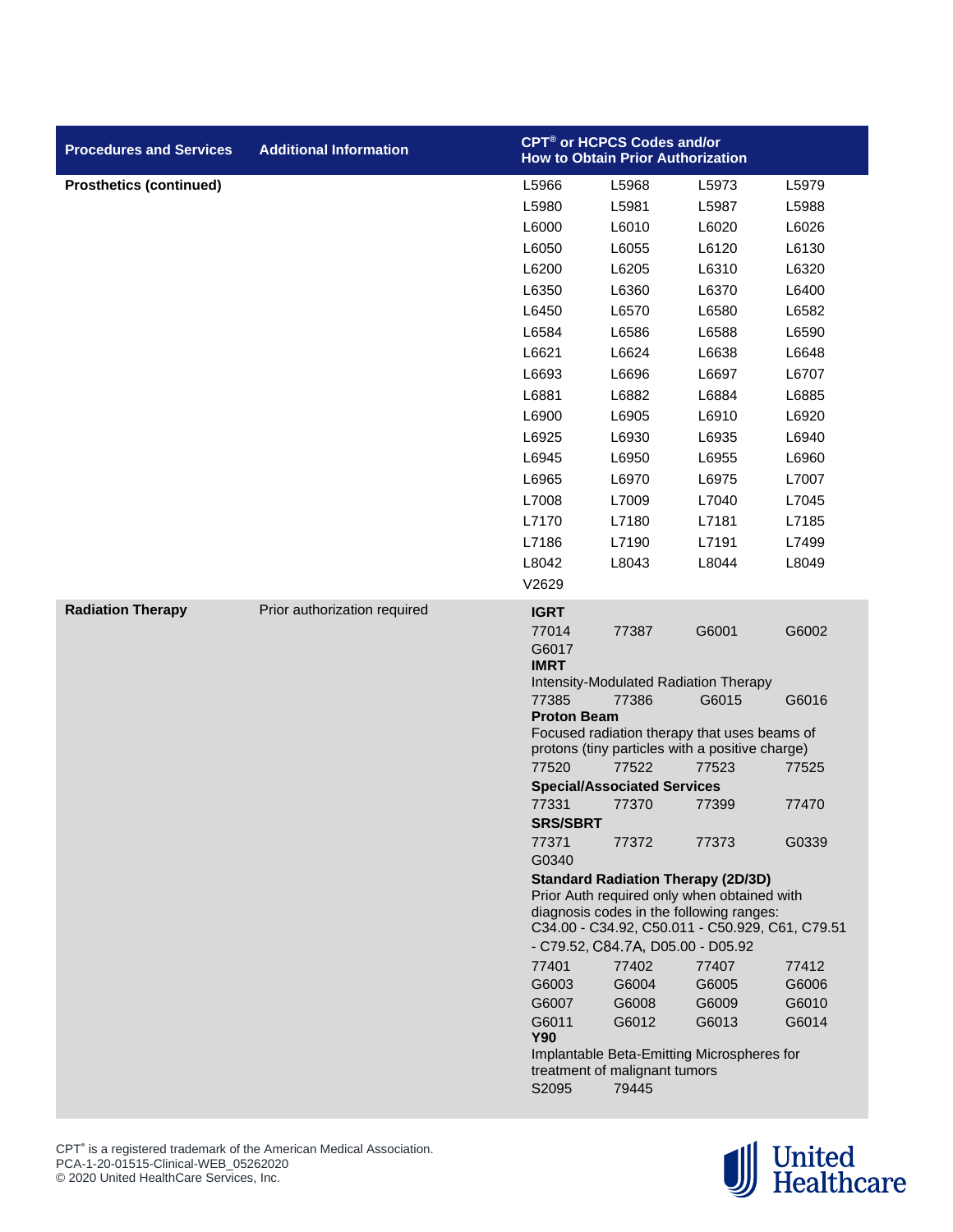| <b>Procedures and Services</b>                                      | <b>Additional Information</b>                                                                                                                                                                                                                                                  |                                                                                                                                                                                                                                                                                                                                                                                                                                                                                                                                                                                                                                                                                                                                                                            | CPT <sup>®</sup> or HCPCS Codes and/or<br><b>How to Obtain Prior Authorization</b> |                                           |                                  |  |
|---------------------------------------------------------------------|--------------------------------------------------------------------------------------------------------------------------------------------------------------------------------------------------------------------------------------------------------------------------------|----------------------------------------------------------------------------------------------------------------------------------------------------------------------------------------------------------------------------------------------------------------------------------------------------------------------------------------------------------------------------------------------------------------------------------------------------------------------------------------------------------------------------------------------------------------------------------------------------------------------------------------------------------------------------------------------------------------------------------------------------------------------------|------------------------------------------------------------------------------------|-------------------------------------------|----------------------------------|--|
| <b>Radiation Therapy</b><br>(continued)                             |                                                                                                                                                                                                                                                                                | To submit an online request for prior authorization, sign<br>in to UnitedHealthcare Provider Portal to access the<br><b>Prior Authorization</b><br>and Notification tool. Select the "Radiology, Cardiology,<br>Oncology, and Radiation Therapy" box.<br>After selecting Commercial as the product type, you will<br>be directed to another website to process<br>the authorization requests                                                                                                                                                                                                                                                                                                                                                                               |                                                                                    |                                           |                                  |  |
| Radiology                                                           | Prior authorization required for<br>participating physicians who request<br>these advanced outpatient imaging<br>procedures:<br>Certain CT, MRI, MRA and<br>PET scans<br>Nuclear medicine and nuclear<br>$\bullet$<br>cardiology procedures                                    | Care providers ordering an Advanced Outpatient<br>Imaging Procedure are responsible for providing<br>notification/requesting prior authorization before<br>scheduling the procedure.<br>For notification/prior authorization, please submit<br>requests online by using the Prior Authorization and<br>Notification tool on UnitedHealthcare Provider Portal. Go<br>to UHCprovider.com and click on the UnitedHealthcare<br>Provider Portal button in the top right corner. Then,<br>select the Prior Authorization and Notification tool tile on<br>your Provider Portal dashboard. Or, call 866-889-8054.<br>For more details and the CPT codes that require<br>notification/prior authorization, please visit<br>UHCprovider.com/priorauth > Radiology ><br>Commercial. |                                                                                    |                                           |                                  |  |
| Rhinoplasty                                                         | Prior authorization required                                                                                                                                                                                                                                                   | 30400                                                                                                                                                                                                                                                                                                                                                                                                                                                                                                                                                                                                                                                                                                                                                                      | 30410                                                                              | 30420                                     | 30430                            |  |
| Treatment of nasal functional<br>impairment and septal<br>deviation |                                                                                                                                                                                                                                                                                | 30435<br>30465                                                                                                                                                                                                                                                                                                                                                                                                                                                                                                                                                                                                                                                                                                                                                             | 30450                                                                              | 30460                                     | 30462                            |  |
| <b>Sinuplasty</b>                                                   | Prior authorization required                                                                                                                                                                                                                                                   | 31295                                                                                                                                                                                                                                                                                                                                                                                                                                                                                                                                                                                                                                                                                                                                                                      | 31296                                                                              | 31297                                     | 31298                            |  |
| Site of service (SOS) -<br>Office-based program                     | Prior authorization required if performed<br>in an outpatient hospital setting or<br>ambulatory surgery center<br>Prior authorization not required if<br>performed in an office<br>Prior authorization not required for care<br>providers in AK, MA, PR, TX, UT, VI<br>and WI. | <b>Dermatologic</b><br>11402<br>11404<br>11424<br><b>General Surgery</b><br>19000<br><b>Muscular/Skeletal</b><br>27096<br>20552<br><b>Neurologic</b><br>62270                                                                                                                                                                                                                                                                                                                                                                                                                                                                                                                                                                                                              | 11403<br>11420<br>11426<br>64479<br>20553<br>62321                                 | 11406<br>11421<br>11442<br>64490<br>64633 | 11422<br>11423<br>64493<br>64635 |  |
|                                                                     |                                                                                                                                                                                                                                                                                | <b>OB/GYN</b><br>57460<br><b>Respiratory</b><br>31579                                                                                                                                                                                                                                                                                                                                                                                                                                                                                                                                                                                                                                                                                                                      |                                                                                    |                                           |                                  |  |
| Site of service (SOS) -<br><b>Outpatient hospital</b>               | Prior authorization only required when<br>requesting service in an outpatient<br>hospital setting                                                                                                                                                                              | <b>Carpal tunnel surgery</b><br>64721<br><b>Cataract surgery</b>                                                                                                                                                                                                                                                                                                                                                                                                                                                                                                                                                                                                                                                                                                           |                                                                                    |                                           |                                  |  |
|                                                                     | Prior authorization not required if<br>performed at a participating Ambulatory                                                                                                                                                                                                 | 66821                                                                                                                                                                                                                                                                                                                                                                                                                                                                                                                                                                                                                                                                                                                                                                      | 66982                                                                              | 66984                                     |                                  |  |
|                                                                     | Surgery Center (ASC)                                                                                                                                                                                                                                                           |                                                                                                                                                                                                                                                                                                                                                                                                                                                                                                                                                                                                                                                                                                                                                                            | <b>Cosmetic and reconstructive</b>                                                 |                                           |                                  |  |
|                                                                     |                                                                                                                                                                                                                                                                                | 13101                                                                                                                                                                                                                                                                                                                                                                                                                                                                                                                                                                                                                                                                                                                                                                      | 13132                                                                              | 14040                                     | 14060                            |  |

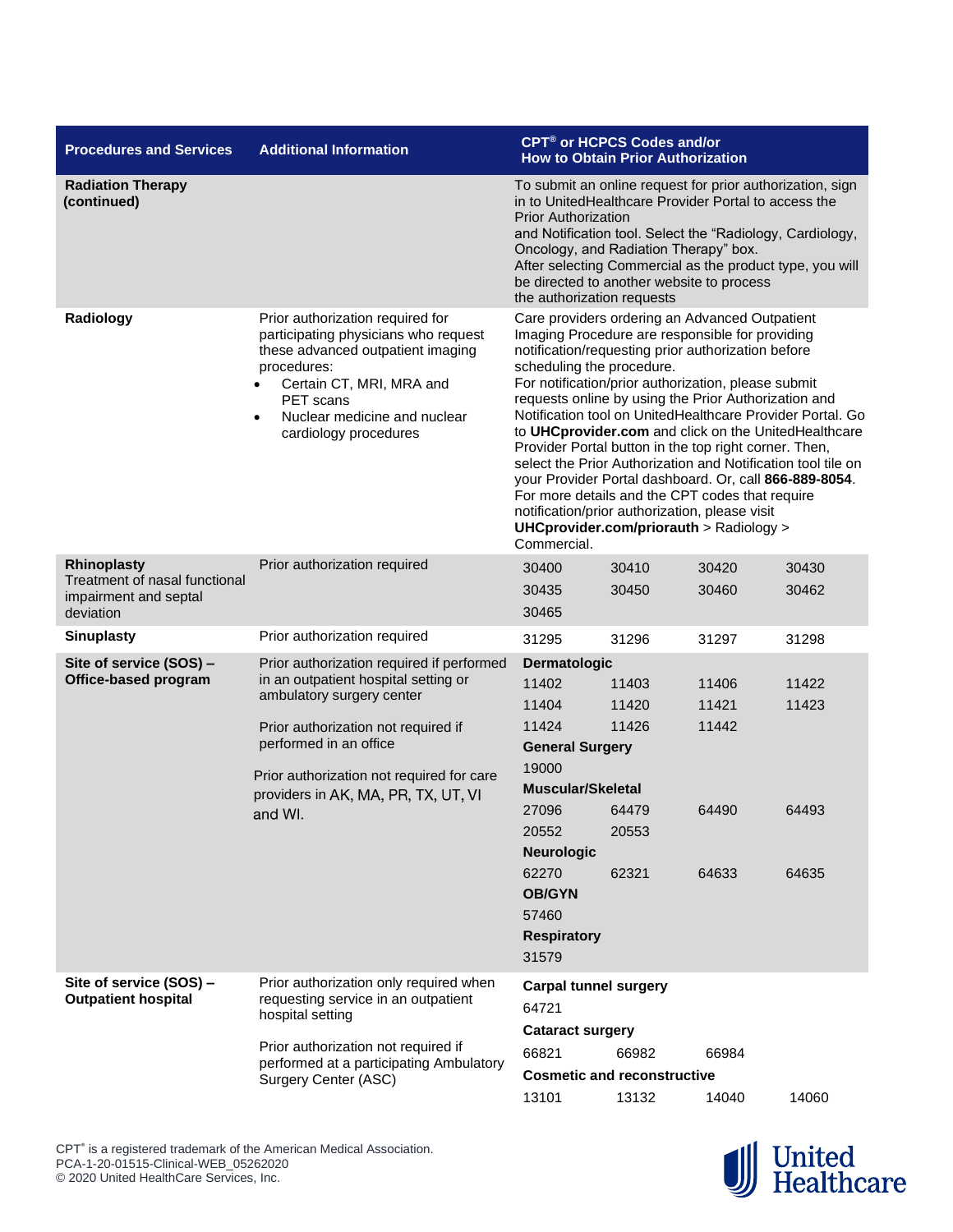| <b>Procedures and Services</b>            | <b>Additional Information</b>                                                     |                                     | CPT® or HCPCS Codes and/or<br><b>How to Obtain Prior Authorization</b> |                |       |  |
|-------------------------------------------|-----------------------------------------------------------------------------------|-------------------------------------|------------------------------------------------------------------------|----------------|-------|--|
| Site of service (SOS) -                   | Prior authorization not required for care                                         | 14301                               | 21552                                                                  | 21931          |       |  |
| <b>Outpatient hospital</b><br>(continued) | providers in AK, MA, PR, TX, UT, VI                                               |                                     | Ear, nose and throat (ENT)                                             |                |       |  |
|                                           | and WI.                                                                           | procedures                          |                                                                        |                |       |  |
|                                           |                                                                                   | 21320                               | 30140                                                                  | 30520          | 69436 |  |
|                                           |                                                                                   | 69631                               |                                                                        |                |       |  |
|                                           |                                                                                   |                                     | <b>Gynecologic procedures</b>                                          |                |       |  |
|                                           |                                                                                   | 57522                               | 58353                                                                  | 58558          | 58563 |  |
|                                           |                                                                                   | 58565                               |                                                                        |                |       |  |
|                                           |                                                                                   | Hernia repair                       |                                                                        |                |       |  |
|                                           |                                                                                   | 49505                               | 49585                                                                  | 49587          | 49650 |  |
|                                           |                                                                                   | 49651                               | 49652                                                                  | 49653          | 49654 |  |
|                                           |                                                                                   | 49655                               |                                                                        |                |       |  |
|                                           |                                                                                   | <b>Liver biopsy</b>                 |                                                                        |                |       |  |
|                                           |                                                                                   | 47000                               |                                                                        |                |       |  |
|                                           |                                                                                   | <b>Miscellaneous</b>                |                                                                        |                |       |  |
|                                           |                                                                                   | 20680                               |                                                                        |                |       |  |
|                                           |                                                                                   | <b>Ophthalmologic</b>               |                                                                        |                |       |  |
|                                           |                                                                                   | 65426                               | 65730                                                                  | 65855          | 66170 |  |
|                                           |                                                                                   | 66761                               | 67028                                                                  | 67036          | 67040 |  |
|                                           |                                                                                   | 67228                               | 67311                                                                  | 67312          |       |  |
|                                           |                                                                                   |                                     | <b>Tonsillectomy and adenoidectomy</b>                                 |                |       |  |
|                                           |                                                                                   | 42821                               | 42826                                                                  |                |       |  |
|                                           |                                                                                   | Upper and lower gastrointestinal    |                                                                        |                |       |  |
|                                           |                                                                                   | endoscopy                           |                                                                        |                |       |  |
|                                           |                                                                                   | 43235<br>45380                      | 43239                                                                  | 43249<br>45385 | 45378 |  |
|                                           |                                                                                   |                                     | 45384                                                                  |                |       |  |
|                                           |                                                                                   | <b>Urologic procedures</b><br>50590 | 52000                                                                  | 52005          | 52204 |  |
|                                           |                                                                                   | 52224                               | 52234                                                                  | 52235          | 52260 |  |
|                                           |                                                                                   | 52281                               | 52310                                                                  | 52332          | 52351 |  |
|                                           |                                                                                   | 52352                               | 52353                                                                  | 52356          | 54161 |  |
|                                           |                                                                                   | 55040                               | 55700                                                                  |                |       |  |
| Site of service - Outpatient              | Prior authorization only required when                                            | <b>Auditory System</b>              |                                                                        |                |       |  |
| hospital expansion                        | requesting service in an outpatient                                               | 69100                               | 69110                                                                  | 69140          | 69145 |  |
|                                           | hospital setting                                                                  | 69205                               | 69222                                                                  | 69310          | 69320 |  |
|                                           | Prior authorization not required if<br>performed at a participating Ambulatory    |                                     |                                                                        |                |       |  |
|                                           | <b>Surgery Center (ASC)</b>                                                       | 69421                               | 69424                                                                  | 69433          | 69440 |  |
|                                           | Prior authorization not required for care<br>providers in AK, MA, PR, RI, TX, UT, | 69450                               | 69505                                                                  | 69550          | 69602 |  |
|                                           | VI and WI.                                                                        | 69610                               | 69620                                                                  | 69632          | 69633 |  |
|                                           |                                                                                   | 69635                               | 69636                                                                  | 69641          | 69642 |  |
|                                           |                                                                                   | 69643                               | 69644                                                                  | 69645          | 69646 |  |
|                                           |                                                                                   | 69650                               | 69660                                                                  | 69661          | 69662 |  |

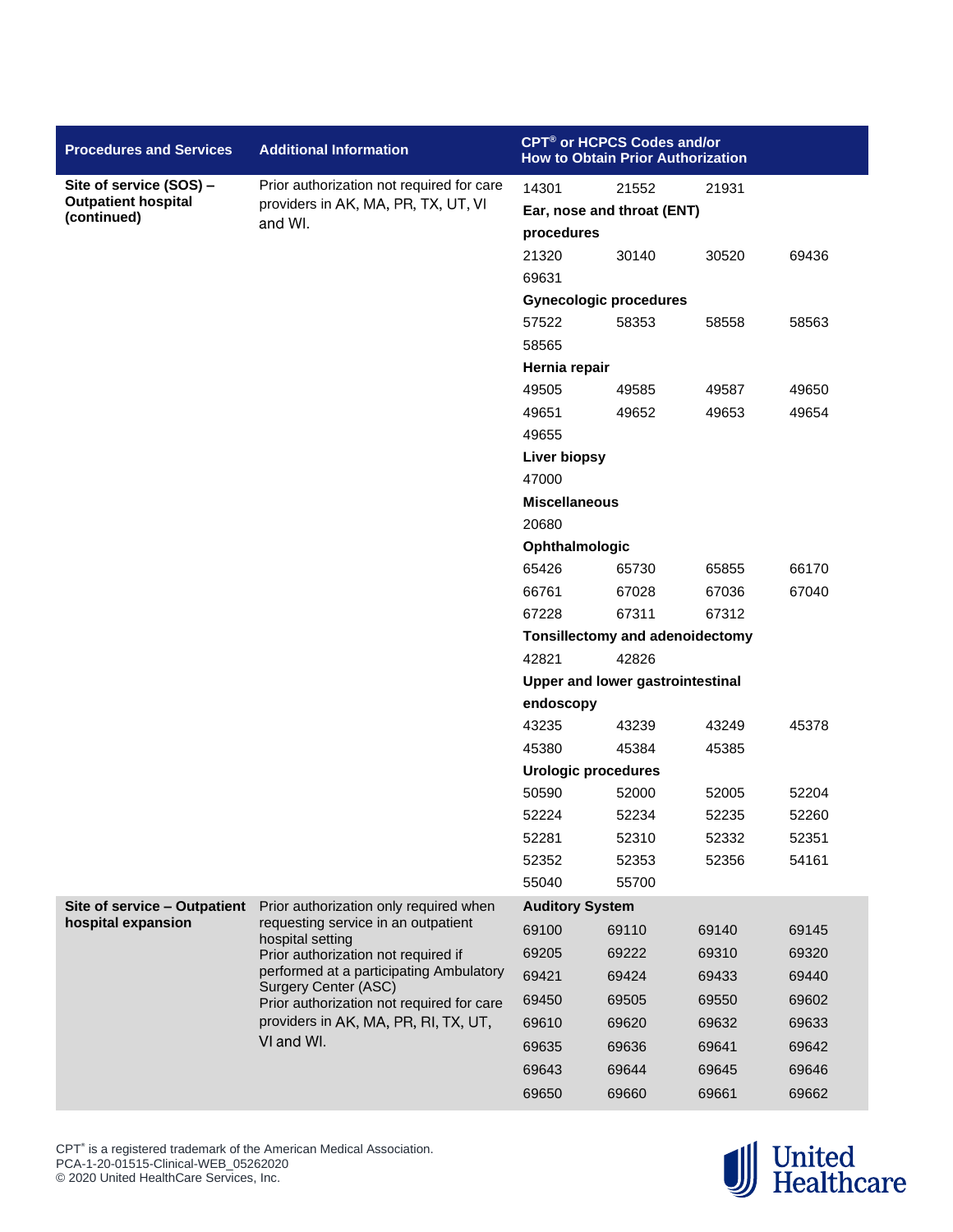| <b>Procedures and Services</b>    | <b>Additional Information</b> |                         | CPT® or HCPCS Codes and/or<br><b>How to Obtain Prior Authorization</b> |       |       |
|-----------------------------------|-------------------------------|-------------------------|------------------------------------------------------------------------|-------|-------|
| Site of service - Outpatient      |                               | 69801                   | 69805                                                                  | 69806 |       |
| hospital expansion<br>(continued) |                               |                         | <b>Cardiovascular System</b>                                           |       |       |
|                                   |                               | 33215                   | 33216                                                                  | 33241 | 35045 |
|                                   |                               | 36000                   | 36010                                                                  | 36012 | 36215 |
|                                   |                               | 36246                   | 36556                                                                  | 36569 | 36571 |
|                                   |                               | 36581                   | 36582                                                                  | 36589 | 36590 |
|                                   |                               | 36821                   | 36901                                                                  | 36902 | 37242 |
|                                   |                               | 37248                   | 37607                                                                  | 37609 | 37761 |
|                                   |                               | 37765                   | 37766                                                                  | 37785 |       |
|                                   |                               | <b>Digestive System</b> |                                                                        |       |       |
|                                   |                               | 40520                   | 40525                                                                  | 40810 | 40812 |
|                                   |                               | 40814                   | 40816                                                                  | 41110 | 41112 |
|                                   |                               | 41113                   | 41520                                                                  | 41825 | 42100 |
|                                   |                               | 42104                   | 42106                                                                  | 42107 | 42140 |
|                                   |                               | 42330                   | 42335                                                                  | 42405 | 42408 |
|                                   |                               | 42410                   | 42415                                                                  | 42420 | 42425 |
|                                   |                               | 42440                   | 42450                                                                  | 42500 | 42650 |
|                                   |                               | 42800                   | 42804                                                                  | 42808 | 42810 |
|                                   |                               | 42831                   | 42870                                                                  | 43191 | 43195 |
|                                   |                               | 43197                   | 43200                                                                  | 43202 | 43214 |
|                                   |                               | 43220                   | 43226                                                                  | 43229 | 43233 |
|                                   |                               | 43236                   | 43237                                                                  | 43238 | 43241 |
|                                   |                               | 43242                   | 43245                                                                  | 43246 | 43247 |
|                                   |                               | 43248                   | 43250                                                                  | 43251 | 43253 |
|                                   |                               | 43254                   | 43255                                                                  | 43259 | 43260 |
|                                   |                               | 43261                   | 43270                                                                  | 43450 | 43453 |
|                                   |                               | 44340                   | 44360                                                                  | 44361 | 44364 |
|                                   |                               | 44369                   | 44376                                                                  | 44377 | 44380 |
|                                   |                               | 44381                   | 44382                                                                  | 44385 | 44386 |
|                                   |                               | 44388                   | 44389                                                                  | 44392 | 44394 |
|                                   |                               | 44705                   | 45100                                                                  | 45171 | 45172 |
|                                   |                               | 45190                   | 45305                                                                  | 45334 | 45335 |
|                                   |                               | 45340                   | 45341                                                                  | 45342 | 45346 |
|                                   |                               | 45349                   | 45350                                                                  | 45379 | 45381 |
|                                   |                               | 45386                   | 45390                                                                  | 45398 | 45505 |
|                                   |                               | 45541                   | 45560                                                                  | 45905 | 45910 |
|                                   |                               | 45915                   | 45990                                                                  | 46020 | 46030 |
|                                   |                               | 46080                   | 46083                                                                  | 46200 | 46220 |
|                                   |                               | 46221                   | 46230                                                                  | 46250 | 46255 |
|                                   |                               | 46257                   | 46258                                                                  | 46261 | 46262 |

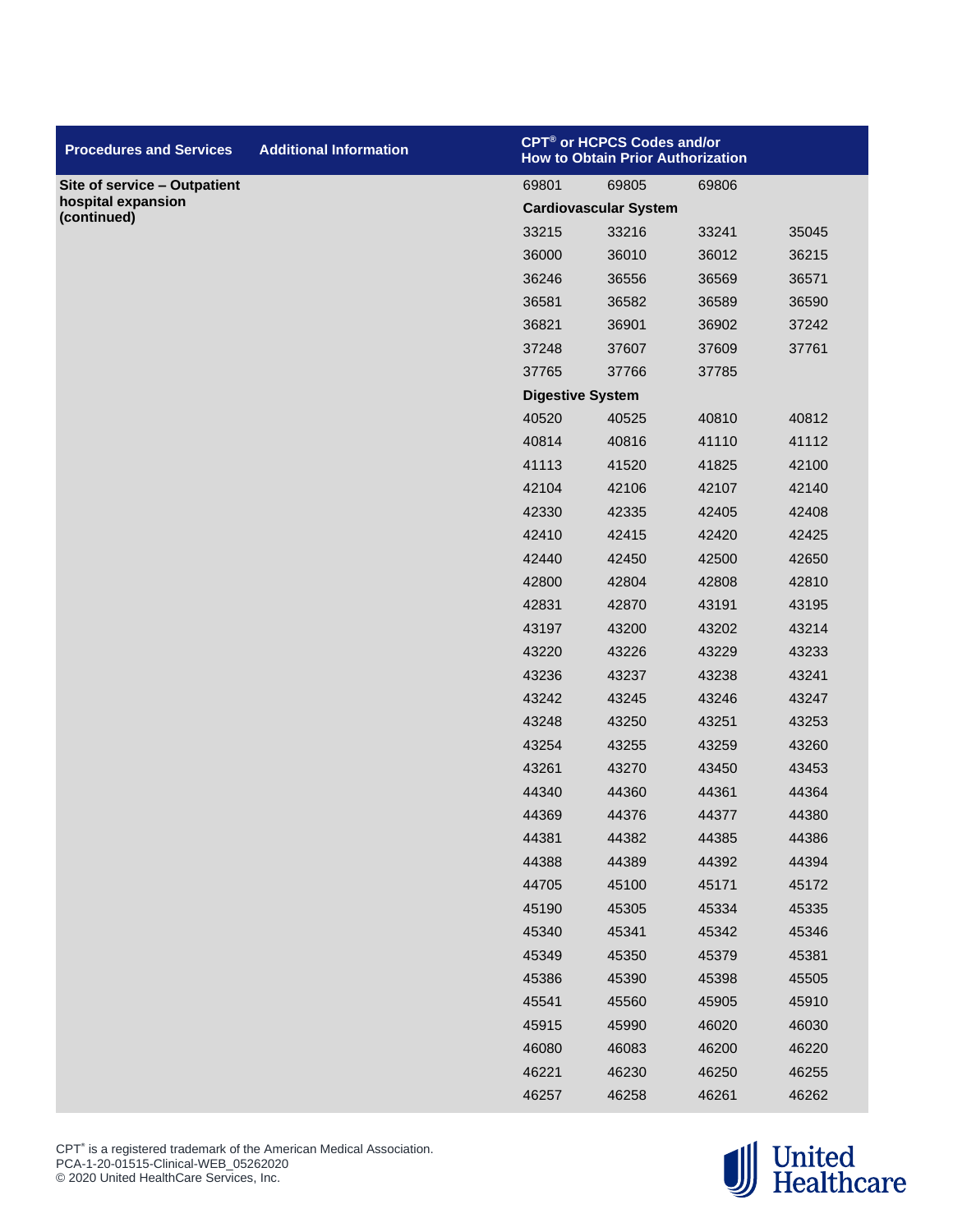| <b>Procedures and Services</b>    | <b>Additional Information</b> |                         | CPT <sup>®</sup> or HCPCS Codes and/or<br><b>How to Obtain Prior Authorization</b> |       |       |
|-----------------------------------|-------------------------------|-------------------------|------------------------------------------------------------------------------------|-------|-------|
| Site of service - Outpatient      |                               | 46270                   | 46275                                                                              | 46280 | 46285 |
| hospital expansion<br>(continued) |                               | 46288                   | 46320                                                                              | 46505 | 46606 |
|                                   |                               | 46607                   | 46610                                                                              | 46612 | 46615 |
|                                   |                               | 46706                   | 46707                                                                              | 46750 | 46910 |
|                                   |                               | 46917                   | 46924                                                                              | 46930 | 46940 |
|                                   |                               | 46945                   | 46946                                                                              | 46947 | 46948 |
|                                   |                               | 49082                   | 49083                                                                              | 49180 | 49250 |
|                                   |                               | 49422                   | 49520                                                                              | 49521 | 49525 |
|                                   |                               | 49550                   | 49553                                                                              | 49570 | 49572 |
|                                   |                               | 49656                   | G0105                                                                              | G0121 |       |
|                                   |                               | <b>Endocrine System</b> |                                                                                    |       |       |
|                                   |                               | 62281                   |                                                                                    |       |       |
|                                   |                               |                         | <b>Eye and Ocular Adnexa</b>                                                       |       |       |
|                                   |                               | 65400                   | 65420                                                                              | 65435 | 65436 |
|                                   |                               | 65710                   | 65750                                                                              | 65755 | 65756 |
|                                   |                               | 65772                   | 65778                                                                              | 65779 | 65780 |
|                                   |                               | 65800                   | 65815                                                                              | 65820 | 65850 |
|                                   |                               | 65865                   | 65875                                                                              | 65920 | 66172 |
|                                   |                               | 66185                   | 66250                                                                              | 66682 | 66710 |
|                                   |                               | 66711                   | 66825                                                                              | 66840 | 66850 |
|                                   |                               | 66852                   | 66983                                                                              | 66985 | 66986 |
|                                   |                               | 66987                   | 66988                                                                              | 67005 | 67010 |
|                                   |                               | 67025                   | 67039                                                                              | 67041 | 67042 |
|                                   |                               | 67043                   | 67101                                                                              | 67105 | 67107 |
|                                   |                               | 67108                   | 67110                                                                              | 67113 | 67120 |
|                                   |                               | 67121                   | 67145                                                                              | 67210 | 67218 |
|                                   |                               | 67220                   | 67221                                                                              | 67314 | 67316 |
|                                   |                               | 67318                   | 67345                                                                              | 67400 | 67412 |
|                                   |                               | 67414                   | 67420                                                                              | 67445 | 67550 |
|                                   |                               | 67560                   | 67700                                                                              | 67800 | 67801 |
|                                   |                               | 67805                   | 67808                                                                              | 67840 | 67875 |
|                                   |                               | 67880                   | 67935                                                                              | 67938 | 67971 |
|                                   |                               | 67973                   | 67975                                                                              | 68100 | 68110 |
|                                   |                               | 68115                   | 68135                                                                              | 68320 | 68440 |
|                                   |                               | 68700                   | 68720                                                                              | 68750 | 68811 |
|                                   |                               | 68815                   |                                                                                    |       |       |
|                                   |                               |                         | <b>Female Genital System</b>                                                       |       |       |
|                                   |                               | 56405                   | 56420                                                                              | 56440 | 56441 |
|                                   |                               | 56442                   | 56501                                                                              | 56515 | 56605 |
|                                   |                               | 56620                   | 56700                                                                              | 56740 | 56810 |

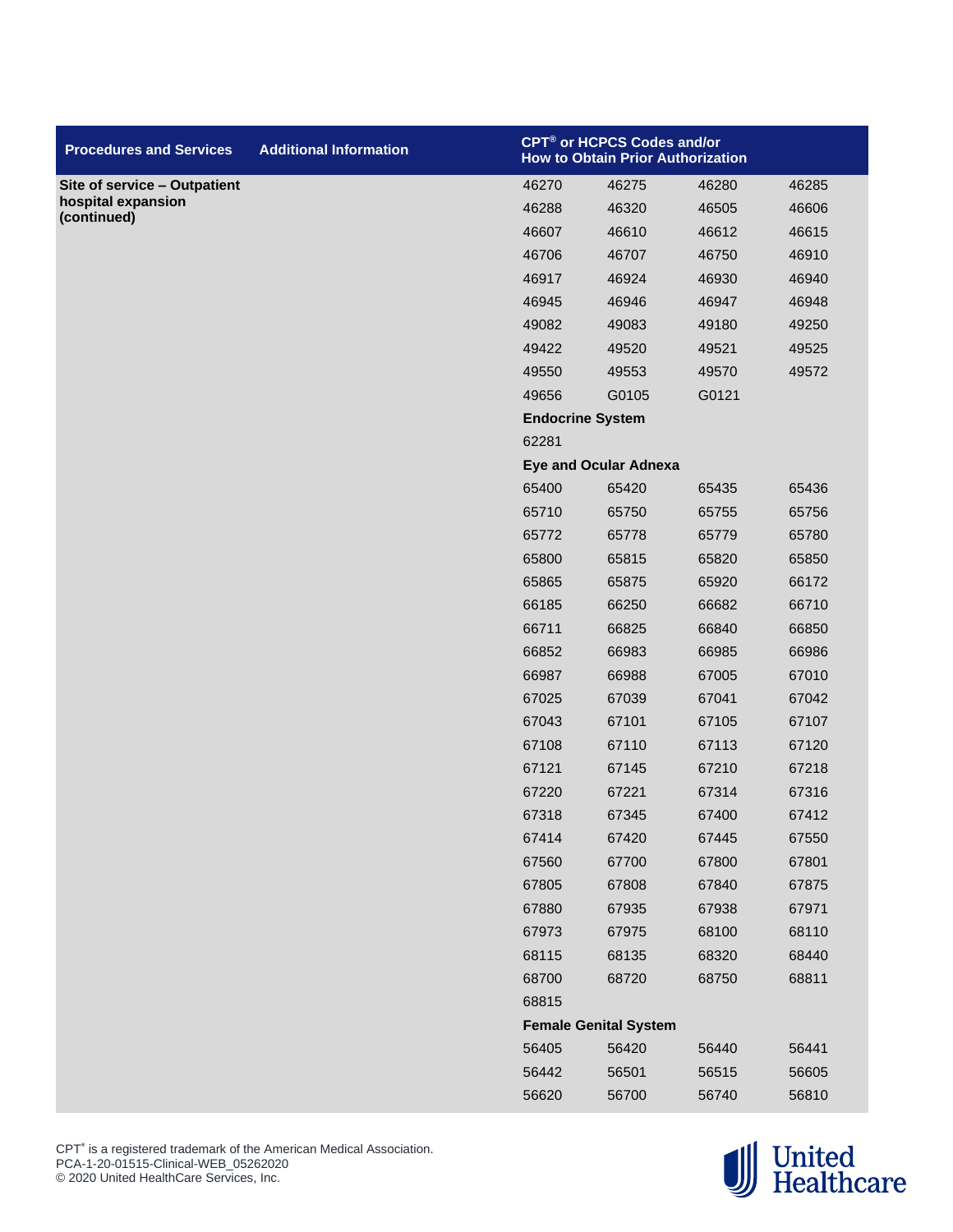| <b>Procedures and Services</b>    | <b>Additional Information</b> |                     | CPT® or HCPCS Codes and/or<br><b>How to Obtain Prior Authorization</b> |       |       |
|-----------------------------------|-------------------------------|---------------------|------------------------------------------------------------------------|-------|-------|
| Site of service - Outpatient      |                               | 56821               | 57000                                                                  | 57061 | 57065 |
| hospital expansion<br>(continued) |                               | 57100               | 57105                                                                  | 57106 | 57130 |
|                                   |                               | 57135               | 57240                                                                  | 57250 | 57260 |
|                                   |                               | 57268               | 57282                                                                  | 57283 | 57287 |
|                                   |                               | 57295               | 57300                                                                  | 57410 | 57415 |
|                                   |                               | 57420               | 57421                                                                  | 57425 | 57452 |
|                                   |                               | 57454               | 57456                                                                  | 57461 | 57500 |
|                                   |                               | 57505               | 57510                                                                  | 57511 | 57513 |
|                                   |                               | 57520               | 57530                                                                  | 57700 | 57720 |
|                                   |                               | 57800               | 58100                                                                  | 58120 | 58263 |
|                                   |                               | 58560               | 58561                                                                  | 58562 | 58700 |
|                                   |                               | 58925               |                                                                        |       |       |
|                                   |                               | <b>Foot Surgery</b> |                                                                        |       |       |
|                                   |                               | 28295               |                                                                        |       |       |
|                                   |                               |                     | <b>Hemic and Lymphatic Systems</b>                                     |       |       |
|                                   |                               | 38221               | 38222                                                                  | 38500 | 38505 |
|                                   |                               | 38510               | 38520                                                                  | 38525 | 38740 |
|                                   |                               | 38760               |                                                                        |       |       |
|                                   |                               |                     | <b>Integumentary System</b>                                            |       |       |
|                                   |                               | 10121               | 10180                                                                  | 11010 | 11012 |
|                                   |                               | 11440               | 11441                                                                  | 11443 | 11444 |
|                                   |                               | 11446               | 11450                                                                  | 11451 | 11462 |
|                                   |                               | 11463               | 11470                                                                  | 11471 | 11601 |
|                                   |                               | 11602               | 11603                                                                  | 11604 | 11620 |
|                                   |                               | 11621               | 11622                                                                  | 11623 | 11624 |
|                                   |                               | 11640               | 11641                                                                  | 11642 | 11643 |
|                                   |                               | 11644               | 11750                                                                  | 11755 | 11760 |
|                                   |                               | 11770               | 11772                                                                  | 12031 | 12032 |
|                                   |                               | 12034               | 12035                                                                  | 12041 | 12042 |
|                                   |                               | 12051               | 12052                                                                  | 13100 | 13120 |
|                                   |                               | 13121               | 13131                                                                  | 13151 | 15100 |
|                                   |                               | 15120               | 15220                                                                  | 15240 | 15576 |
|                                   |                               | 15760               | 15770                                                                  | 15850 | 17000 |
|                                   |                               | 17004               | 17110                                                                  | 17111 | 17311 |
|                                   |                               | 17313               | 19101                                                                  | 19110 | 19112 |
|                                   |                               | 19120               | 19125                                                                  |       |       |
|                                   |                               |                     | <b>Male Genital System</b>                                             |       |       |
|                                   |                               | 54001               | 54055                                                                  | 54057 | 54060 |
|                                   |                               | 54100               | 54110                                                                  | 54150 | 54162 |
|                                   |                               | 54163               | 54164                                                                  | 54300 | 54360 |

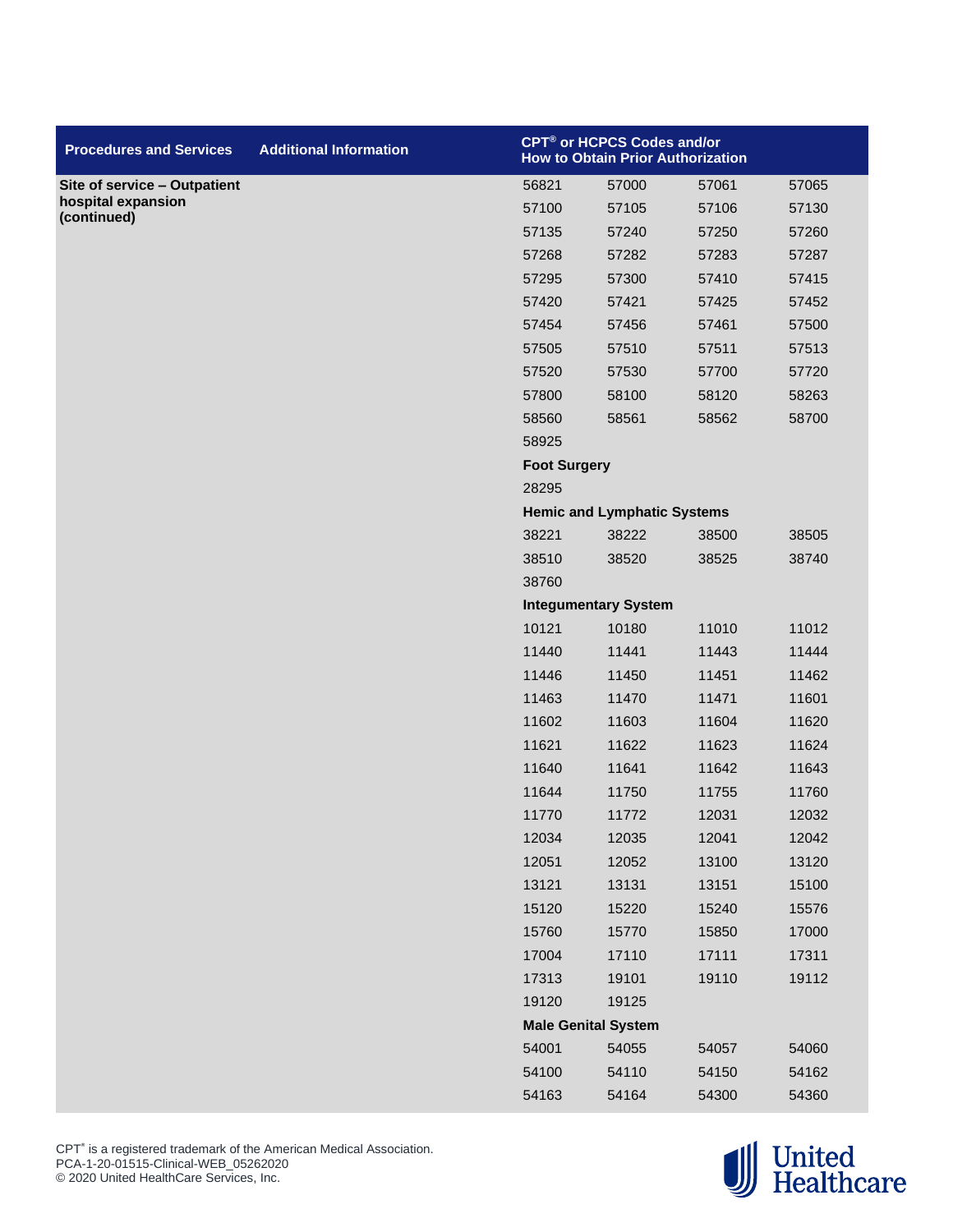| <b>Procedures and Services</b>    | <b>Additional Information</b> | <b>CPT<sup>®</sup> or HCPCS Codes and/or</b><br><b>How to Obtain Prior Authorization</b> |                               |       |       |
|-----------------------------------|-------------------------------|------------------------------------------------------------------------------------------|-------------------------------|-------|-------|
| Site of service - Outpatient      |                               | 54450                                                                                    | 54512                         | 54530 | 54600 |
| hospital expansion<br>(continued) |                               | 54620                                                                                    | 54640                         | 54700 | 54830 |
|                                   |                               | 54840                                                                                    | 54860                         | 55041 | 55060 |
|                                   |                               | 55100                                                                                    | 55110                         | 55120 | 55500 |
|                                   |                               | 55520                                                                                    | 55540                         |       |       |
|                                   |                               |                                                                                          | <b>Musculoskeletal System</b> |       |       |
|                                   |                               | 20200                                                                                    | 20205                         | 20220 | 20225 |
|                                   |                               | 20240                                                                                    | 20245                         | 20520 | 20525 |
|                                   |                               | 20526                                                                                    | 20551                         | 20600 | 20604 |
|                                   |                               | 20605                                                                                    | 20606                         | 20610 | 20611 |
|                                   |                               | 20612                                                                                    | 20693                         | 20694 | 20912 |
|                                   |                               | 21011                                                                                    | 21012                         | 21013 | 21014 |
|                                   |                               | 21030                                                                                    | 21031                         | 21040 | 21046 |
|                                   |                               | 21048                                                                                    | 21315                         | 21325 | 21330 |
|                                   |                               | 21335                                                                                    | 21336                         | 21337 | 21356 |
|                                   |                               | 21550                                                                                    | 21555                         | 21556 | 21557 |
|                                   |                               | 21920                                                                                    | 21930                         | 21932 | 21933 |
|                                   |                               | 22900                                                                                    | 22901                         | 22902 | 22903 |
|                                   |                               | 23071                                                                                    | 23075                         | 23076 | 23120 |
|                                   |                               | 23140                                                                                    | 23150                         | 23405 | 23415 |
|                                   |                               | 23430                                                                                    | 23440                         | 23480 | 23615 |
|                                   |                               | 23630                                                                                    | 23700                         | 24000 | 24006 |
|                                   |                               | 24065                                                                                    | 24066                         | 24071 | 24073 |
|                                   |                               | 24075                                                                                    | 24076                         | 24101 | 24102 |
|                                   |                               | 24105                                                                                    | 24110                         | 24120 | 24130 |
|                                   |                               | 24147                                                                                    | 24200                         | 24201 | 24300 |
|                                   |                               | 24310                                                                                    | 24340                         | 24341 | 24342 |
|                                   |                               | 24343                                                                                    | 24357                         | 24358 | 24366 |
|                                   |                               | 24515                                                                                    | 24516                         | 24586 | 24615 |
|                                   |                               | 24665                                                                                    | 24666                         | 25000 | 25071 |
|                                   |                               | 25073                                                                                    | 25075                         | 25076 | 25085 |
|                                   |                               | 25105                                                                                    | 25107                         | 25109 | 25110 |
|                                   |                               | 25111                                                                                    | 25112                         | 25115 | 25118 |
|                                   |                               | 25120                                                                                    | 25130                         | 25151 | 25210 |
|                                   |                               | 25215                                                                                    | 25230                         | 25240 | 25260 |
|                                   |                               | 25270                                                                                    | 25275                         | 25280 | 25290 |
|                                   |                               | 25295                                                                                    | 25350                         | 25445 | 25545 |
|                                   |                               | 25605                                                                                    | 25606                         | 25607 | 25608 |
|                                   |                               | 25609                                                                                    | 25624                         | 25628 | 25645 |
|                                   |                               | 25652                                                                                    | 25810                         | 25825 | 26011 |

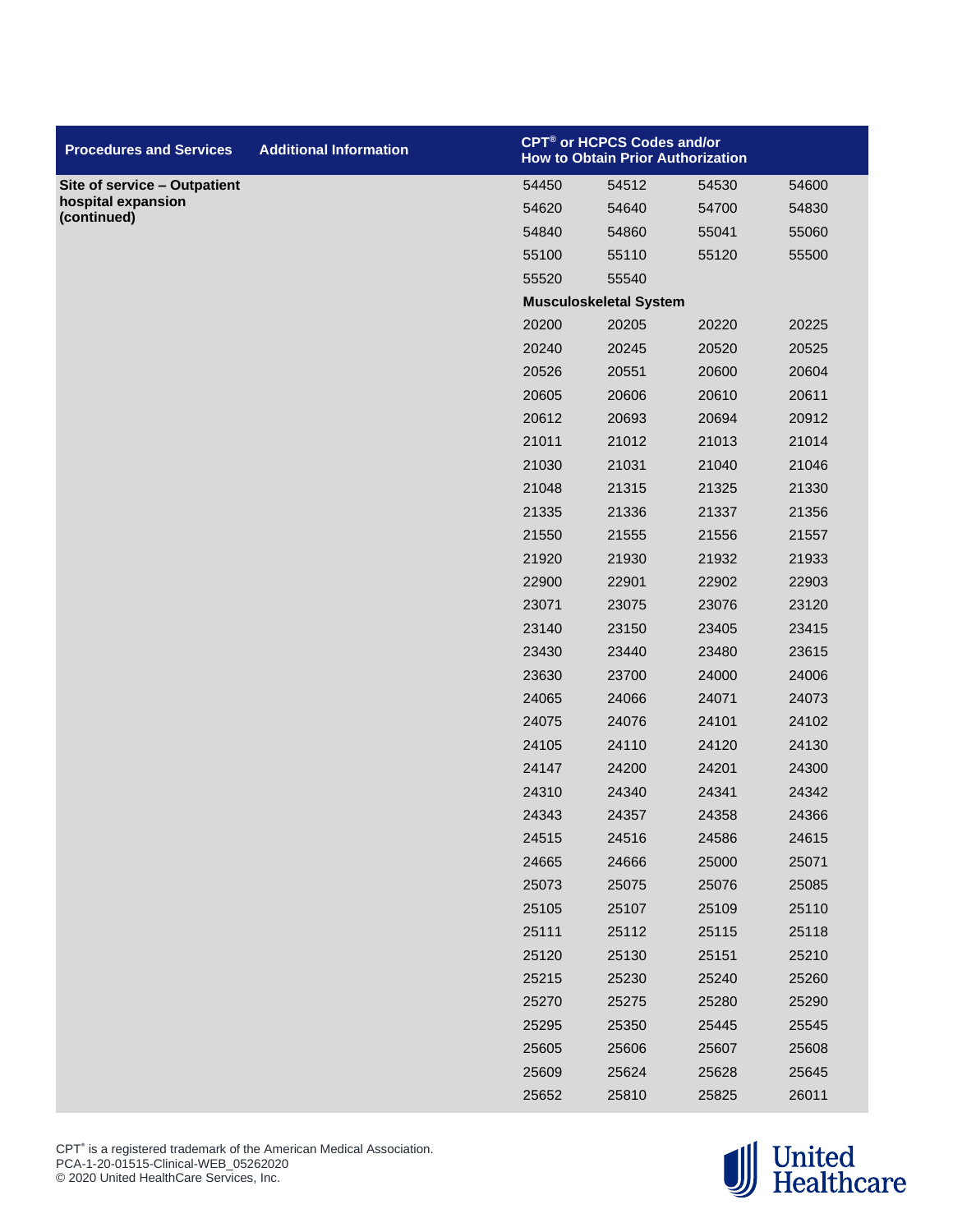| <b>Procedures and Services</b>    | <b>Additional Information</b> |       | CPT® or HCPCS Codes and/or<br><b>How to Obtain Prior Authorization</b> |       |       |  |
|-----------------------------------|-------------------------------|-------|------------------------------------------------------------------------|-------|-------|--|
| Site of service - Outpatient      |                               | 26020 | 26045                                                                  | 26055 | 26070 |  |
| hospital expansion<br>(continued) |                               | 26075 | 26080                                                                  | 26105 | 26110 |  |
|                                   |                               | 26111 | 26113                                                                  | 26115 | 26116 |  |
|                                   |                               | 26121 | 26123                                                                  | 26160 | 26180 |  |
|                                   |                               | 26200 | 26210                                                                  | 26215 | 26236 |  |
|                                   |                               | 26320 | 26350                                                                  | 26356 | 26357 |  |
|                                   |                               | 26392 | 26410                                                                  | 26418 | 26420 |  |
|                                   |                               | 26426 | 26432                                                                  | 26433 | 26437 |  |
|                                   |                               | 26440 | 26442                                                                  | 26445 | 26455 |  |
|                                   |                               | 26480 | 26500                                                                  | 26502 | 26516 |  |
|                                   |                               | 26520 | 26525                                                                  | 26530 | 26535 |  |
|                                   |                               | 26540 | 26541                                                                  | 26542 | 26567 |  |
|                                   |                               | 26608 | 26615                                                                  | 26650 | 26665 |  |
|                                   |                               | 26676 | 26715                                                                  | 26727 | 26735 |  |
|                                   |                               | 26742 | 26746                                                                  | 26756 | 26765 |  |
|                                   |                               | 26841 | 26842                                                                  | 26850 | 26860 |  |
|                                   |                               | 26862 | 26910                                                                  | 26951 | 26952 |  |
|                                   |                               | 27006 | 27043                                                                  | 27045 | 27047 |  |
|                                   |                               | 27048 | 27062                                                                  | 27093 | 27095 |  |
|                                   |                               | 27310 | 27323                                                                  | 27324 | 27327 |  |
|                                   |                               | 27328 | 27329                                                                  | 27331 | 27332 |  |
|                                   |                               | 27334 | 27335                                                                  | 27337 | 27339 |  |
|                                   |                               | 27340 | 27345                                                                  | 27347 | 27372 |  |
|                                   |                               | 27403 | 27407                                                                  | 27418 | 27570 |  |
|                                   |                               | 27606 | 27613                                                                  | 27614 | 27618 |  |
|                                   |                               | 27619 | 27620                                                                  | 27626 | 27632 |  |
|                                   |                               | 27634 | 27638                                                                  | 27640 | 27658 |  |
|                                   |                               | 27659 | 27665                                                                  | 27680 | 27685 |  |
|                                   |                               | 27690 | 27696                                                                  | 27705 | 27720 |  |
|                                   |                               | 27756 | 27788                                                                  | 28005 | 28010 |  |
|                                   |                               | 28011 | 28020                                                                  | 28022 | 28035 |  |
|                                   |                               | 28039 | 28041                                                                  | 28043 | 28045 |  |
|                                   |                               | 28047 | 28055                                                                  | 28060 | 28080 |  |
|                                   |                               | 28086 | 28088                                                                  | 28090 | 28092 |  |
|                                   |                               | 28100 | 28103                                                                  | 28104 | 28108 |  |
|                                   |                               | 28110 | 28111                                                                  | 28112 | 28113 |  |
|                                   |                               | 28118 | 28119                                                                  | 28120 | 28122 |  |
|                                   |                               | 28124 | 28126                                                                  | 28153 | 28160 |  |
|                                   |                               | 28190 | 28192                                                                  | 28193 | 28200 |  |
|                                   |                               | 28208 | 28225                                                                  | 28232 | 28234 |  |

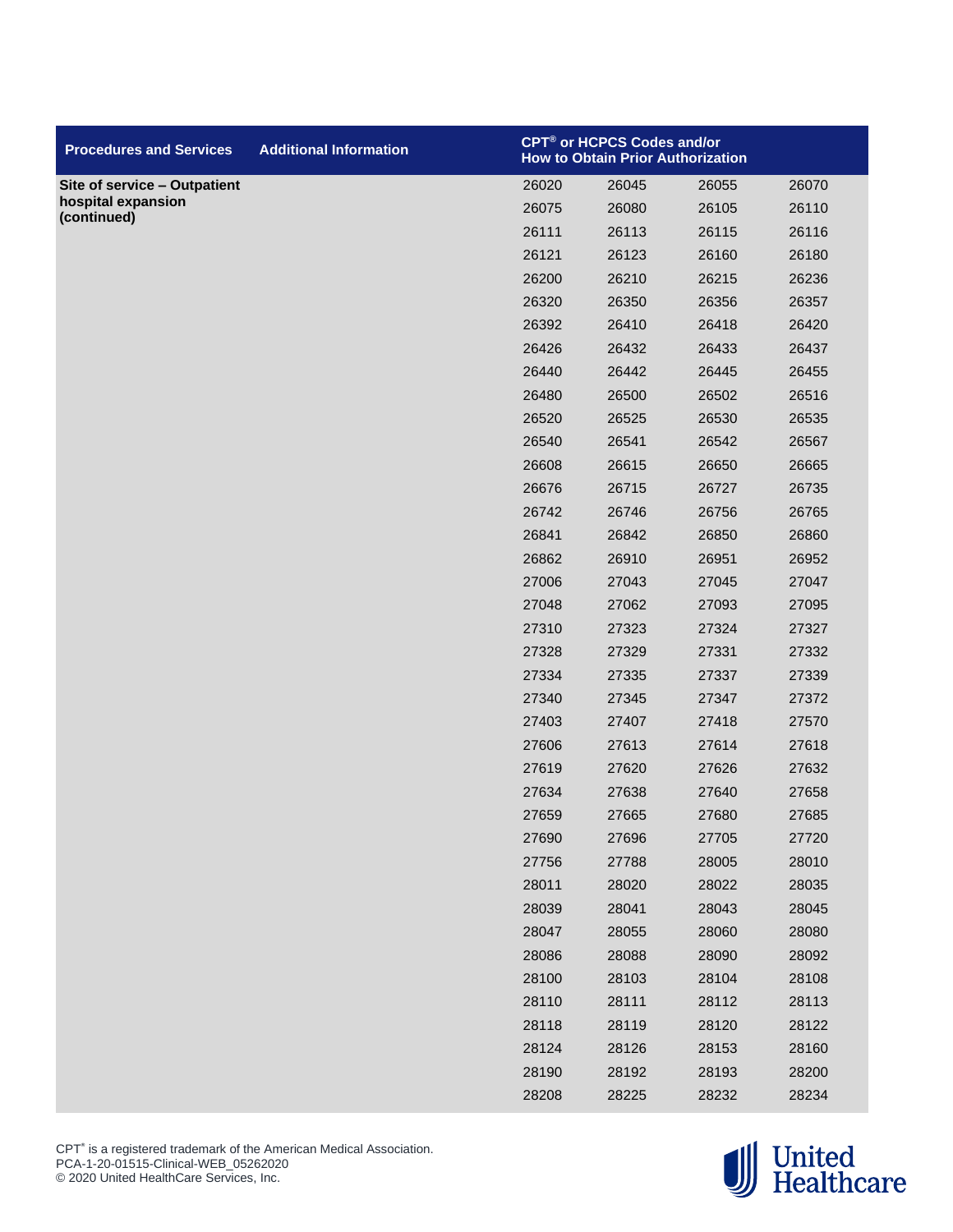| <b>Procedures and Services</b>    | <b>Additional Information</b> |                       | CPT® or HCPCS Codes and/or<br><b>How to Obtain Prior Authorization</b> |       |       |  |
|-----------------------------------|-------------------------------|-----------------------|------------------------------------------------------------------------|-------|-------|--|
| Site of service - Outpatient      |                               | 28238                 | 28250                                                                  | 28272 | 28280 |  |
| hospital expansion<br>(continued) |                               | 28286                 | 28288                                                                  | 28306 | 28310 |  |
|                                   |                               | 28312                 | 28313                                                                  | 28315 | 28322 |  |
|                                   |                               | 28475                 | 28476                                                                  | 28496 | 28515 |  |
|                                   |                               | 28525                 | 28645                                                                  | 28666 | 28675 |  |
|                                   |                               | 28755                 | 28760                                                                  | 28810 | 28825 |  |
|                                   |                               | 29800                 | 29804                                                                  | 29900 | 29901 |  |
|                                   |                               | 29902                 | 29906                                                                  |       |       |  |
|                                   |                               | <b>Nervous System</b> |                                                                        |       |       |  |
|                                   |                               | 64425                 | 64530                                                                  | 64561 | 64581 |  |
|                                   |                               | 64585                 | 64600                                                                  | 64610 | 64642 |  |
|                                   |                               | 64644                 | 64646                                                                  | 64647 | 64702 |  |
|                                   |                               | 64718                 | 64719                                                                  | 64774 | 64776 |  |
|                                   |                               | 64782                 | 64784                                                                  | 64788 | 64795 |  |
|                                   |                               | 64831                 | 64835                                                                  |       |       |  |
|                                   |                               |                       | <b>Respiratory System</b>                                              |       |       |  |
|                                   |                               | 30000                 | 30020                                                                  | 30100 | 30110 |  |
|                                   |                               | 30115                 | 30118                                                                  | 30130 | 30220 |  |
|                                   |                               | 30310                 | 30580                                                                  | 30630 | 30801 |  |
|                                   |                               | 30802                 | 30930                                                                  | 31020 | 31030 |  |
|                                   |                               | 31032                 | 31200                                                                  | 31205 | 31525 |  |
|                                   |                               | 31526                 | 31528                                                                  | 31529 | 31530 |  |
|                                   |                               | 31535                 | 31536                                                                  | 31540 | 31541 |  |
|                                   |                               | 31545                 | 31570                                                                  | 31571 | 31574 |  |
|                                   |                               | 31575                 | 31576                                                                  | 31578 | 31591 |  |
|                                   |                               | 31611                 | 31622                                                                  | 31623 | 31624 |  |
|                                   |                               | 31625                 | 31628                                                                  | 31652 | 32408 |  |
|                                   |                               | 32555                 | 32557                                                                  |       |       |  |
|                                   |                               | <b>Urinary System</b> |                                                                        |       |       |  |
|                                   |                               | 50430                 | 50435                                                                  | 50575 | 50688 |  |
|                                   |                               | 51102                 | 51702                                                                  | 51710 | 51715 |  |
|                                   |                               | 51720                 | 51726                                                                  | 51728 | 51729 |  |
|                                   |                               | 52001                 | 52007                                                                  | 52214 | 52265 |  |
|                                   |                               | 52275                 | 52276                                                                  | 52282 | 52283 |  |
|                                   |                               | 52285                 | 52287                                                                  | 52300 | 52315 |  |
|                                   |                               | 52317                 | 52320                                                                  | 52325 | 52327 |  |
|                                   |                               | 52330                 | 52341                                                                  | 52344 | 52354 |  |
|                                   |                               | 52450                 | 52500                                                                  | 52630 | 52640 |  |
|                                   |                               | 53020                 | 53230                                                                  | 53260 | 53265 |  |
|                                   |                               | 53270                 | 53440                                                                  | 53445 | 53450 |  |

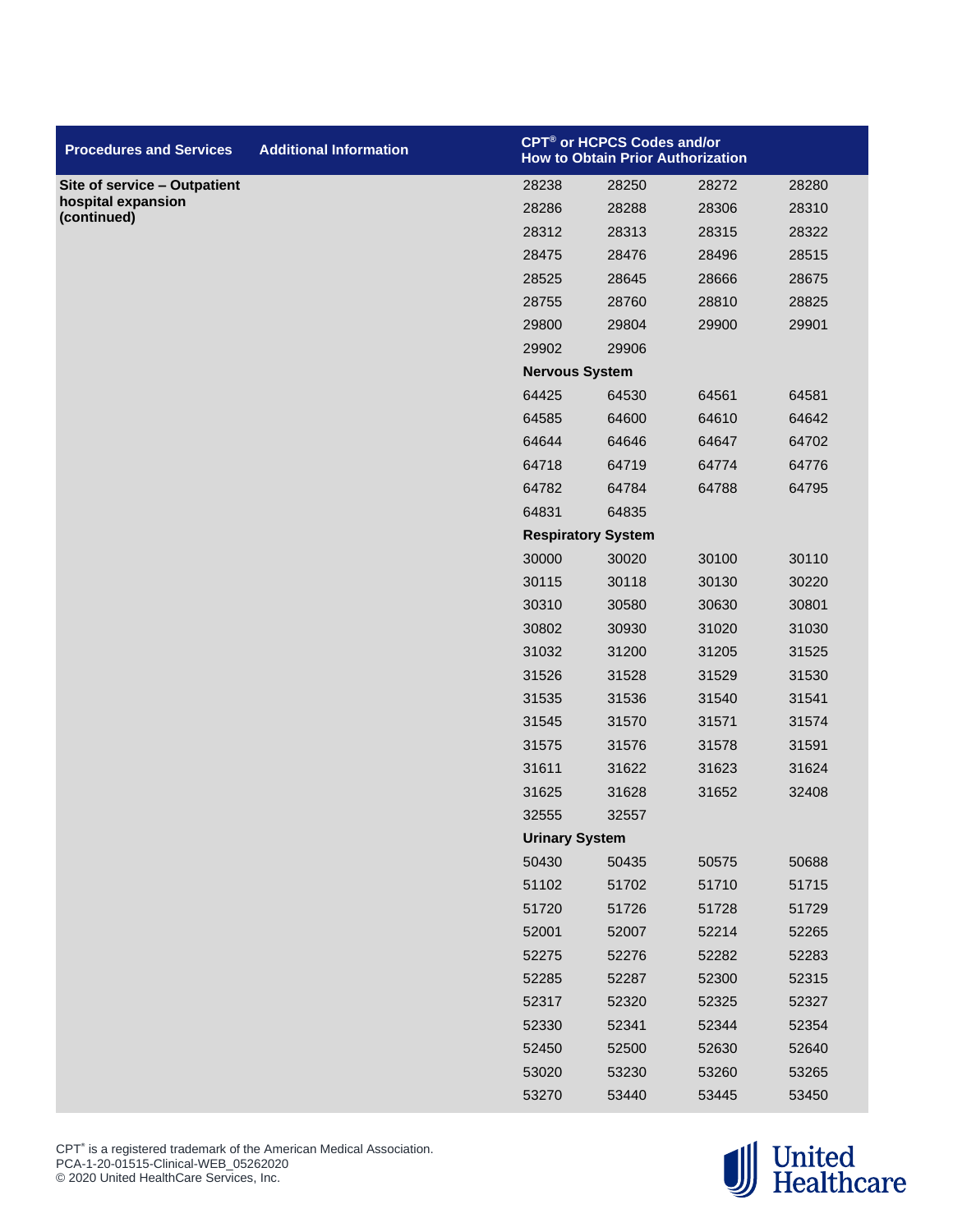| <b>Procedures and Services</b>                                                                                                                                    | <b>Additional Information</b>                                                                                                                                                                                                                                                                                                                                                                                                                                                                                                                                                      | <b>CPT<sup>®</sup> or HCPCS Codes and/or</b><br><b>How to Obtain Prior Authorization</b>                                                                                                                                             |                                                         |       |       |  |  |
|-------------------------------------------------------------------------------------------------------------------------------------------------------------------|------------------------------------------------------------------------------------------------------------------------------------------------------------------------------------------------------------------------------------------------------------------------------------------------------------------------------------------------------------------------------------------------------------------------------------------------------------------------------------------------------------------------------------------------------------------------------------|--------------------------------------------------------------------------------------------------------------------------------------------------------------------------------------------------------------------------------------|---------------------------------------------------------|-------|-------|--|--|
| Site of service - Outpatient<br>hospital expansion<br>(continued)                                                                                                 |                                                                                                                                                                                                                                                                                                                                                                                                                                                                                                                                                                                    | 53500                                                                                                                                                                                                                                | 53605                                                   | 53665 | 54065 |  |  |
| Sleep apnea procedures<br>and surgeries<br>Maxillomandibular<br>advancement or oral<br>pharyngeal tissue reduction<br>for treatment of obstructive<br>sleep apnea | Prior authorization required.<br>Applies to inpatient or outpatient<br>procedures and surgeries, including,<br>but not limited to, palatopharyngoplasty<br>- oral pharyngeal reconstructive<br>surgery that includes laser-assisted<br>uvulopalatoplasty.<br>Applies only for surgical sleep apnea<br>procedures and not sleep studies.                                                                                                                                                                                                                                            | Prior authorization is required for all states.<br>21685<br>41599                                                                                                                                                                    |                                                         |       |       |  |  |
|                                                                                                                                                                   |                                                                                                                                                                                                                                                                                                                                                                                                                                                                                                                                                                                    | Prior authorization is required for all states. In addition,<br>site of service will be reviewed as part of the prior<br>authorization process for the following codes except in<br>AK, MA, PR, TX, UT, VI and WI.<br>42145          |                                                         |       |       |  |  |
| <b>Sleep studies</b><br>Laboratory-assisted and<br>related studies, including<br>polysomnography, to<br>diagnosis sleep apnea and<br>other sleep disorders        | Prior authorization required<br>Excludes sleep studies performed in the<br>home. Not applicable to sleep apnea<br>procedures and surgeries - see Sleep apnea<br>procedures and surgeries.                                                                                                                                                                                                                                                                                                                                                                                          | 95805<br>95811                                                                                                                                                                                                                       | 95807                                                   | 95808 | 95810 |  |  |
| <b>Specific medications as</b><br>indicated on the<br>prescription drug list (PDL)                                                                                | Notification/prior authorization required for<br>certain medications to make sure they're a<br>covered benefit for the indication for which<br>they're prescribed. For a list of medications<br>requiring notification/prior authorization,<br>please refer to the PDL at UHCprovider.com<br>> Menu > Resource Library > Drug Lists and<br>Pharmacy > UnitedHealthcare Prescription<br>Drug List.<br>Please call 800-711-4555 when prescribing<br>medications that require notification/prior<br>authorization. You may also fax specialty<br>medication requests to 877-342-4596. |                                                                                                                                                                                                                                      |                                                         |       |       |  |  |
| <b>Spinal cord stimulators</b><br>Spinal cord stimulators when                                                                                                    | Prior authorization required                                                                                                                                                                                                                                                                                                                                                                                                                                                                                                                                                       | Prior authorization is required for all states.<br>63650<br>63655<br>63662<br>63664                                                                                                                                                  |                                                         |       |       |  |  |
| implanted for pain                                                                                                                                                |                                                                                                                                                                                                                                                                                                                                                                                                                                                                                                                                                                                    | 63685                                                                                                                                                                                                                                | 63688                                                   | 64553 | 64570 |  |  |
| management                                                                                                                                                        |                                                                                                                                                                                                                                                                                                                                                                                                                                                                                                                                                                                    | L8679                                                                                                                                                                                                                                | L8680                                                   | L8682 | L8683 |  |  |
|                                                                                                                                                                   |                                                                                                                                                                                                                                                                                                                                                                                                                                                                                                                                                                                    | L8685                                                                                                                                                                                                                                | L8686                                                   | L8687 | L8688 |  |  |
|                                                                                                                                                                   |                                                                                                                                                                                                                                                                                                                                                                                                                                                                                                                                                                                    | Prior authorization is required for all states. In addition,<br>site of service will be reviewed as part of the prior<br>authorization process for the following codes except in<br>AK, MA, PR, TX, UT, VI and WI.<br>63661<br>63663 |                                                         |       |       |  |  |
| <b>Spinal surgery</b>                                                                                                                                             | Prior authorization required                                                                                                                                                                                                                                                                                                                                                                                                                                                                                                                                                       | 20930                                                                                                                                                                                                                                | Prior authorization is required for all states<br>20931 | 20939 | 22100 |  |  |
|                                                                                                                                                                   |                                                                                                                                                                                                                                                                                                                                                                                                                                                                                                                                                                                    | 22101                                                                                                                                                                                                                                | 22102                                                   | 22103 | 22110 |  |  |
|                                                                                                                                                                   |                                                                                                                                                                                                                                                                                                                                                                                                                                                                                                                                                                                    | 22112                                                                                                                                                                                                                                | 22114                                                   | 22116 | 22206 |  |  |
|                                                                                                                                                                   |                                                                                                                                                                                                                                                                                                                                                                                                                                                                                                                                                                                    | 22207                                                                                                                                                                                                                                | 22208                                                   | 22210 | 22212 |  |  |
|                                                                                                                                                                   |                                                                                                                                                                                                                                                                                                                                                                                                                                                                                                                                                                                    | 22214                                                                                                                                                                                                                                | 22216                                                   | 22220 | 22222 |  |  |
|                                                                                                                                                                   |                                                                                                                                                                                                                                                                                                                                                                                                                                                                                                                                                                                    | 22224                                                                                                                                                                                                                                | 22226                                                   | 22510 | 22511 |  |  |
|                                                                                                                                                                   |                                                                                                                                                                                                                                                                                                                                                                                                                                                                                                                                                                                    | 22512                                                                                                                                                                                                                                | 22515                                                   | 22532 | 22533 |  |  |
|                                                                                                                                                                   |                                                                                                                                                                                                                                                                                                                                                                                                                                                                                                                                                                                    | 22534                                                                                                                                                                                                                                | 22548                                                   | 22551 | 22552 |  |  |
|                                                                                                                                                                   |                                                                                                                                                                                                                                                                                                                                                                                                                                                                                                                                                                                    | 22554                                                                                                                                                                                                                                | 22556                                                   | 22558 | 22585 |  |  |
|                                                                                                                                                                   |                                                                                                                                                                                                                                                                                                                                                                                                                                                                                                                                                                                    | 22586                                                                                                                                                                                                                                | 22590                                                   | 22595 | 22600 |  |  |

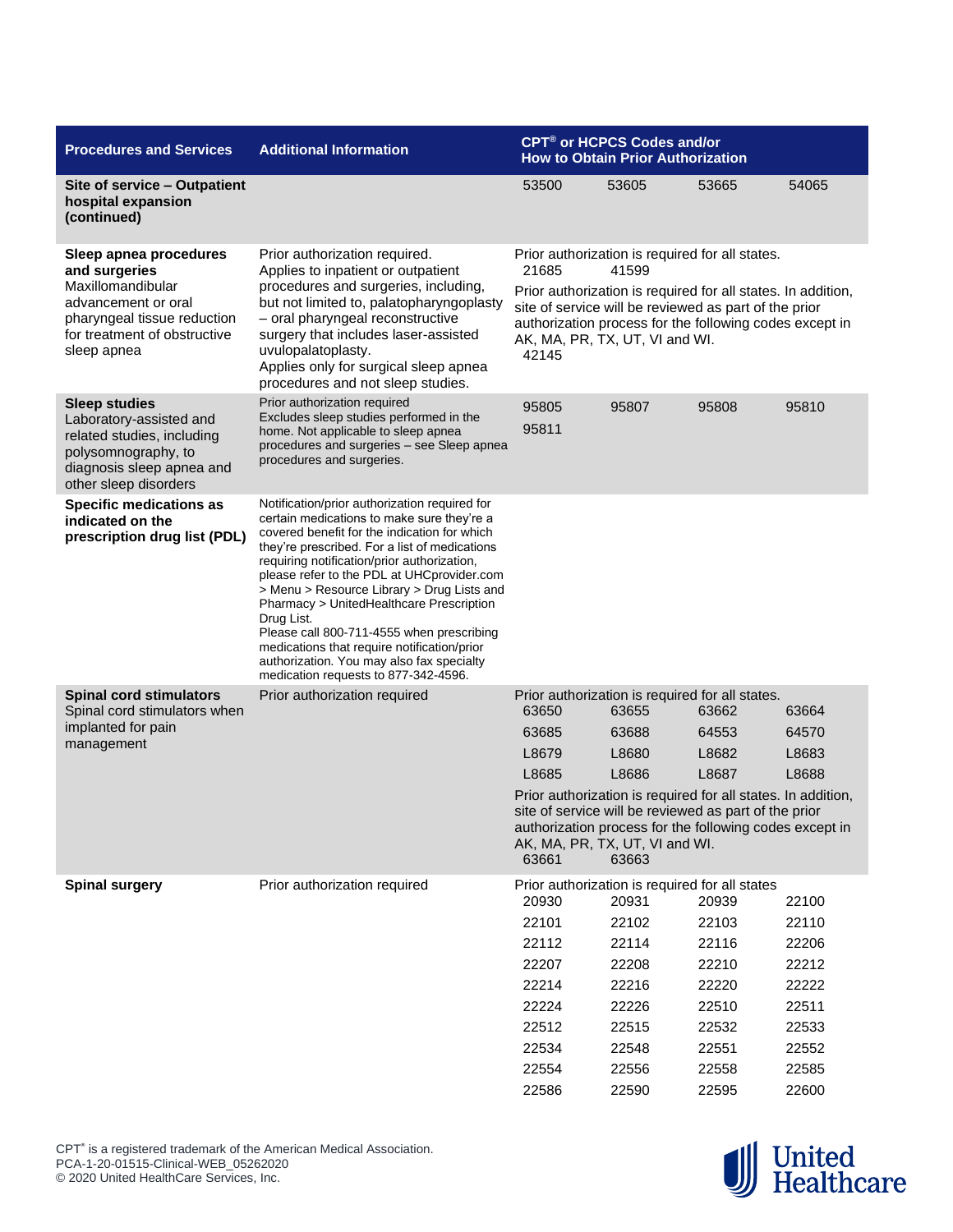| <b>Procedures and Services</b>                             | <b>Additional Information</b> | CPT® or HCPCS Codes and/or<br><b>How to Obtain Prior Authorization</b> |                                         |                                                                                                                                                                                  |       |
|------------------------------------------------------------|-------------------------------|------------------------------------------------------------------------|-----------------------------------------|----------------------------------------------------------------------------------------------------------------------------------------------------------------------------------|-------|
| <b>Spinal surgery (continued)</b>                          |                               | 22610                                                                  | 22612                                   | 22614                                                                                                                                                                            | 22630 |
|                                                            |                               | 22632                                                                  | 22633                                   | 22634                                                                                                                                                                            | 22800 |
|                                                            |                               | 22802                                                                  | 22804                                   | 22808                                                                                                                                                                            | 22810 |
|                                                            |                               | 22812                                                                  | 22818                                   | 22819                                                                                                                                                                            | 22830 |
|                                                            |                               | 22840                                                                  | 22841                                   | 22842                                                                                                                                                                            | 22843 |
|                                                            |                               | 22844                                                                  | 22845                                   | 22846                                                                                                                                                                            | 22847 |
|                                                            |                               | 22848                                                                  | 22849                                   | 22850                                                                                                                                                                            | 22852 |
|                                                            |                               | 22853                                                                  | 22854                                   | 22855                                                                                                                                                                            | 22856 |
|                                                            |                               | 22857                                                                  | 22858                                   | 22859                                                                                                                                                                            | 22861 |
|                                                            |                               | 22862                                                                  | 22864                                   | 22865                                                                                                                                                                            | 22899 |
|                                                            |                               | 27279                                                                  | 27280                                   | 63001                                                                                                                                                                            | 63003 |
|                                                            |                               | 63005                                                                  | 63011                                   | 63012                                                                                                                                                                            | 63015 |
|                                                            |                               | 63016                                                                  | 63017                                   | 63020                                                                                                                                                                            | 63030 |
|                                                            |                               | 63035                                                                  | 63040                                   | 63042                                                                                                                                                                            | 63043 |
|                                                            |                               | 63044                                                                  | 63045                                   | 63046                                                                                                                                                                            | 63047 |
|                                                            |                               | 63048                                                                  | 63050                                   | 63051                                                                                                                                                                            | 63055 |
|                                                            |                               | 63056                                                                  | 63057                                   | 63064                                                                                                                                                                            | 63066 |
|                                                            |                               | 63075                                                                  | 63076                                   | 63077                                                                                                                                                                            | 63078 |
|                                                            |                               | 63081                                                                  | 63082                                   | 63085                                                                                                                                                                            | 63086 |
|                                                            |                               | 63087                                                                  | 63088                                   | 63090                                                                                                                                                                            | 63091 |
|                                                            |                               | 63101                                                                  | 63102                                   | 63103                                                                                                                                                                            | 63170 |
|                                                            |                               | 63172                                                                  | 63173                                   | 63185                                                                                                                                                                            | 63190 |
|                                                            |                               | 63191                                                                  | 63197                                   | 63200                                                                                                                                                                            | 63250 |
|                                                            |                               | 63251                                                                  | 63252                                   | 63265                                                                                                                                                                            | 63266 |
|                                                            |                               | 63267                                                                  | 63268                                   | 63270                                                                                                                                                                            | 63271 |
|                                                            |                               | 63272                                                                  | 63273                                   | 63275                                                                                                                                                                            | 63276 |
|                                                            |                               | 63277                                                                  | 63278                                   | 63280                                                                                                                                                                            | 63281 |
|                                                            |                               | 63282                                                                  | 63283                                   | 63285                                                                                                                                                                            | 63286 |
|                                                            |                               | 63287                                                                  | 63290                                   | 63295                                                                                                                                                                            | 63300 |
|                                                            |                               | 63301                                                                  | 63302                                   | 63303                                                                                                                                                                            | 63304 |
|                                                            |                               | 63305                                                                  | 63306                                   | 63307                                                                                                                                                                            | 63308 |
|                                                            |                               | 0095T                                                                  | 0098T                                   | 0164T                                                                                                                                                                            | 0309T |
|                                                            |                               | 22513                                                                  | AK, MA, PR, TX, UT, VI and WI.<br>22514 | Prior authorization is required for all states. In addition,<br>site of service will be reviewed as part of the prior<br>authorization process for the following codes except in |       |
| Stimulators - not related                                  | Prior authorization required  |                                                                        | <b>Bone growth stimulator</b>           |                                                                                                                                                                                  |       |
| to spine                                                   |                               | E0747                                                                  | E0748                                   | E0749                                                                                                                                                                            | E0760 |
| Implantation of a device that<br>sends electrical impulses |                               | <b>Neurostimulator</b>                                                 |                                         |                                                                                                                                                                                  |       |
|                                                            |                               | 43647                                                                  | 43648                                   | 43881                                                                                                                                                                            | 43882 |
|                                                            |                               | 61863                                                                  | 61864                                   | 61867                                                                                                                                                                            | 61868 |
|                                                            |                               | 61885                                                                  | 61886                                   | 64555                                                                                                                                                                            | 64568 |
|                                                            |                               | 64590                                                                  | 64595                                   | 0312T                                                                                                                                                                            | 0313T |
|                                                            |                               | 0314T                                                                  | 0315T                                   | 0316T                                                                                                                                                                            | 0317T |



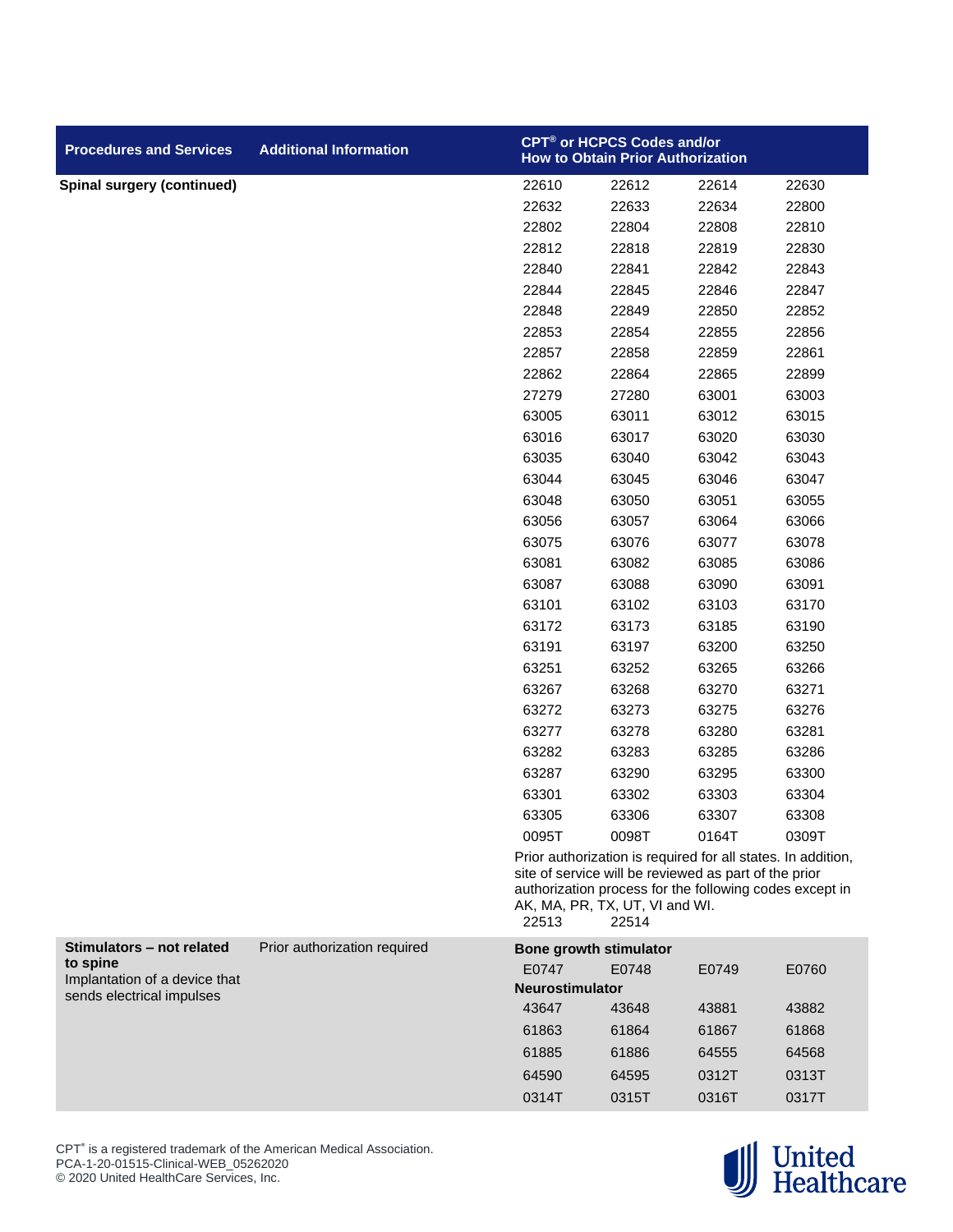| <b>Procedures and Services</b>                                                                                             | <b>Additional Information</b>                                                                                       | CPT <sup>®</sup> or HCPCS Codes and/or<br><b>How to Obtain Prior Authorization</b>                                                                                                                                                                                                                                                                                                                             |                                 |        |       |
|----------------------------------------------------------------------------------------------------------------------------|---------------------------------------------------------------------------------------------------------------------|----------------------------------------------------------------------------------------------------------------------------------------------------------------------------------------------------------------------------------------------------------------------------------------------------------------------------------------------------------------------------------------------------------------|---------------------------------|--------|-------|
| <b>Transplant</b><br>Organ or tissue transplant or<br>transplant related services<br>before pre-treatment or<br>evaluation | Prior authorization required for<br>transplant or transplant-related services<br>before pre-treatment or evaluation | For transplant and CAR T-cell therapy services,<br>including Abecma® (Idecaptagene Cicleucel), Breyanzi®<br>(Lisocabtagene), Kymriah <sup>™</sup> (tisagenlecleucel)<br>Tecartus™ (brexucabtagene autoleucel) and Yescarta <sup>™</sup><br>(axicabtagene ciloleucel), please call 888-936-7246 or<br>the notification number on the back of the member's<br>health plan ID card.<br><b>Bone marrow harvest</b> |                                 |        |       |
|                                                                                                                            |                                                                                                                     | 38240                                                                                                                                                                                                                                                                                                                                                                                                          | S2150                           |        |       |
|                                                                                                                            |                                                                                                                     | 38242<br><b>Evaluation for transplant</b>                                                                                                                                                                                                                                                                                                                                                                      |                                 |        |       |
|                                                                                                                            |                                                                                                                     | 99205                                                                                                                                                                                                                                                                                                                                                                                                          |                                 |        |       |
|                                                                                                                            |                                                                                                                     | Heart                                                                                                                                                                                                                                                                                                                                                                                                          |                                 |        |       |
|                                                                                                                            |                                                                                                                     | 33940                                                                                                                                                                                                                                                                                                                                                                                                          | 33944                           | 33945  |       |
|                                                                                                                            |                                                                                                                     | Heart/lung                                                                                                                                                                                                                                                                                                                                                                                                     |                                 |        |       |
|                                                                                                                            |                                                                                                                     | 33930                                                                                                                                                                                                                                                                                                                                                                                                          | 33935                           |        |       |
|                                                                                                                            |                                                                                                                     | <b>Intestine</b>                                                                                                                                                                                                                                                                                                                                                                                               |                                 |        |       |
|                                                                                                                            |                                                                                                                     | 44132                                                                                                                                                                                                                                                                                                                                                                                                          | 44133                           | 44135  | 44136 |
|                                                                                                                            |                                                                                                                     | S2053                                                                                                                                                                                                                                                                                                                                                                                                          |                                 |        |       |
|                                                                                                                            |                                                                                                                     | <b>Kidney</b>                                                                                                                                                                                                                                                                                                                                                                                                  |                                 |        |       |
|                                                                                                                            |                                                                                                                     | 50300                                                                                                                                                                                                                                                                                                                                                                                                          | 50320                           | 50323  | 50340 |
|                                                                                                                            |                                                                                                                     | 50360                                                                                                                                                                                                                                                                                                                                                                                                          | 50365                           | 50370  | 50380 |
|                                                                                                                            |                                                                                                                     | 50547                                                                                                                                                                                                                                                                                                                                                                                                          |                                 |        |       |
|                                                                                                                            |                                                                                                                     | <b>Kidney/Pancreas</b>                                                                                                                                                                                                                                                                                                                                                                                         |                                 |        |       |
|                                                                                                                            |                                                                                                                     | S2065                                                                                                                                                                                                                                                                                                                                                                                                          |                                 |        |       |
|                                                                                                                            |                                                                                                                     | Liver                                                                                                                                                                                                                                                                                                                                                                                                          |                                 |        |       |
|                                                                                                                            |                                                                                                                     | 47135                                                                                                                                                                                                                                                                                                                                                                                                          | 47143                           | 47147  |       |
|                                                                                                                            |                                                                                                                     | Lung                                                                                                                                                                                                                                                                                                                                                                                                           |                                 |        |       |
|                                                                                                                            |                                                                                                                     | 32850                                                                                                                                                                                                                                                                                                                                                                                                          | 32851                           | 32852  | 32853 |
|                                                                                                                            |                                                                                                                     | 32854                                                                                                                                                                                                                                                                                                                                                                                                          | 32856                           | S2060  | S2061 |
|                                                                                                                            |                                                                                                                     | <b>Pancreas</b>                                                                                                                                                                                                                                                                                                                                                                                                |                                 |        |       |
|                                                                                                                            |                                                                                                                     | 48551                                                                                                                                                                                                                                                                                                                                                                                                          | 48552                           | 48554  |       |
|                                                                                                                            |                                                                                                                     |                                                                                                                                                                                                                                                                                                                                                                                                                | Services related to transplants |        |       |
|                                                                                                                            |                                                                                                                     | 32855                                                                                                                                                                                                                                                                                                                                                                                                          | 33933                           | 38206  | 38208 |
|                                                                                                                            |                                                                                                                     | 38209                                                                                                                                                                                                                                                                                                                                                                                                          | 38210                           | 38212  | 38213 |
|                                                                                                                            |                                                                                                                     | 38214                                                                                                                                                                                                                                                                                                                                                                                                          | 38215                           | 38232* | 44137 |
|                                                                                                                            |                                                                                                                     | 44715                                                                                                                                                                                                                                                                                                                                                                                                          | 44720                           | 44721  | 47133 |
|                                                                                                                            |                                                                                                                     | 47140                                                                                                                                                                                                                                                                                                                                                                                                          | 47141                           | 47142  | 47144 |
|                                                                                                                            |                                                                                                                     | 47145                                                                                                                                                                                                                                                                                                                                                                                                          | 47146                           | 50325  | S2054 |
|                                                                                                                            |                                                                                                                     | S2140                                                                                                                                                                                                                                                                                                                                                                                                          | S2142                           | S2152  |       |
|                                                                                                                            |                                                                                                                     | <b>CAR-T cell therapy</b>                                                                                                                                                                                                                                                                                                                                                                                      |                                 |        |       |
|                                                                                                                            |                                                                                                                     | 0537T                                                                                                                                                                                                                                                                                                                                                                                                          | 0538T                           | 0539T  | 0540T |
|                                                                                                                            |                                                                                                                     | Q2041                                                                                                                                                                                                                                                                                                                                                                                                          | Q2042                           | Q2053  | Q2054 |